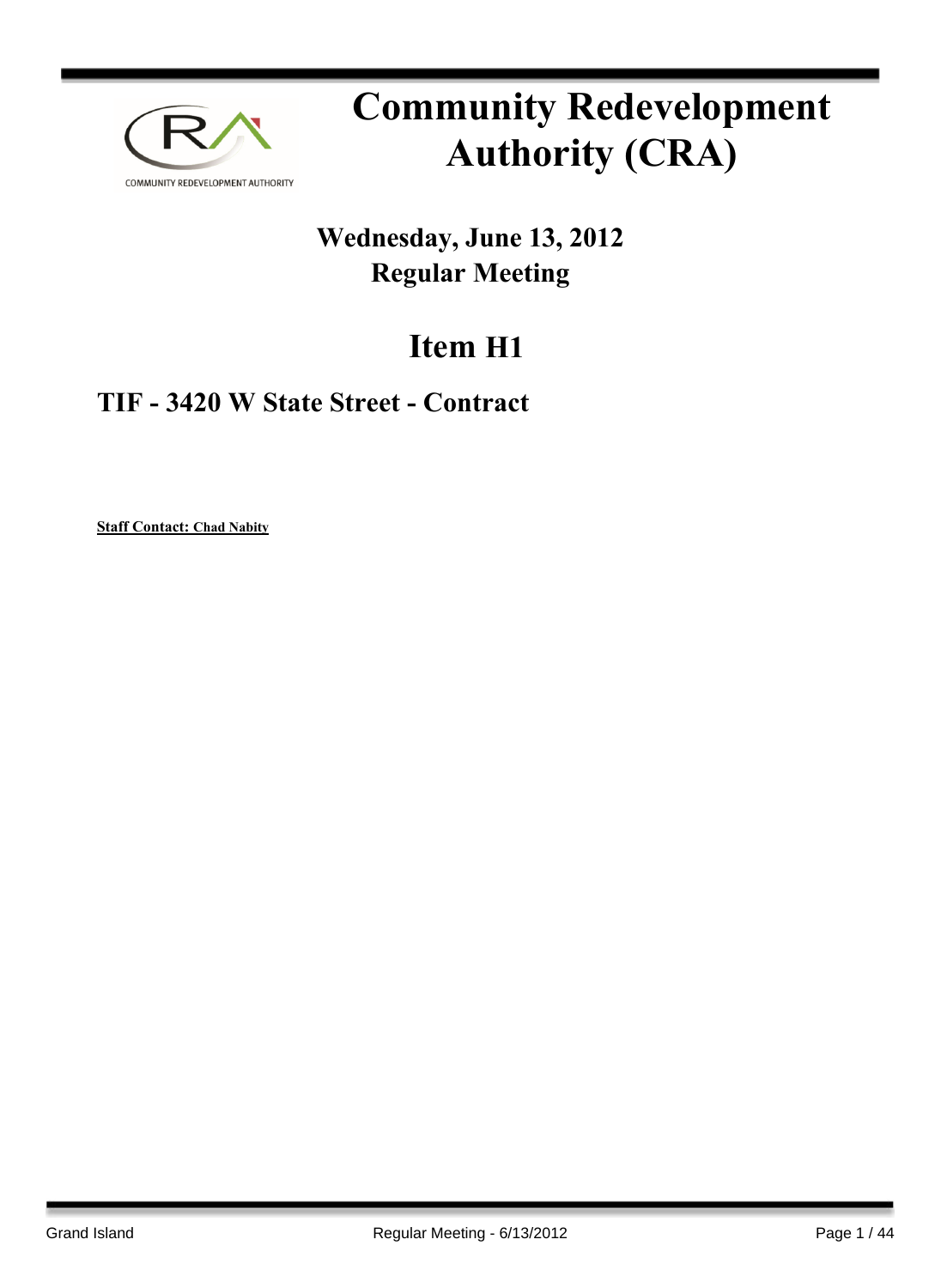#### REDEVELOPMENT CONTRACT

This Redevelopment Contract is made and entered into as of the semi-. 2012, by and between the Community Redevelopment Authority of the City of Grand Island, Nebraska ("Authority"), and Stratford Plaza, LLC, a Nebraska limited liability company ("Redeveloper").

#### WITNESSETH:

WHEREAS, the City of Grand Island, Nebraska (the "City"), in furtherance of the purposes and pursuant to the provisions of Section 12 of Article VIII of the Nebraska Constitution and Sections l8-2101 to 18-2154, Reissue Revised Statutes of Nebraska, 2007, as amended (collectively the "Act"), has designated an area in the City as blighted and substandard; and

WHEREAS, City and Redeveloper desire to enter into this Redevelopment Contract for acquisition and redevelopment of a parcel in the blighted and substandard area;

NOW, THEREFORE, in consideration of the mutual covenants and agreements herein set forth, Authority and Redeveloper do hereby covenant, agree and bind themselves as follows:

#### ARTICLE I

#### DEFINITIONS AND INTERPRETATION

Section 1.01 Terms Defined in this Redevelopment Contract.

Unless the context otherwise requires, the following terms shall have the following meanings for all purposes of this Redevelopment Contract, such definitions to be equally applicable to both the singular and plural forms and masculine, feminine and neuter gender of any of the terms defined:

"Act" means Section 12 of Article VIII of the Nebraska Constitution, Sections 18-2101 through 18-2154, Reissue Revised Statutes of Nebraska, 2007, as amended, and acts amendatory thereof and supplemental thereto

"Authority" means the Community Redevelopment Authority of the City of Grand Island, Nebraska.

"City" means the City of Grand Island, Nebraska.

"Governing Body" means the Mayor and City Council of the City.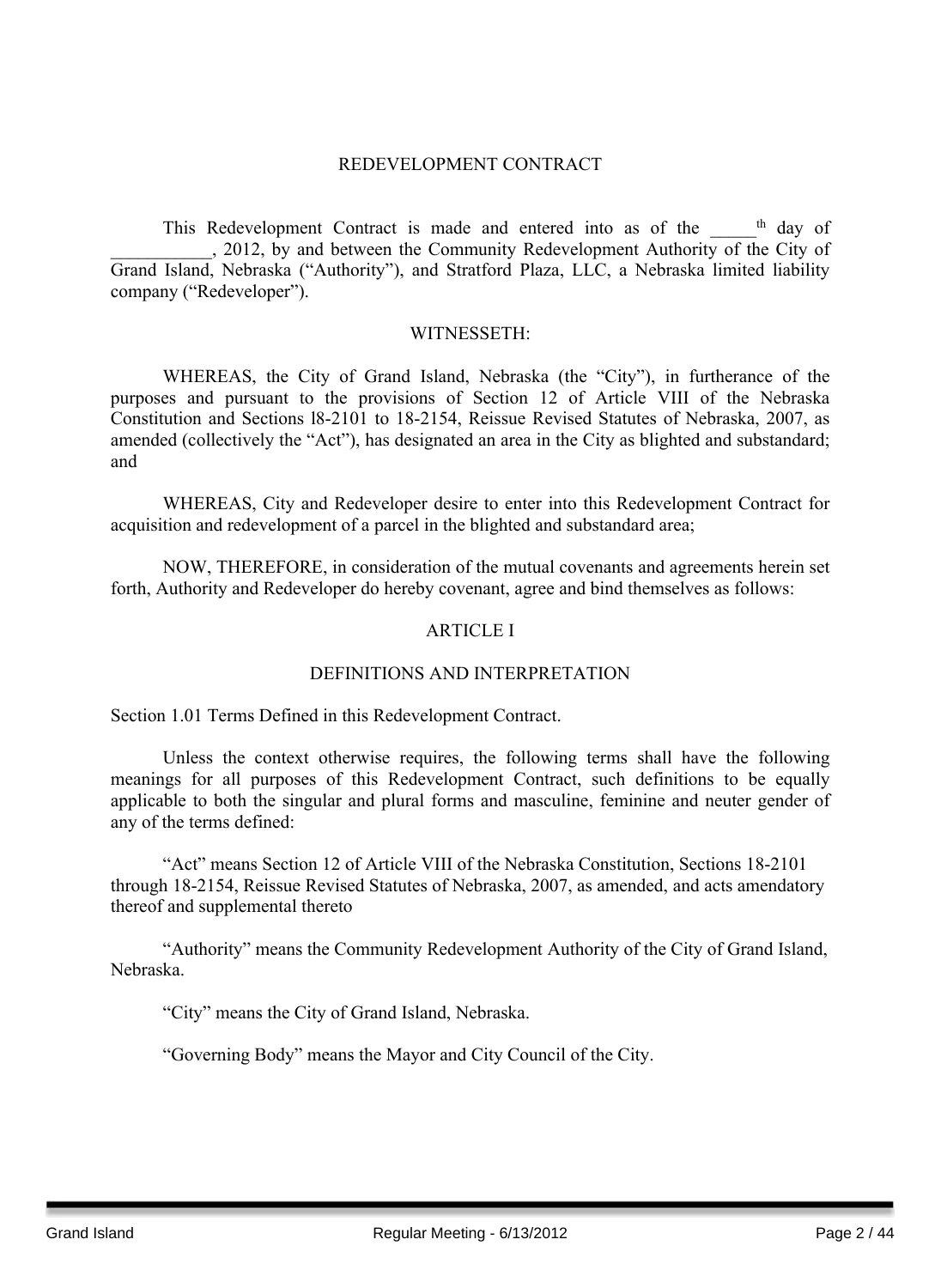"Holder" means the holders of TIF indebtedness issued by the Authority from time to time outstanding.

"Liquidated Damages Amount" means the amounts to be repaid to Authority by Redeveloper pursuant to Section 6.02 of this Redevelopment Contract.

"Project" means the improvements to the Redevelopment Area, as further described in Exhibit B attached hereto and incorporated herein by reference and, as used herein, shall include the Redevelopment Area real estate.

"Project Cost Certification" means a statement prepared and signed by the Redeveloper verifying the Redeveloper has been legally obligated for the payment of Project Costs identified on Exhibit D

"Project Costs" means only costs or expenses incurred by Redeveloper for the purposes set forth in §18-2103 (a) through (f), inclusive, of the Act as identified on Exhibit D.

"Redeveloper" means Stratford Plaza, LLC, a Nebraska limited liability company.

"Redevelopment Area" means that certain real property situated in the City of Grand Island, Hall County, Nebraska, which has been declared blighted and substandard by the City pursuant to the Act, and which is more particularly described on Exhibit A attached hereto and incorporated herein by this reference.

"Redevelopment Contract" means this redevelopment contract between the Authority and Redeveloper with respect to the Project.

"Redevelopment Plan" means the Amended Redevelopment Plan for the Redevelopment Area related to the Project, prepared by the Authority and approved by the City pursuant to the Act.

"Resolution" means the Resolution of the Authority, as supplemented from time to time, approving this Redevelopment Contract and the issuance of the TIF Indebtedness.

"TIF Indebtedness" means any bonds, notes, loans, and advances of money or other indebtedness, including interest and premiums, if any, thereon, incurred by the Authority pursuant to Article III hereof and secured in whole or in part by TIF Revenues.

"TIF Revenues" means incremental ad valorem taxes generated by the Project which are allocated to and paid to the Authority pursuant to the Act.

Section 1.02 Construction and Interpretation.

The provisions of this Redevelopment Contract shall be construed and interpreted in accordance with the following provisions: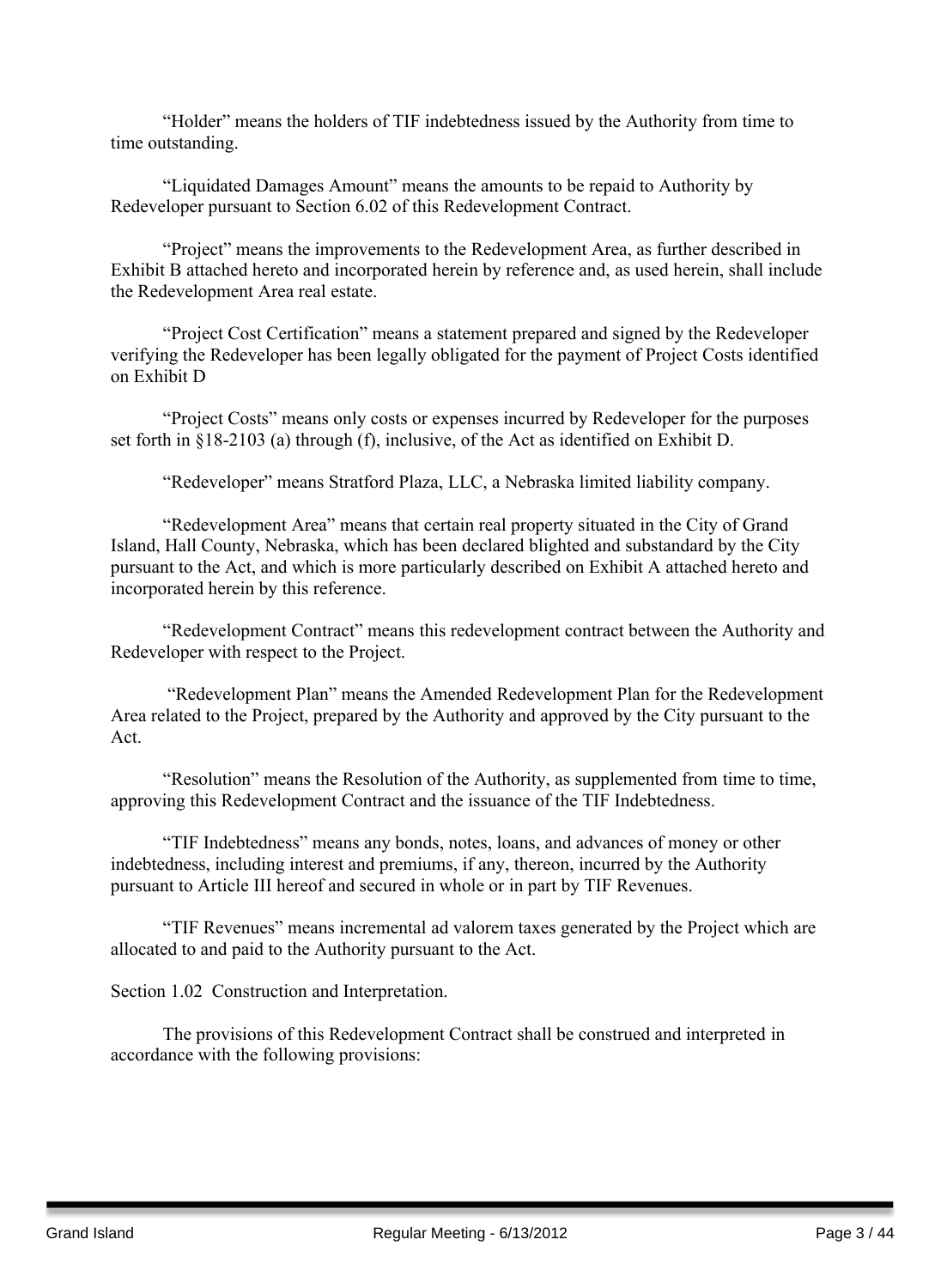(a) Wherever in this Redevelopment Contract it is provided that any person may do or perform any act or thing the word "may" shall he deemed permissive and not mandatory and it shall be construed that such person shall have the right, but shall not be obligated, to do and perform any such act or thing.

(b) The phrase "at any time" shall be construed as meaning "at any time or from time to time."

(c) The word 'including" shall be construed as meaning ''including, but not limited to"

(d) The words 'will" and "shall" shall each be construed as mandatory.

(e) The words "herein," "hereof," "hereunder,"" hereinafter" and words of similar import shall refer to the Redevelopment Contract as a whole rather than to any particular paragraph, section or subsection, unless the context specifically refers thereto.

(f) Forms of words in the singular, plural, masculine, feminine or neuter shall be construed to include the other forms as the context may require.

(g) The captions to the sections of this Redevelopment Contract are for convenience only and shall not be deemed part of the text of the respective sections and shall not vary by implication or otherwise any of the provisions hereof.

#### ARTICLE II

#### REPRESENTATIONS

Section 2.01 Representations by Authority.

The Authority makes the following representations and findings:

(a) the Authority is a duly organized and validly existing Community Redevelopment Authority under the Act.

(b) The Redevelopment Plan has been duly approved and adopted by the City pursuant to Section 18-2109 through 18-2117 of the Act.

(c) The Authority deems it to be in the public interest and in furtherance of the purposes of the Act to accept the proposal submitted by Redeveloper as specified herein.

(d) The Redevelopment Project will achieve the public purposes of the Act by, among other things, increasing employment, improving public infrastructure, increasing the tax base, and lessening conditions of blight and substandard in the Redevelopment Area.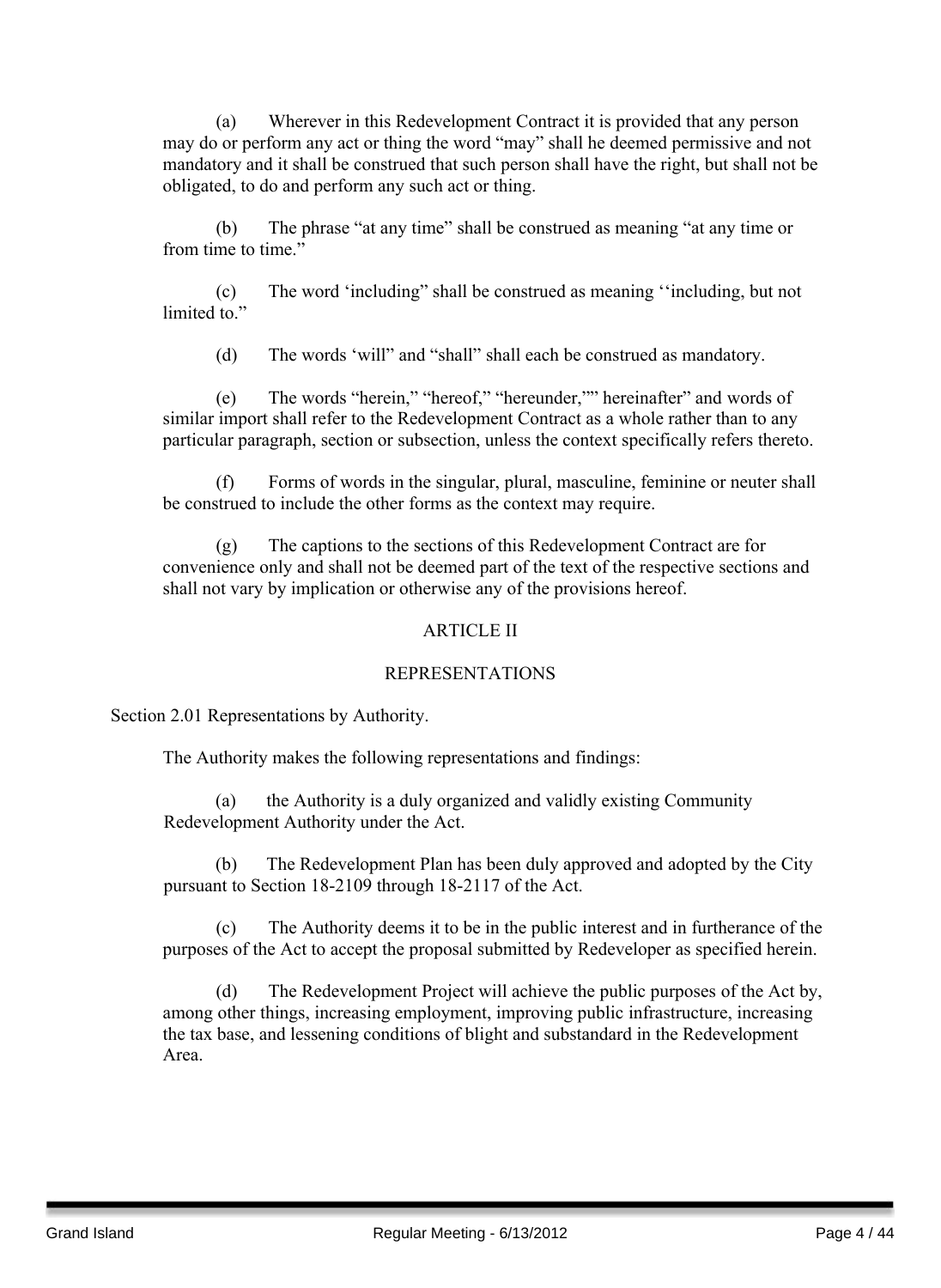(e) (1) The Redevelopment Plan is feasible and in conformity with the general plan for the development of the City as a whole and the plan is in conformity with the legislative declarations and determinations set forth in the Act, and

(2) Based on Representations made by the Redeveloper:

(i) the Project would not be economically feasible without the use of tax-increment financing,

(ii) the Project would not occur in the Redevelopment Area without the use of tax-increment financing, and

(iii) the costs and benefits of the Project, including costs and benefits to other affected political subdivisions, the economy of the community, and the demand for public and private services have been analyzed by the Authority and have been found to be in the long-term best interest of the community impacted by the Project.

(f) The Authority has determined that the proposed land uses and building requirements in the Redevelopment Area are designed with the general purpose of accomplishing, in conformance with the general plan, a coordinated, adjusted, and harmonious development of the City and its environs which will, in accordance with present and future needs, promote health, safety, morals, order, convenience, prosperity, and the general welfare, as well as efficiency and economy in the process of development: including, among other things, adequate provision for traffic, vehicular parking, the promotion of safety from fire, panic, and other dangers, adequate provision for light and air, the promotion of the healthful and convenient distribution of population, the provision of adequate transportation, water, sewerage and other public utilities, schools, parks, recreational and community facilities, and other public requirements, the promotion of sound design and arrangement, the wise and efficient expenditure of public funds, and the prevention of' the recurrence of insanitary or unsafe dwelling accommodations, or conditions of blight.

Section 2.02 Representations of Redeveloper.

The Redeveloper makes the following representations:

(a) The Redeveloper is a Nebraska limited liability company, having the power to enter into this Redevelopment Contract and perform all obligations contained herein and by proper action has been duly authorized to execute and deliver this Redevelopment **Contract** 

(b) The execution and delivery of the Redevelopment Contract and the consummation of the transactions therein contemplated will not conflict with or constitute a breach of or default under any bond, debenture, note or other evidence of indebtedness or any contract, loan agreement or lease to which Redeveloper is a party or by which it is bound, or result in the creation or imposition of any lien, charge or encumbrance of any nature upon any of the property or assets of the Redeveloper contrary to the terms of any instrument or agreement.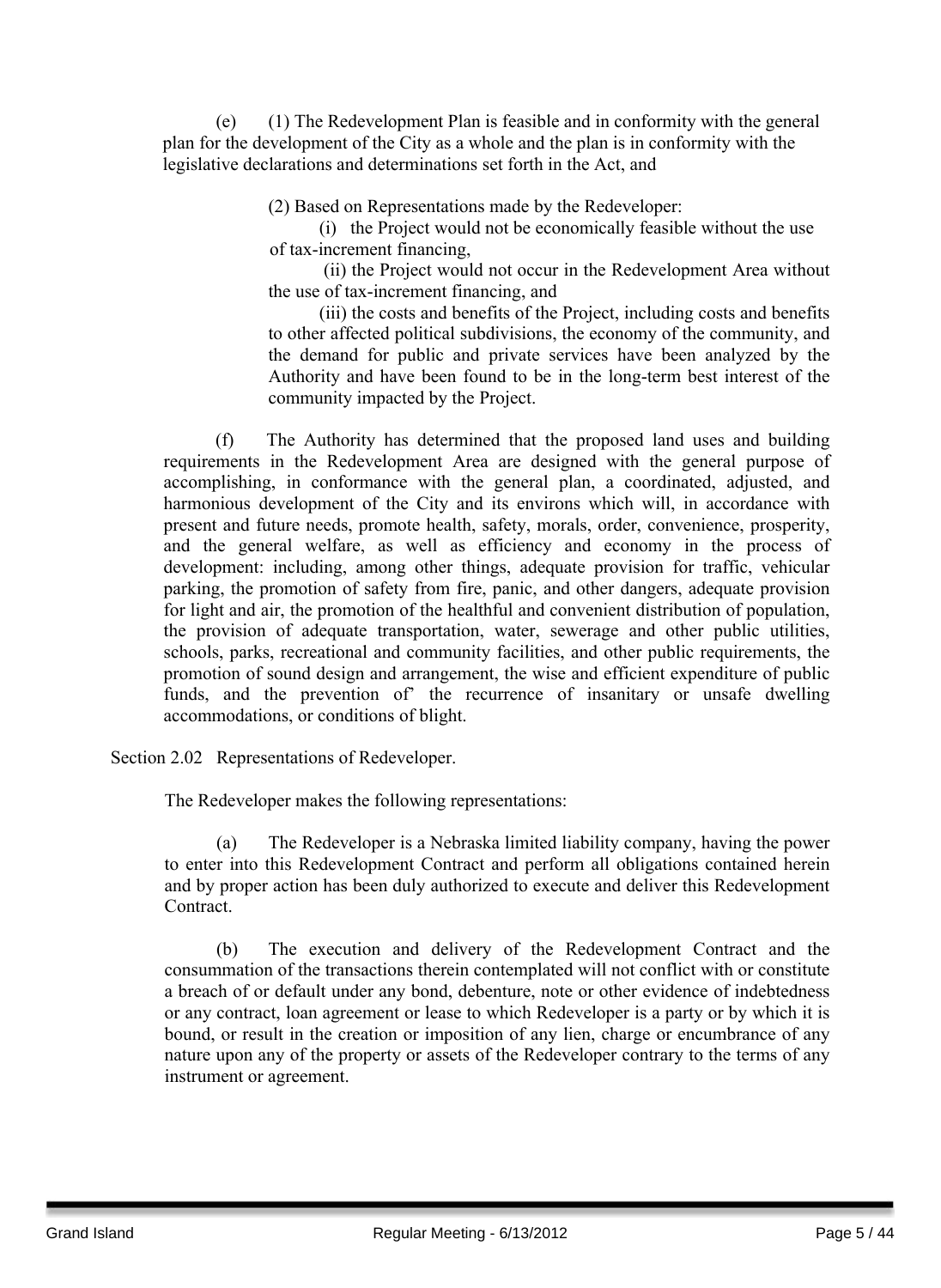(c) There is no litigation pending or to the best of its knowledge threatened against Redeveloper affecting its ability to carry out the acquisition, construction, equipping and furnishing of the Project or the carrying into effect of this Redevelopment Contract or, except as disclosed in writing to the Authority, as in any other matter materially affecting the ability of Redeveloper to perform its obligations hereunder.

(d) Any financial statements of the Redeveloper or its Members delivered to the Authority prior to the date hereof are true and correct in all respects and fairly present the financial condition of the Redeveloper and the Project as of the dates thereof; no materially adverse change has occurred in the financial condition reflected therein since the respective dates thereof; and no additional borrowings have been made by the Redeveloper since the date thereof except in the ordinary course of business, other than the borrowing contemplated hereby or borrowings disclosed to or approved by the Authority.

(e) The Project would not be economically feasible without the use of tax increment financing.

(f) The Project would not occur in the Redevelopment Area without the use of tax-increment financing.

(g) The Redeveloper is an accredited investor as that term is defined for purposes Regulation D, issued pursuant to the Securities Act of 1933, as amended.

#### ARTICLE III

#### OBLIGATIONS OF THE AUTHORITY

Section 3.01 Division of Taxes.

In accordance with Section 18-2147 of the Act, the Authority hereby provides that any ad valorem tax on the following real property in the Project: to wit: the property shown on attached Exhibit A, for the benefit of any public body be divided for a period of fifteen years after the effective date of this provision as set forth in this section. The effective date of this provision shall be January 1, 2013.

(a) That proportion of the ad valorem tax which is produced by levy at the rate fixed each year by or for each public body upon the Redevelopment Project Valuation (as defined in the Act) shall be paid into the funds of each such public body in the same proportion as all other taxes collected by or for the bodies; and

(b) That proportion of the ad valorem tax on real property in the Redevelopment Area in excess of such amount (the "Incremental Ad Valorem Tax"), if any, shall be allocated to, is pledged to, and, when collected, paid into a special fund of the Authority to pay the principal of, the interest on, and any premiums due in connection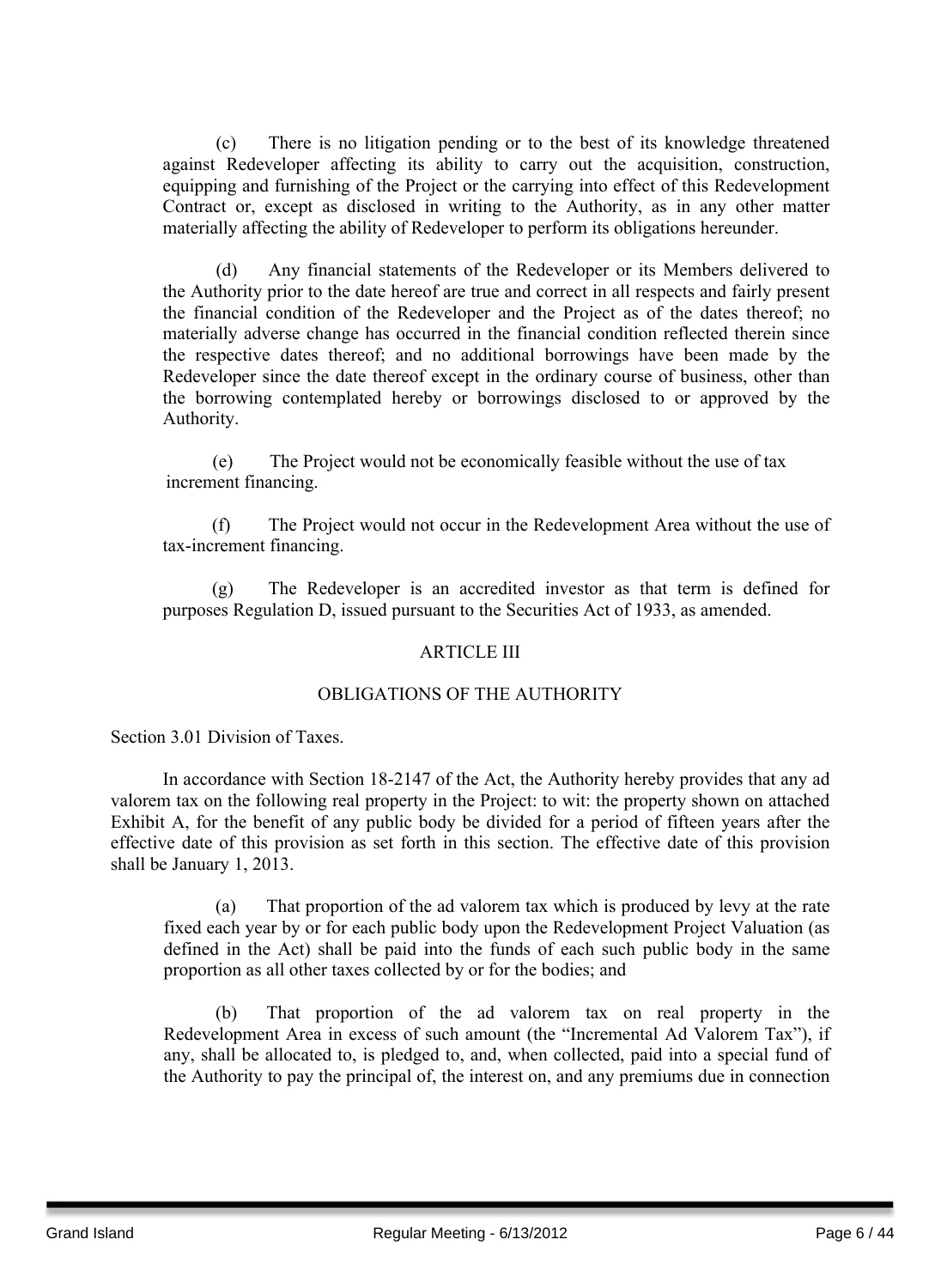with the bonds, loans, notes or advances of money to, or indebtedness incurred by whether funded, refunded, assumed, or otherwise, such Authority for financing or refinancing, in whole or in part, such Project. When such bonds, loans, notes, advances of money, or indebtedness, including interest and premium due have been paid, the Authority shall so notify the County Assessor and County Treasurer and all ad valorem taxes upon real property in such Project shall be paid into the funds of the respective public bodies.

#### Section 3.02 Issuance of TIF Indebtedness

Authority shall incur TIF Indebtedness in the form and principal amount and bearing interest and being subject to such terms and conditions as are specified on the attached exhibit C. No TIF Indebtedness will be issued until Redeveloper has (a) acquired fee title to the Redevelopment Area; (b) obtained financing commitments as described in Section 5.01; and (c) entered into a contract for construction of the Project. The Authority shall have no obligation to find a lender or investor to acquire the TIF Indebtedness, but rather shall issue the TIF Indebtedness to the Redeveloper upon payment of the principal amount thereof. The purchase price of the TIF Indebtedness may be offset against the Grant described in Section 3.04 hereof, in the sole discretion of the Authority.

The TIF Indebtedness issued pursuant to the provisions of this contract constitutes a limited obligation of the Authority payable exclusively from that portion of the ad valorem real estate taxes mentioned in subdivision (1)(b) of Section 18-2147, R.R.S. Neb. 2007, as levied, collected and apportioned from year to year with respect to certain real estate located within the "Redevelopment Area" The TIF Indebtedness shall not constitute a general obligation of the Authority and the Authority shall be liable for the payment thereof only out of said portion of taxes as described in this paragraph. The TIF Indebtedness shall not constitute an obligation of the State of Nebraska or of the City or the Authority (except for such receipts as have been pledged pursuant to Section 3.03) and neither the State or Nebraska, the Authority nor the City shall be liable for the payment thereof from any fund or source including but not limited to tax monies belonging to either thereof (except for such receipts as have been pledged pursuant to Section 3.03). Neither the members of the Authority's governing body nor any person executing the TIF Indebtedness shall be liable personally on the TIF Indebtedness by reason of the issuance thereof. The Authority's obligation to the holder of the TIF Indebtedness shall terminate, in all events no later than 15 years from the effective date set forth in Section 3.01 hereof.

Section 3.03 Pledge of TIF Revenues.

The Authority hereby pledges 100% of the annual TIF Revenues as security for the TIF Indebtedness.

Section 3.04 Grant of Proceeds of' TIF Indebtedness.

From the proceeds of the TIF indebtedness incurred as described on Exhibit C, the Authority shall grant the following sums to the following entities, to wit: 100% to the Redeveloper for Project Costs.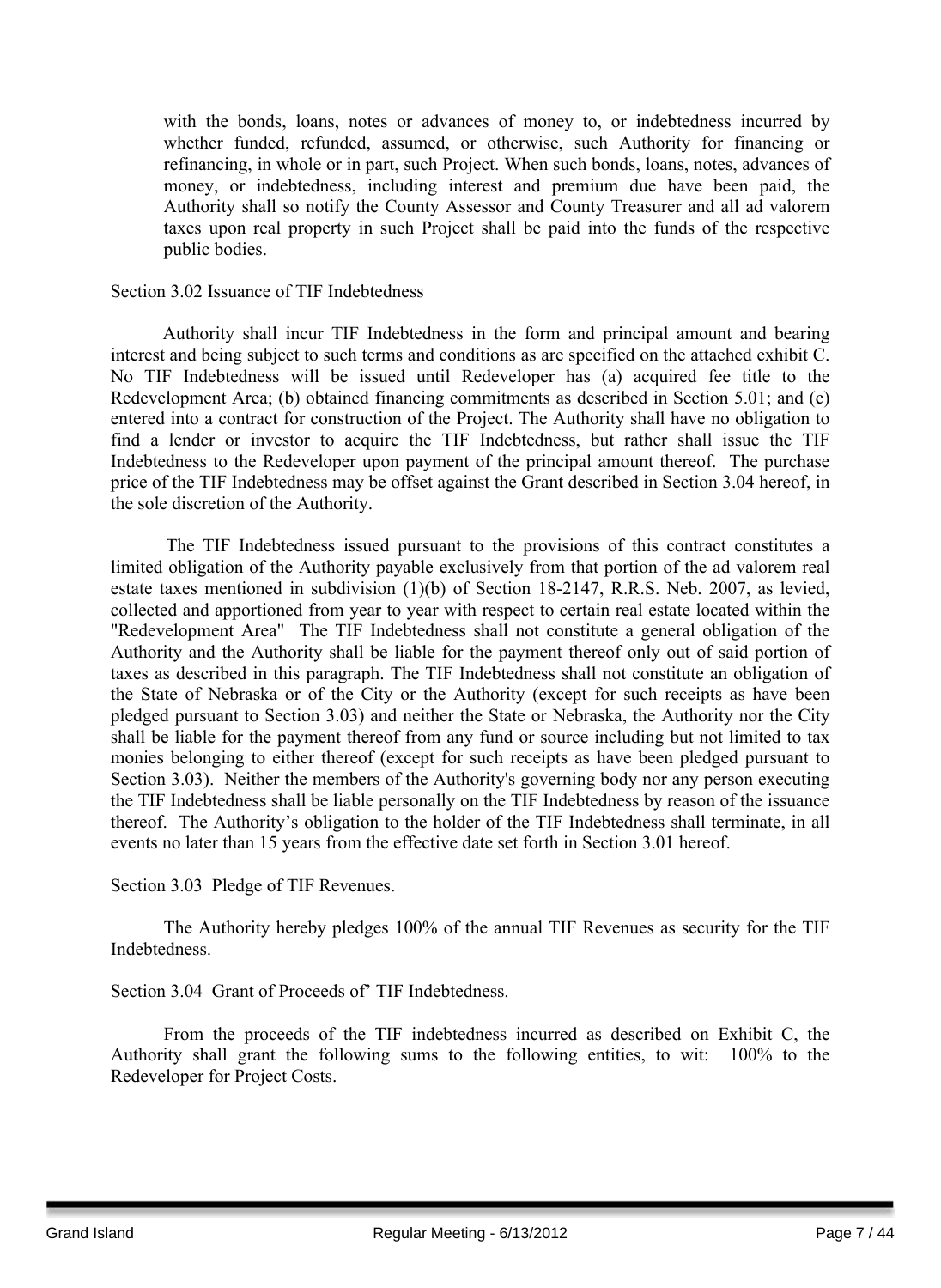Notwithstanding the foregoing, the amount of the grant shall not exceed the amount of Project Costs certified pursuant to Section 4.02. The grants shall be paid to the Redeveloper upon certification that the Redeveloper has incurred or is obligated to incur such Project Costs which include supporting documentation requested by Authority and shall, if requested by Redeveloper, be made in one or more advances.

Section 3.05 Creation of Fund.

The Authority will create a special fund to collect and hold the TIF Revenues. Such special fund shall be used for no purpose other than to pay TIF Indebtedness issued pursuant to Sections 3.02 above.

## ARTICLE IV

## OBLIGATIONS OF REDEVELOPER

Section 4.01 Construction of Project; Insurance.

(a) Redeveloper will complete the Project and install all infrastructure, improvements, buildings, fixtures, equipment and furnishings necessary to operate the Project. Redeveloper shall be solely responsible for obtaining all permits and approvals necessary to acquire, construct and equip the Project. Until construction of the Project has been completed, Redeveloper shall make reports in such detail and at such times as may be reasonably requested by the Authority as to the actual progress of Redeveloper with respect to construction of the Project. Promptly after completion by the Redeveloper of the Project, the Redeveloper shall furnish to the Authority a Certificate of Completion. The certification by the Redeveloper shall be a conclusive determination of satisfaction of the agreements and covenants in this Redevelopment Contract with respect to the obligations of Redeveloper and its successors and assigns to construct the Project. As used herein, the term "completion" shall meant substantial completion of the Project.

(b) Any general contractor chosen by the Redeveloper or the Redeveloper itself shall be required to obtain and keep in force at all times until completion of construction, policies of insurance including coverage for contractors' general liability and completed operations and a penal bond as required by the Act. The City, the Authority and the Redeveloper shall be named as additional insured. Any contractor chosen by the Redeveloper or the Redeveloper itself, as an owner, shall be required to purchase and maintain property insurance upon the Project to the full insurable value thereof. This insurance shall insure against the perils of fire and extended coverage and shall include "All Risk" insurance for physical loss or damage. The contractor or the Redeveloper, as the case may be, shall furnish the Authority with a Certificate of Insurance evidencing policies as required above. Such certificates shall state that the insurance companies shall give the Authority prior written notice in the event of cancellation of or material change in any of any of the policies.

(c) Redeveloper shall pay, on execution hereof the sum of \$1,000.00 to the City of Grand Island for administrative expenses related to payment of the tax increment revenue.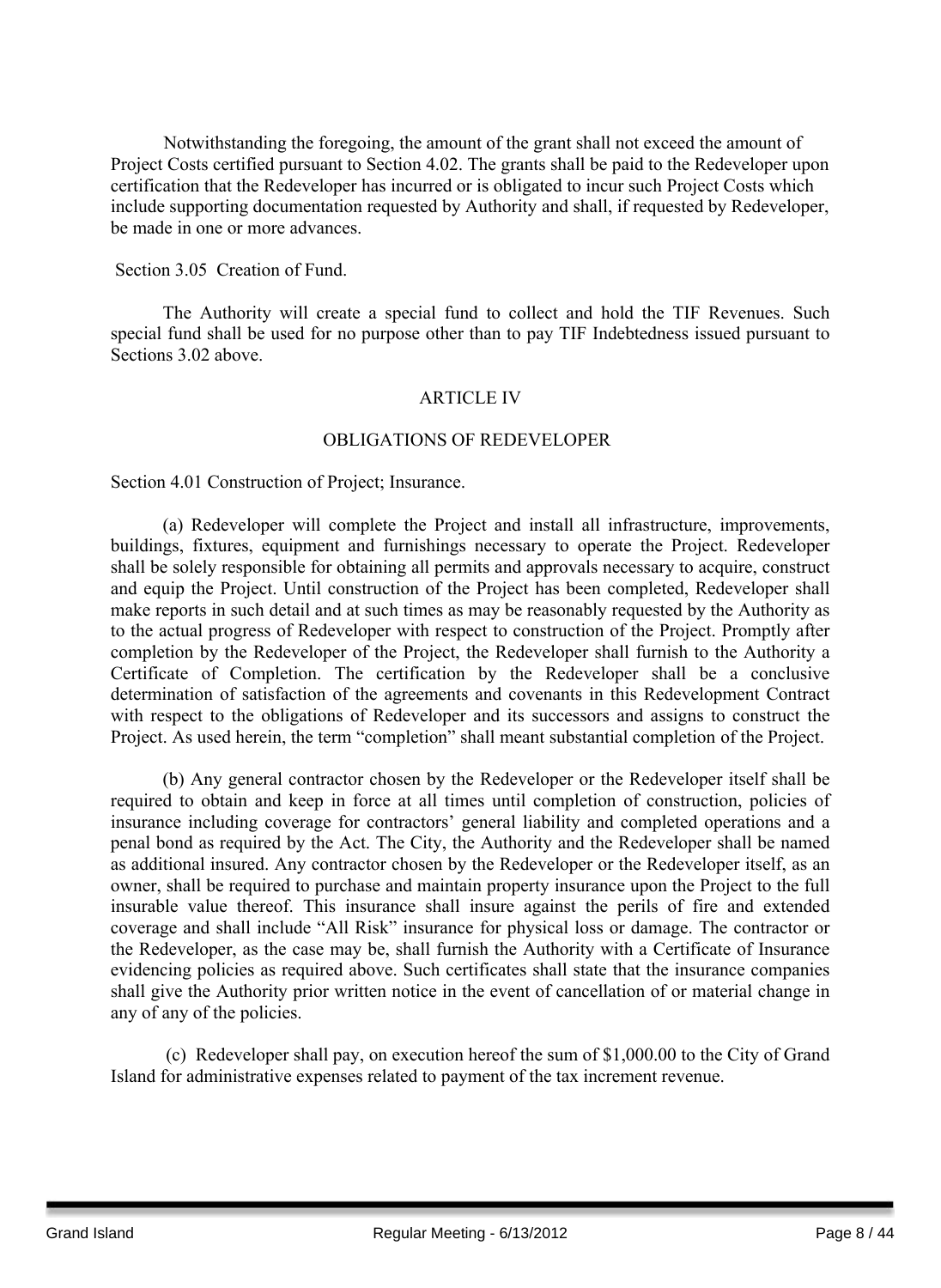#### Section 4.02 Cost Certification.

Redeveloper shall submit to Authority a certification of Project Costs, on or before the issuance of the TIF Indebtedness which shall contain detail and documentation showing the payment or obligation for payment of Project Costs specified on the attached Exhibit D in an amount at least equal to the grant to Redeveloper pursuant to Section 3.05.

#### Section 4.03 Legal Costs.

Redeveloper shall pay the Authority the sum of \$5,000 for the costs incurred by the Authority associated with the issuance of the TIF Indebtedness. Redeveloper understands that the law firm assisting with the issuance of the TIF Indebtedness represents the Authority and not the Redeveloper.

#### Section 4.04 No Discrimination.

Redeveloper agrees and covenants for itself, its successors and assigns that as long as any TIF Indebtedness is outstanding, it will not discriminate against any person or group of persons on account of race, sex, color, religion, national origin, ancestry, disability, marital status or receipt of public assistance in connection with the Project. Redeveloper, for itself and its successors and assigns, agrees that during the construction of the Project, Redeveloper will not discriminate against any employee or applicant for employment because of race, religion, sex, color, national origin, ancestry, disability, marital status or receipt of public assistance. Redeveloper will comply with all applicable federal, state and local laws related to the Project.

## Section 4.05 Pay Real Estate Taxes.

Redeveloper intends to create a taxable real property valuation [over and above the valuation thereof as the same existed on January 1, 2012] of the Redevelopment Project Area of One Million Five Hundred Ninety Five Thousand Dollars (\$1,595,000) no later than no later than January 1, 2013. During the period that any TIF Indebtedness is outstanding, neither the Redeveloper, nor its assigns, will (1) file a protest seeking to obtain a real estate property valuation on the Redevelopment Area of less than the sum of: (a) One Million Five Hundred Ninety Five Thousand Dollars (\$1,595,000) and (b) the valuation of the Redevelopment Project Area as the same existed on January 1, 2012; (2) convey the Redevelopment Area or structures thereon to any entity which would be exempt from the payment of real estate taxes or cause the nonpayment of such real estate taxes; nor (3) allow real estate taxes and assessments levied on the Redevelopment Area and Project to become delinquent during the term that any TIF Indebtedness is outstanding.

## Section 4.07 Assignment or Conveyance.

Any assignment or conveyance of the any portion of the Redevelopment, the Project or any interest therein prior to the termination of the 15 year period commencing on the effective date specified in Section 3.01 hereof Area by the Redeveloper shall be subject to the terms and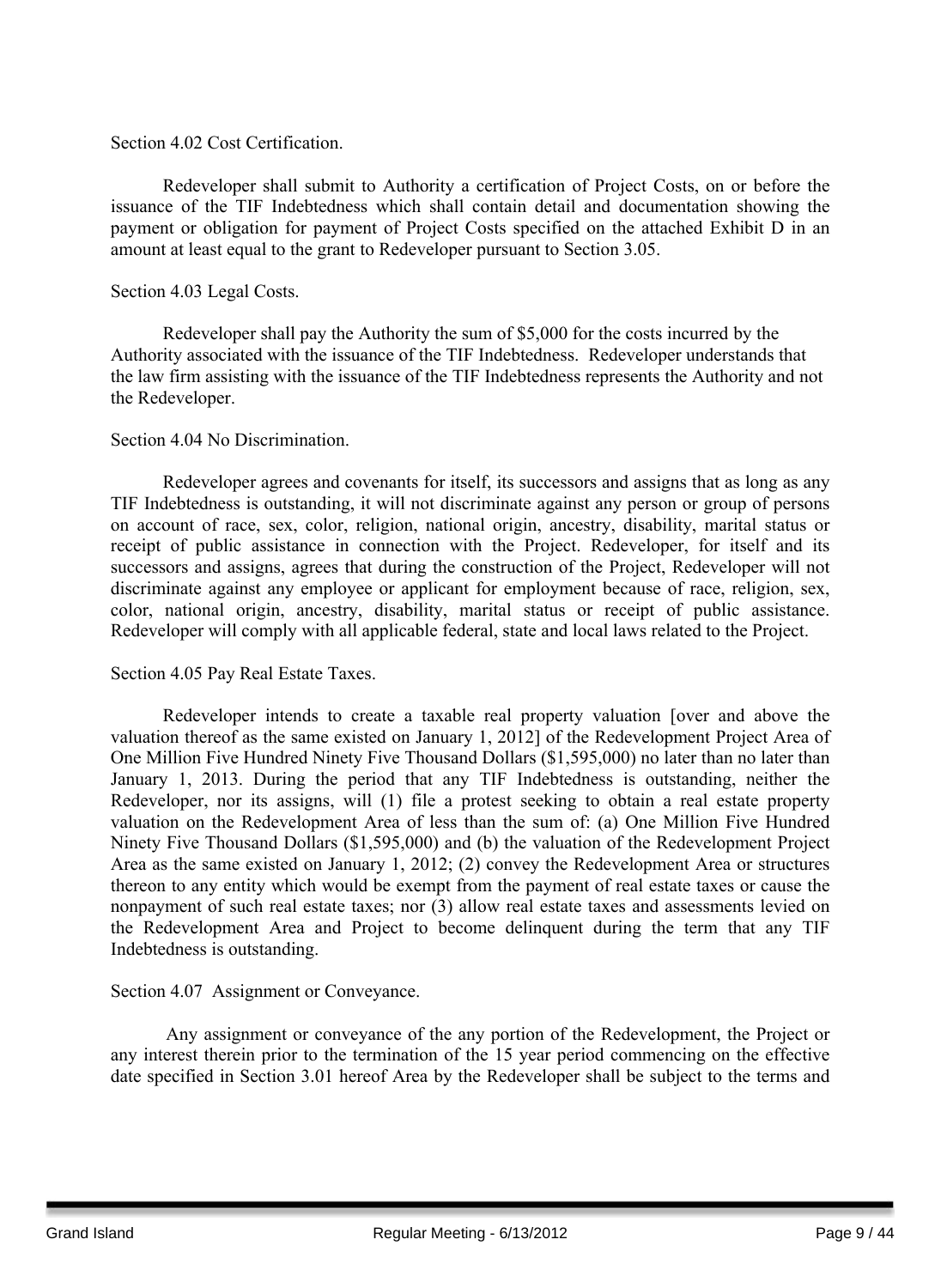conditions of this Redevelopment Contract.

Section 4.08 Purchase of TIF Indebtedness.

The Redeveloper shall purchase the TIF Indebtedness at 100% of the principal amount thereof upon issuance of such debt. The Authority may provide that such purchase be offset against the grant provided in Section 3.04 hereof.

Section 4.09 Penal Bond.

The Developer shall execute a penal bond for the Project with good and sufficient surety to be approved by the Authority meeting the requirements of Section 18-2151, Reissue Revised Statutes of Nebraska, as amended, on or prior to its execution of this Contract.

Section 4.10 Immigration Status.

The Redeveloper agrees that any contractor for the Project shall be required to agree to use a federal immigration verification system (as defined in §4-114, R.S. Supp. 2009) to determine the work eligibility status of new employees physically performing services on the Project and to comply with all applicable requirements of §4-114, R.S. Supp. 2009.

## ARTICLE V

## FINANCING REDEVELOPMENT PROJECT; ENCUMBRANCES

Section 5.01 Financing.

Redeveloper shall pay all Project Costs and any and all other costs related to the Redevelopment Area and the Project which are in excess of the amounts paid from the proceeds of the TIF Indebtedness granted to Redeveloper. Prior to issuance of the TIF Indebtedness, Redeveloper shall provide Authority with evidence satisfactory to the Authority that private funds have been committed to the Redevelopment Project in amounts sufficient to complete the Redevelopment Project. Redeveloper shall timely pay all costs, expenses, fees, charges and other amounts associated with the Project which shall include such other fees and expenses imposed by the Authority.

## ARTICLE VI

## DEFAULT, REMEDIES; INDEMNIFICATION

Section 6.01 General Remedies of Authority and Redeveloper.

Subject to the further provisions of this Article VI, in the event of any failure to perform or breach of this Redevelopment Contract or any of its terms or conditions, by any party hereto or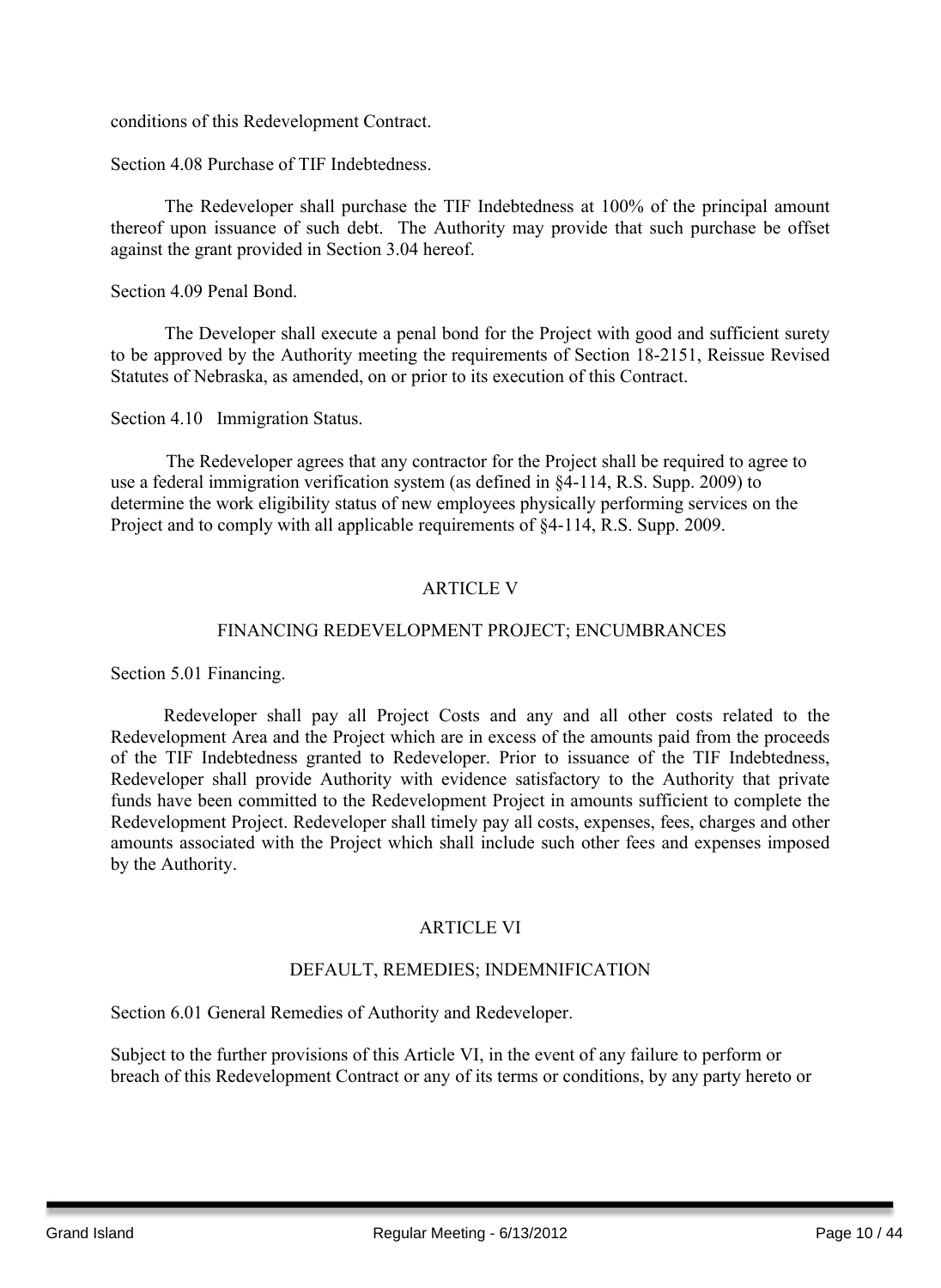any successor to such party, such party, or successor, shall, upon written notice from the other, proceed immediately to commence such actions as may be reasonably designed to cure or remedy such failure to perform or breach which cure or remedy shall be accomplished within a reasonable time by the diligent pursuit of corrective action. In case such action is not taken, or diligently pursued, or the failure to perform or breach shall not be cured or remedied within a reasonable time, this Redevelopment Contract shall be in default and the aggrieved party may institute such proceedings as may be necessary or desirable to enforce its rights under this Redevelopment Contract, including, but not limited to, proceedings to compel specific performance by the party failing to perform on in breach of its obligations.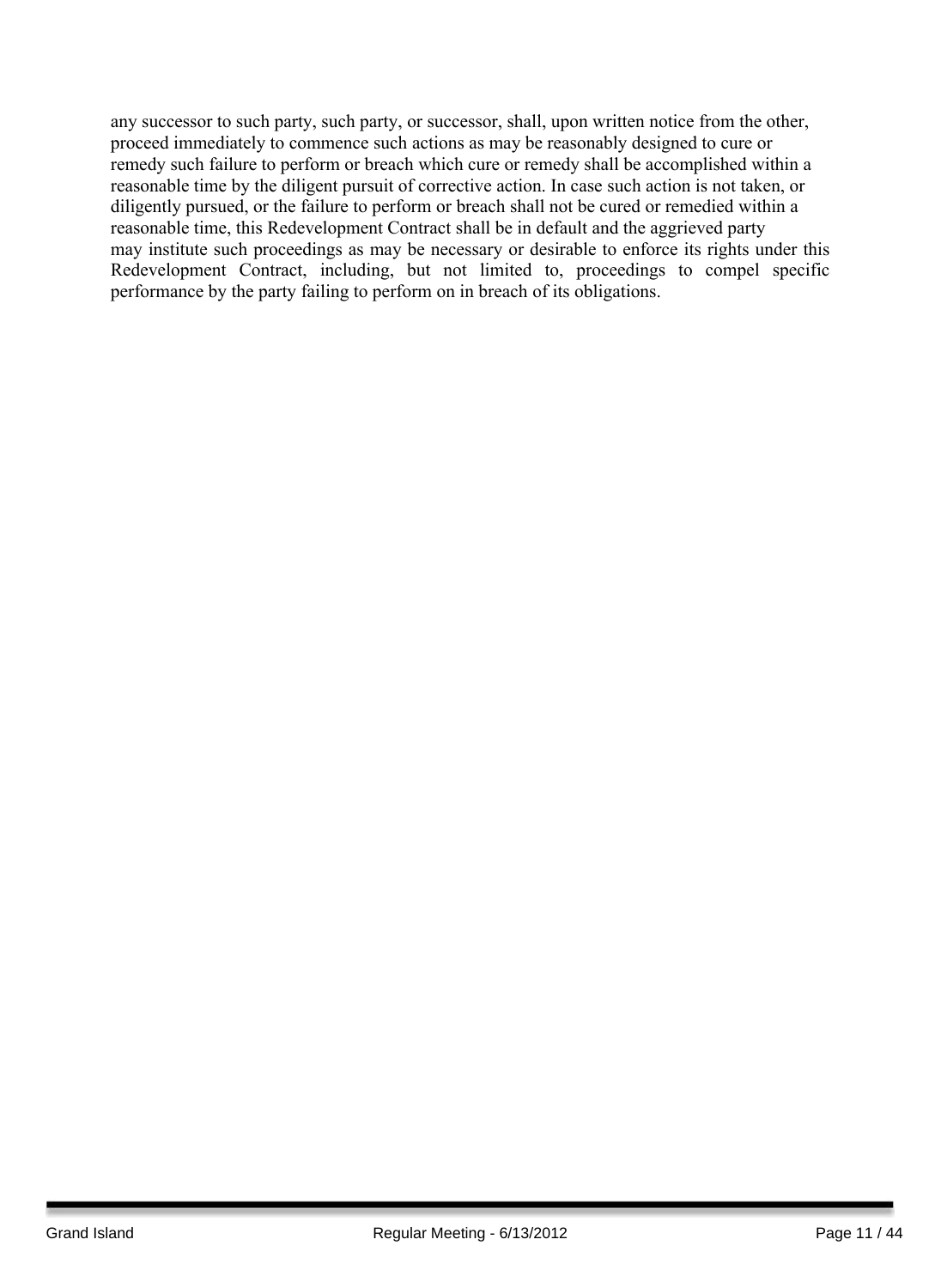Section 6.02 Additional Remedies of Authority

In the event that:

(a) the Redeveloper, on successor in interest, shall fail to complete the construction of the Project on or before January 1, 2013, or shall abandon construction work for any period of 90 days,

(b) the Redeveloper, on successor in interest, shall fail to pay real estate taxes or assessments on the Redevelopment Area on any part thereof or payments in lieu of taxes pursuant to Section 4.07 when due; or

(c) There is, in violation of Section 4.08 of this Redevelopment Contract, and such failure or action by the Redeveloper has not been cured within 30 days following written notice from Authority, then the Redeveloper shall be in default of this Redevelopment Contract.

In the event of such failure to perform, breach or default occurs and is not cured in the period herein provided, the parties agree that the damages caused to the Authority would be difficult to determine with certainty and that a reasonable estimation of the amount of damages that could be incurred is the amount of the grant to Redeveloper pursuant to Section 3.04 of this Redevelopment Contract, less any reductions in the principal amount of the TIF Indebtedness, plus interest on such amounts as provided herein (the "Liquidated Damages Amount"). The Liquidated Damages Amount shall be paid by Redeveloper to Authority within 30 days of demand from Authority.

Interest shall accrue on the Liquidated Damages Amount at the rate of one percent (1%) over the prime rate as published and modified in the Wall Street Journal from time to time and interest shall commence from the date that the Authority gives notice to the Redeveloper demanding payment.

Payment of the Liquidated Damages Amount shall not relieve Redeveloper of its obligation to pay real estate taxes or assessments with respect to the Project.

Section 6.03 Remedies in the Event of Other Redeveloper Defaults.

In the event the Redeveloper fails to perform any other provisions of this Redevelopment Contract (other than those specific provisions contained in Section 6.02), the Redeveloper shall be in default. In such an instance, the Authority may seek to enforce the terms of this Redevelopment Contract or exercise any other remedies that may be provided in this Redevelopment Contract or by applicable law; provided, however, that the default covered by this Section shall not give rise to a right or rescission on termination of this Redevelopment Contract, and shall not be covered by the Liquidated Damages Amount.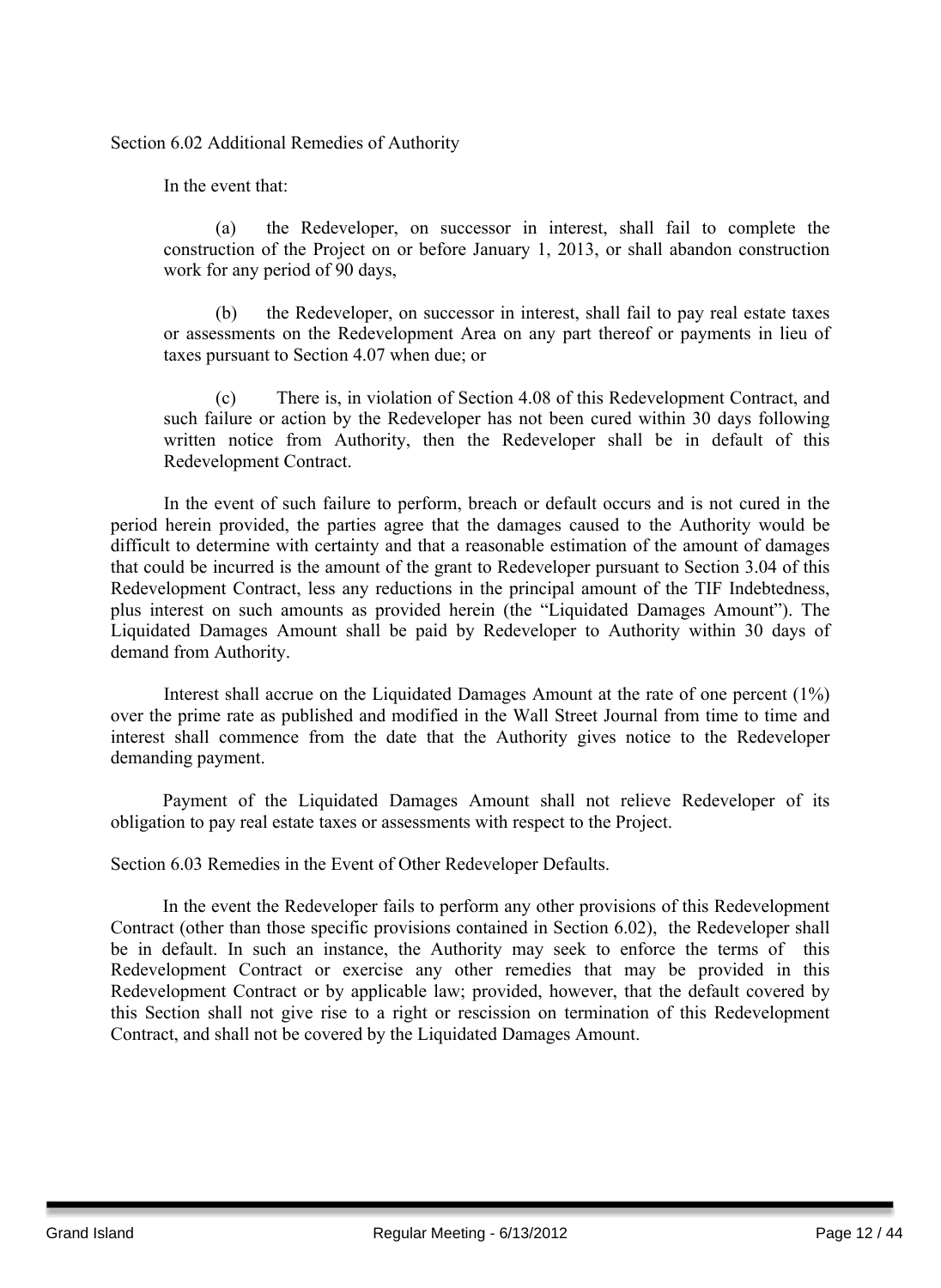#### Section 6.04 Forced Delay Beyond Party's Control.

For the purposes of any of the provisions of this Redevelopment Contract, neither the Authority nor the Redeveloper, as the case may be, nor any successor in interest, shall be considered in breach of or default in its obligations with respect to the conveyance or preparation of the Redevelopment Area for redevelopment, or the beginning and completion of construction of the Project, or progress in respect thereto, in the event of forced delay in the performance of such obligations due to unforeseeable causes beyond its control and without its fault or negligence, including, but not restricted to, acts of God, or of the public enemy, acts of the Government, acts of the other party, fires, floods, epidemics, quarantine restrictions, strikes, freight embargoes, and unusually severe weather or delays in subcontractors due to such causes; it being the purpose and intent of this provision that in the event of the occurrence of any such forced delay, the time or times for performance of the obligations of the Authority or of the Redeveloper with respect to construction of the Project, as the case may be, shall be extended for the period of the forced delay: Provided, that the party seeking the benefit of the provisions of this section shall, within thirty (30) days after the beginning of any such forced delay, have first notified the other party thereto in writing, and of the cause or causes thereof and requested an extension for the period of the forced delay.

Section 6.05 Limitations of Liability; Indemnification.

Notwithstanding anything in this Article VI or this Redevelopment Contract to the contrary, neither the City, the Authority, nor their officers, directors, employees, agents or their governing bodies shall have any pecuniary obligation or monetary liability under this Redevelopment Contract. The sole obligation of the Authority under this Redevelopment Contract shall be the issuance of the TIF Indebtedness and granting of a portion of the proceeds thereof to Redeveloper, as specifically set forth in Sections 3.02 and 3.04. The obligation of the City and Authority on any TIF Indebtedness shall be limited solely to the payment of the TIF Revenues on the TIF Indebtedness. Specifically, but without limitation, neither the City or Authority shall be liable for any costs, liabilities, actions, demands, or damages for failure of any representations, warranties or obligations hereunder. The Redeveloper releases the City and Authority from, agrees that neither the City or Authority shall be liable for, and agrees to indemnify and hold the City and Authority harmless from any liability for any loss or damage to property or any injury to or death of any person that may be occasioned by any cause whatsoever pertaining to the Project.

The Redeveloper will indemnify and hold each of the City and Authority and their directors, officers, agents, employees and member of their governing bodies free and harmless from any loss, claim, damage, demand, tax, penalty, liability, disbursement, expense, including litigation expenses, attorneys' fees and expenses, or court costs arising out of any damage or injury, actual or claimed, of whatsoever kind or character, to property (including loss of use thereof) or persons, occurring or allegedly occurring in, on or about the Project during the term of this Redevelopment Contract or arising out of any action or inaction of Redeveloper, whether on not related to the Project, or resulting from or in any way connected with specified events,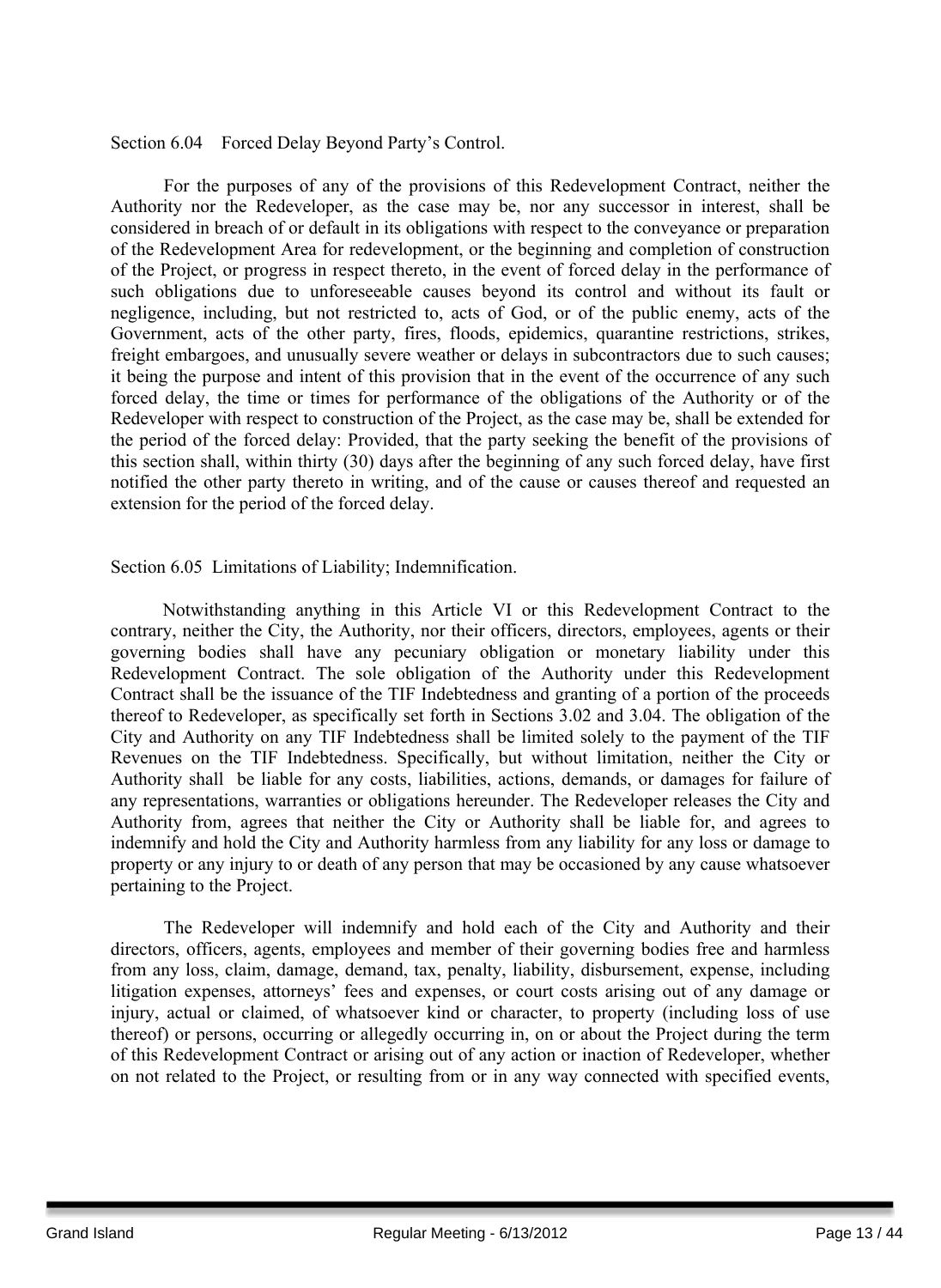including the management of' the Project, or in any way related to the enforcement of this Redevelopment Contract or army other cause pertaining to the Project.

#### **ARTICLE VII**

#### **MISCELLANEOUS**

Section 7.01 Notice Recording.

This Redevelopment Contract or a notice memorandum of this Redevelopment Contract shall be recorded with the County Register of Deeds in which the Redevelopment Area is located.

Section 7.02 Governing Law.

This Redevelopment Contract shall be governed by the laws of the State of' Nebraska, including but not limited to the Act.

Section 7.03 Binding Effect; Amendment.

This Redevelopment Contract shall be binding on the parties hereto and their respective successors and assigns. This Redevelopment Contract shall run with the Redevelopment Area. The Redevelopment Contract shall not be amended except by a writing signed by the party to be bound.

Section 7.04 Third Party Enforcement,

The provisions of this Redevelopment Contract which obligate the Redeveloper shall inure to the benefit of the holder of the TIF Indebtedness, the Hall County Assessor, the City and the Authority, any of whom may, but are not obligated to enforce the terms of this Redevelopment Contract in a court of law.

IN WITNESS WHEREOF, City and Redeveloper have signed this Redevelopment Contract as of the date and year first above written.

COMMUNITY REDEVELOPMENT AUTHORITY OF THE CITY OF ATTEST: GRAND ISLAND, NEBRASKA

 $\gamma$  By:

Secretary Chairman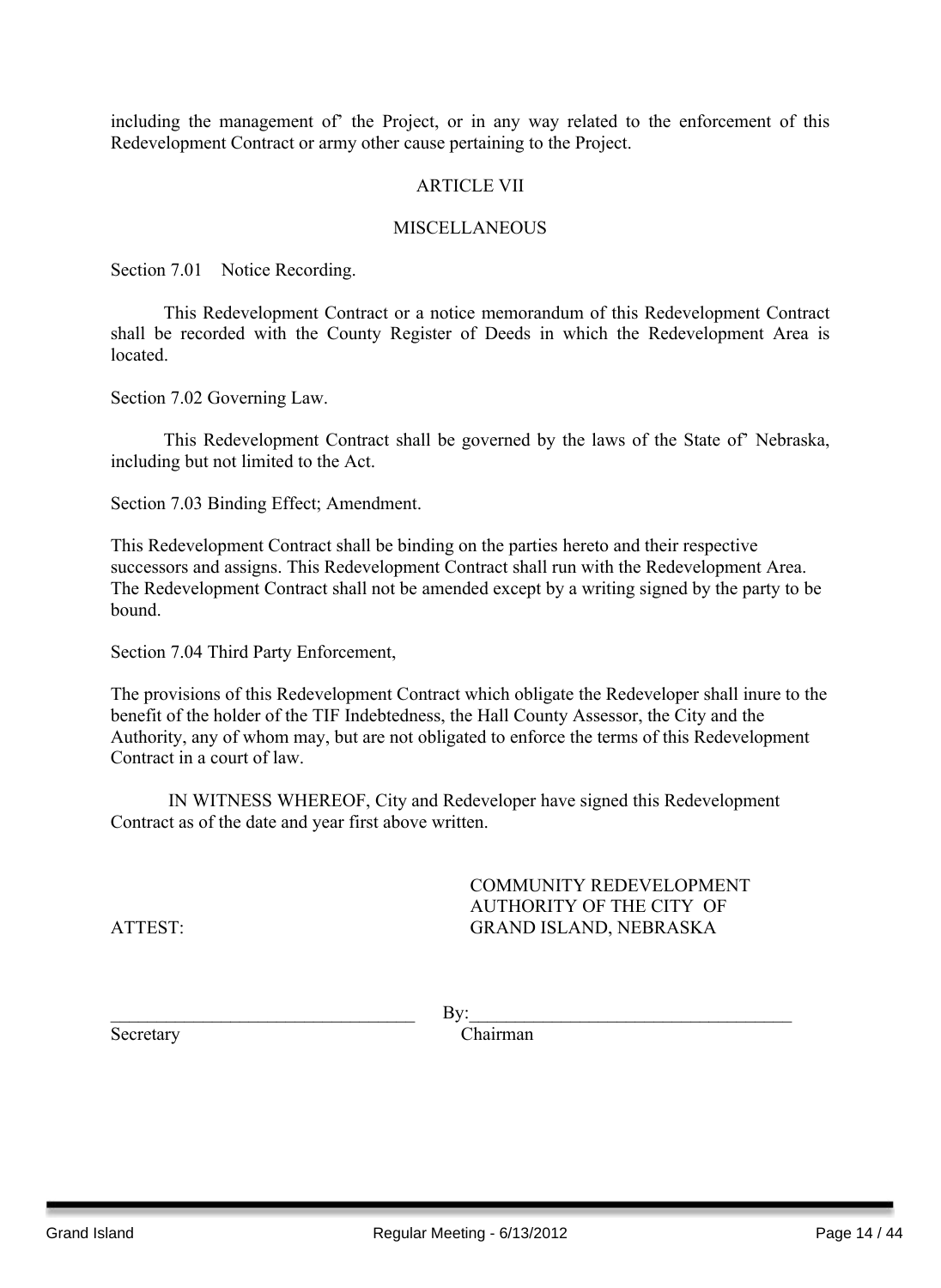Stratford Plaza, LLC

 $By:$ 

Manager

#### STATE OF NEBRASKA ) ) ss.

COUNTY OF HALL)

The foregoing instrument was acknowledged before me this \_\_\_\_\_\_ day of \_\_\_\_\_\_, by and and containing and chair and Secretary, respectively, of the Community Redevelopment Authority of the City of Grand Island, Nebraska, on behalf of the Authority.

Notary Public

\_\_\_\_\_\_\_\_\_\_\_\_\_\_\_\_\_\_\_\_\_\_\_\_\_\_\_\_\_\_\_\_\_\_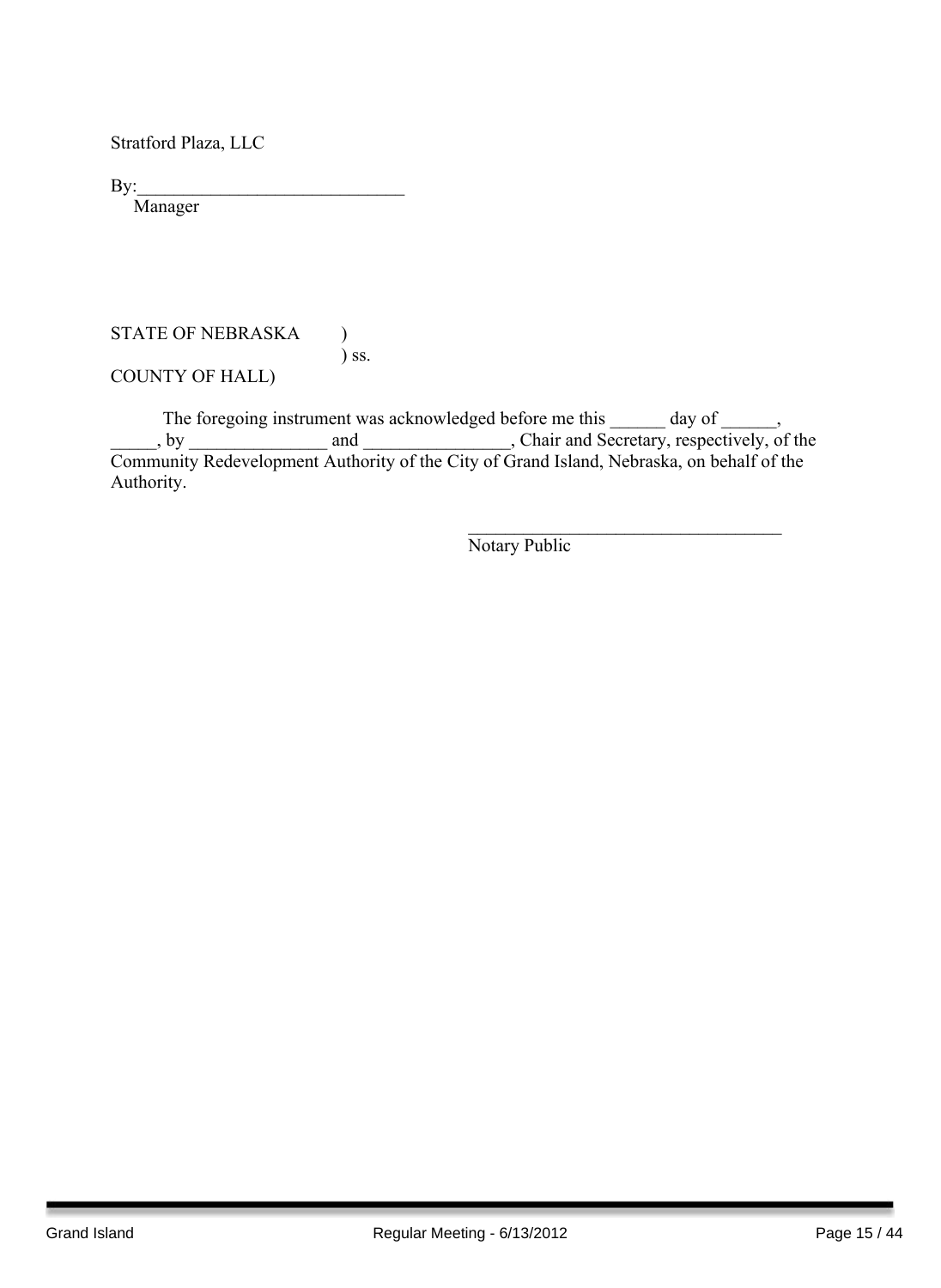## STATE OF NEBRASKA ) ) ss. COUNTY OF  $\_\_\_\_\_\_\_$

The foregoing instrument was acknowledged before me this \_\_\_\_\_\_ day of \_\_\_\_\_\_, \_\_\_\_\_, by \_\_\_\_\_\_\_\_\_\_\_\_\_\_\_\_\_\_\_, Manager of Stratford Plaza, LLC, on behalf of the limited liability company.

Notary Public

 $\mathcal{L}_\text{max}$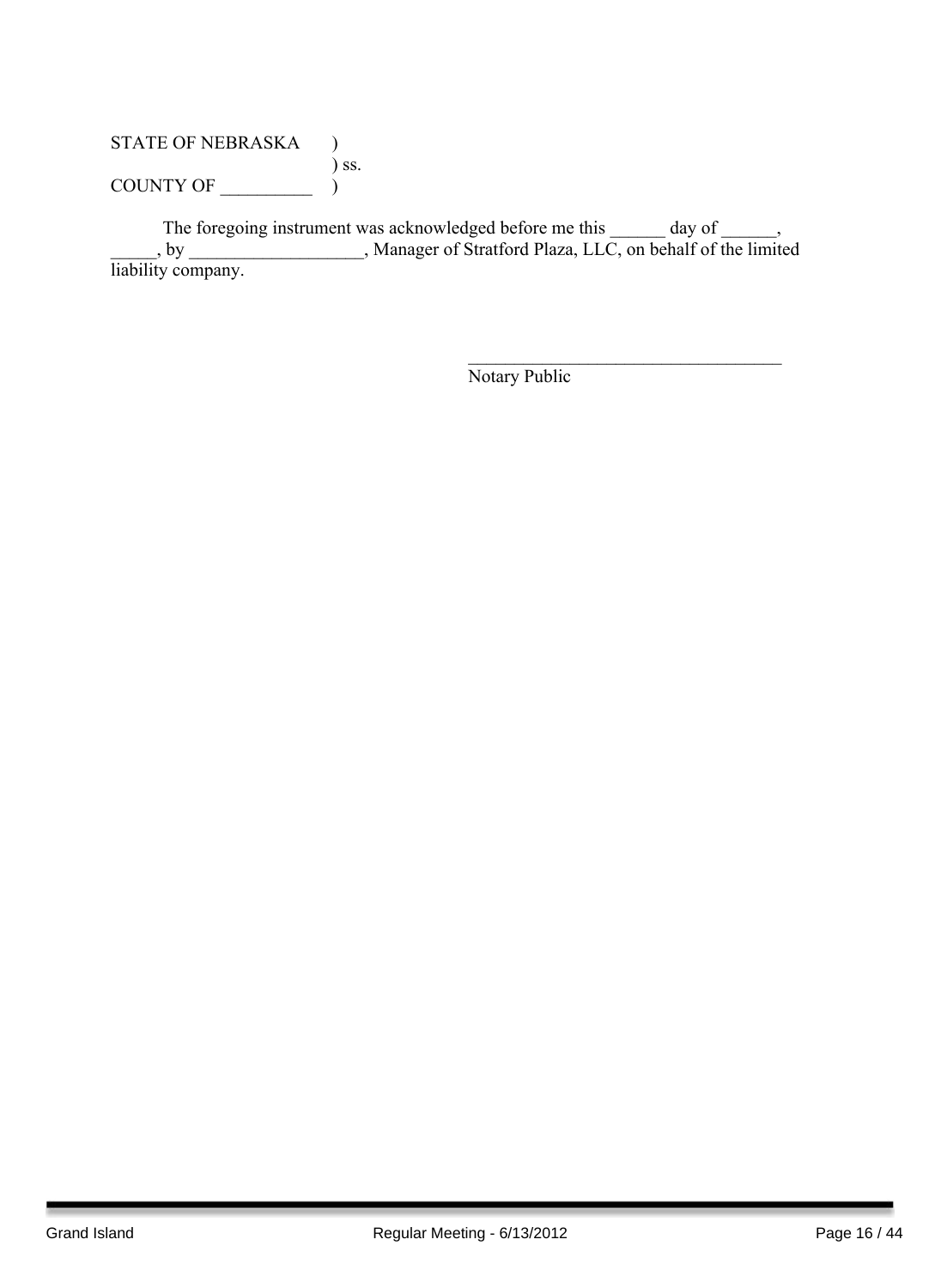## EXHIBIT A

Lot 11, Woodland Second Subdivision, an addition to the City of Grand Island, Hall County, Nebraska, excepting therefrom a tract of land more particularly described in a Deed recorded as Document No. 200007531 in the office of the Hall County, Nebraska office of the Register of Deeds.

A-I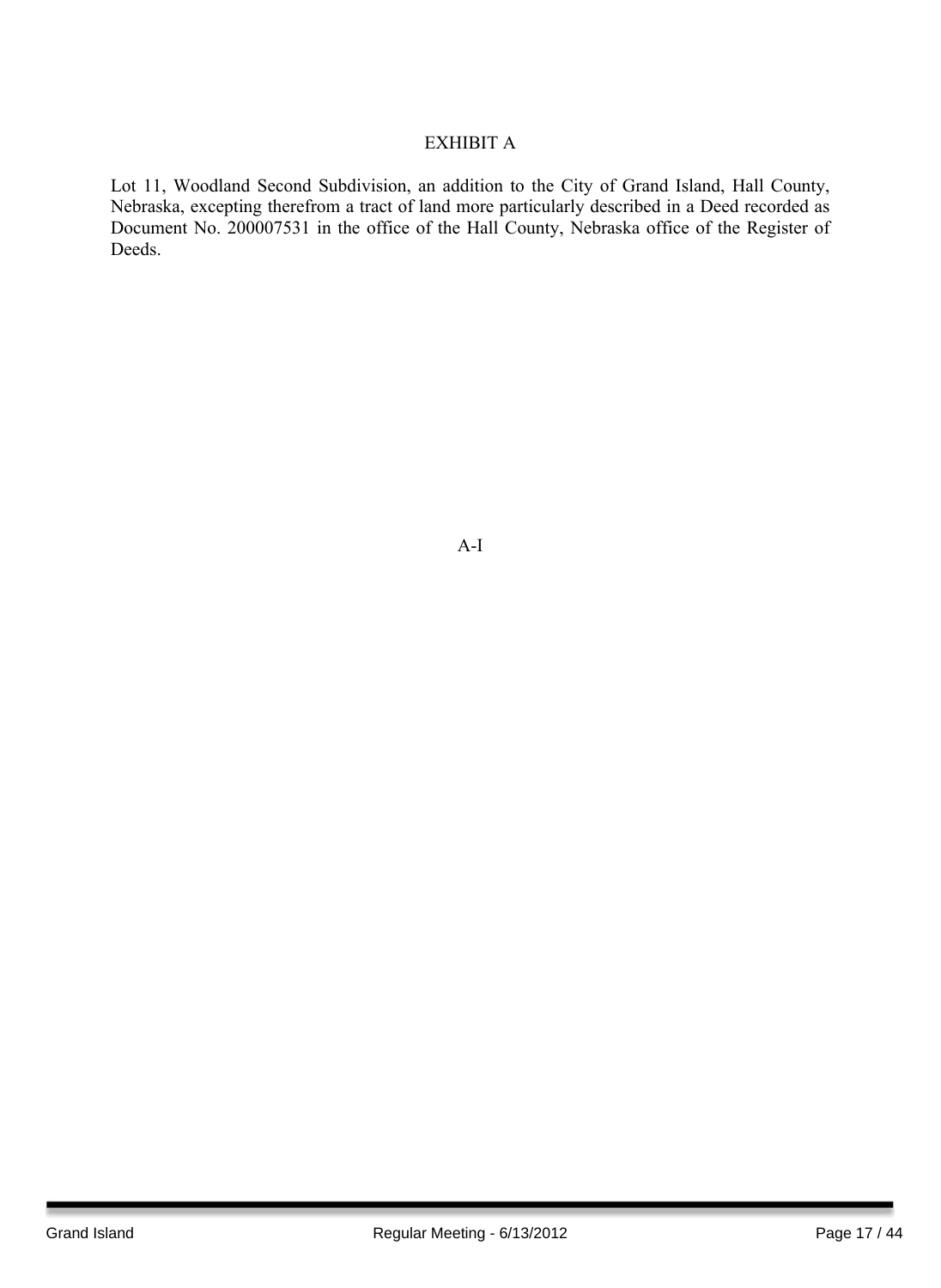## EXHIBIT B

## DESCRIPTION OF PROJECT

Demolition, rehabilitation and construction of an exterior façade and interior remodeling of Howard Johnsons Hotel to provide a renovated restaurant for Denny's together with additional parking lot rehabilitation.

B- 1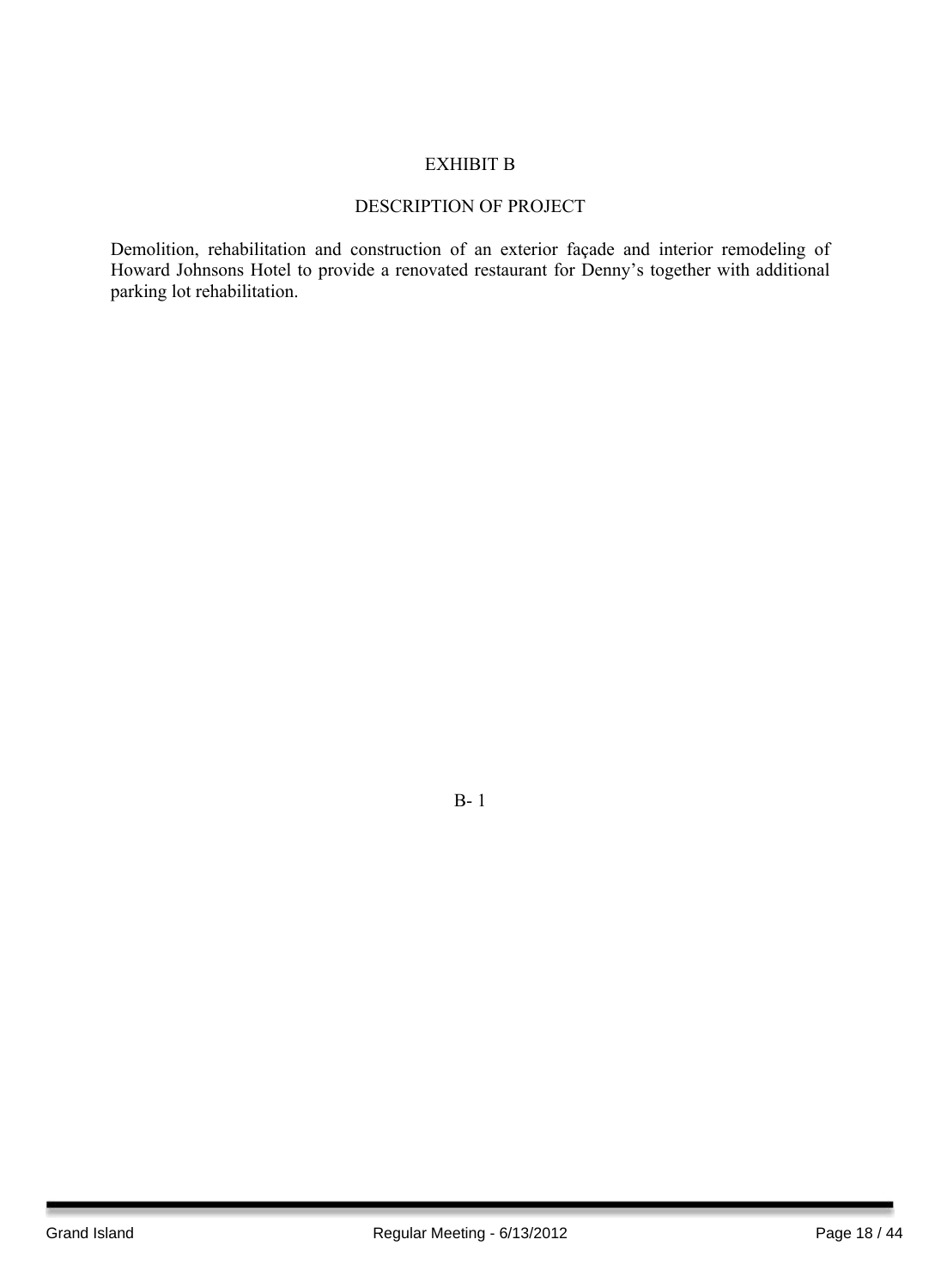## EXHIBIT C

## TIF INDEBTEDNESS

| 1. | Principal Amount:     | \$524,520.00 [annual payment amounts assumed are \$34,968]                                                      |
|----|-----------------------|-----------------------------------------------------------------------------------------------------------------|
| 2. | Payments:             | Semi-annually or more frequent, with payments limited to<br>annual incremental taxes revenues from the project. |
| 3. | Interest Rate:        | Zero percent $(0.00\%)$                                                                                         |
| 4. | <b>Maturity Date:</b> | On or before December 31, 2028.                                                                                 |

C-1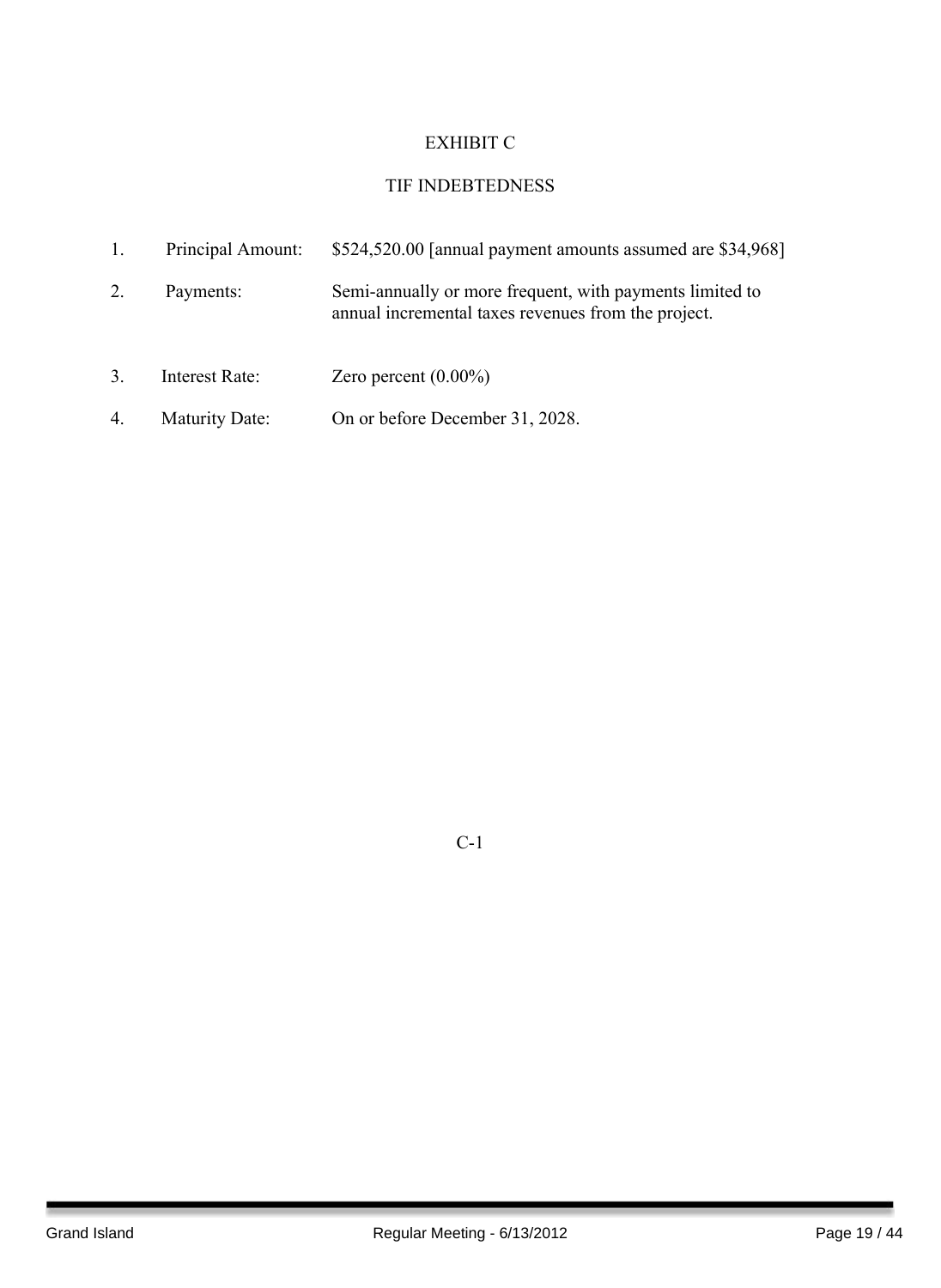## EXHIBIT D

## PROJECT COSTS

All Project Costs payable from the proceeds of TIF indebtedness pursuant to the Act including:

- 1. Redevelopment Area rehabilitation and remodeling cost
- 2. Site demolition work and site preparation
- 3. Utility extensions, installation of gas, water, sewer and electrical lines and equipment
- 4. Façade improvements
- 5. Interior rehabilitation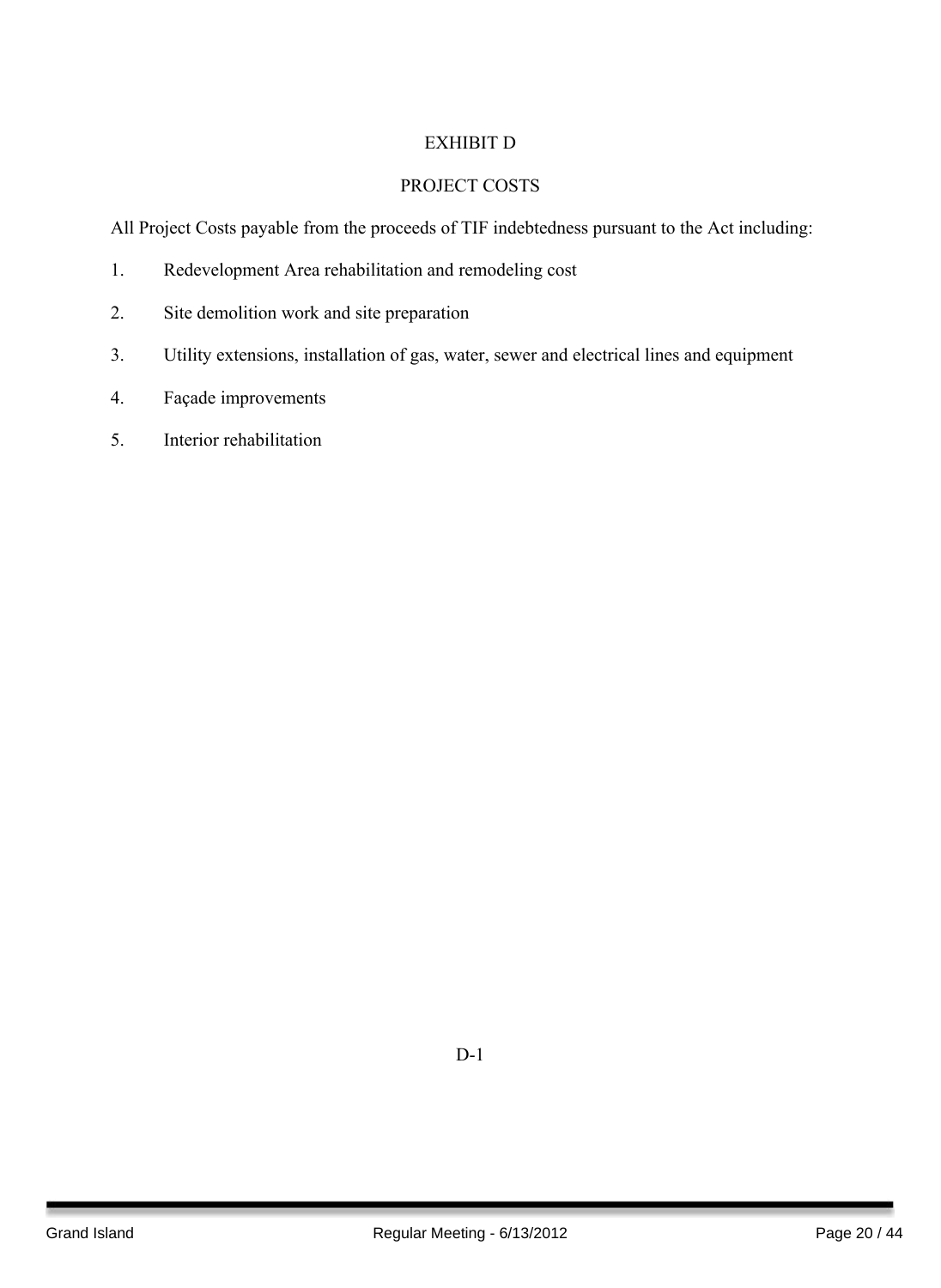BE IT RESOLVED this 13<sup>th</sup> day of June, 2012, by the Community Redevelopment Authority of the City of Grand Island, (" Authority"), a Community Redevelopment Authority duly organized and existing within the State of Nebraska,

## WITNESSETH:

WHEREAS, the Authority is a duly organized and existing Community Redevelopment Authority, a body politic and corporate under the laws of the State of Nebraska; and

WHEREAS, the Authority is authorized by the Act (hereinafter defined) to issue and sell its revenue Note or other obligations for the purpose of providing money to pay or otherwise provide funds to pay costs of redevelopment projects and is further authorized to pledge the revenues as herein provided to secure the payment of principal, premium, if any, and interest on its obligations; and

WHEREAS, the Authority has determined it to be in the best interests of the Authority to issue its Note or other obligations for the purpose of making funds available to EIG Grand Island, LLC, an Indiana limited liability company of Fort Wayne, Indiana (the "Redeveloper") for the construction and improvement of a redevelopment project of pursuant to a Redevelopment Plan Amendment for Grand Island CRA Area #9 (the "Redevelopment Plan"); and

WHEREAS, the Authority has made the necessary arrangements for financing a portion of the costs of the redevelopment project in part by issuing Community Development Revenue Note (EIG Project), in the form of fully registered Note without coupons (the "Note") of the Authority and for use of the proceeds of the Note in connection with the project, in amounts determined pursuant to Section 2.01 of this Resolution; and

WHEREAS, the issuance of the Note has been in all respects duly and validly authorized by the Members of the Authority pursuant to this resolution (the "Resolution"); and

WHEREAS, the Note is in substantially the form attached hereto as Exhibit A which is incorporated herein by this reference, with the necessary and appropriate variations, omissions and insertions as permitted or required by this Resolution.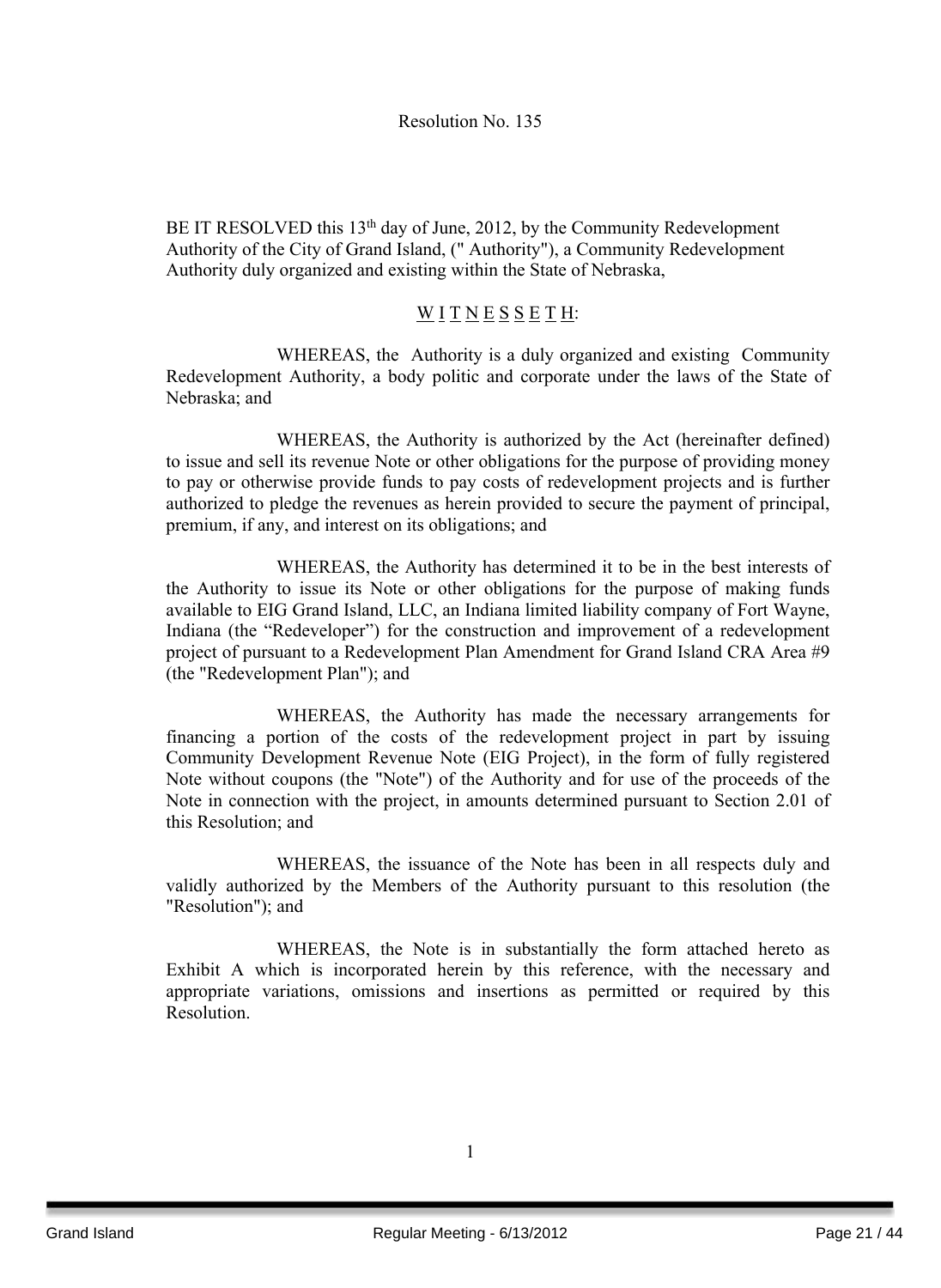NOW, THEREFORE, and it is expressly declared, that the Note shall be issued and delivered upon and subject to the terms, conditions, stipulations, uses and purposes as hereinafter expressed, that is to say:

#### ARTICLE I

#### DEFINITIONS AND INTERPRETATION

#### Section 1.01 Defined Terms.

Unless the context otherwise requires, the following terms shall have the following meanings for all purposes of this Note Resolution, such definitions to be equally applicable to both the singular and plural forms and masculine, feminine and neuter gender of any of the terms defined:

"Act" means Section 12 of Article VIII of the Nebraska Constitution, Sections 18-2101 through 18-2154, Reissue Revised Statutes of Nebraska, 2007, as amended, known as the Community Development Law and acts amendatory thereof and supplemental thereto.

"Authorized Issuer Representative" means the person at the time designated to act on behalf of the Authority.

"Noteholder" means the holders of the Note from time to time.

"Note" means the Authority's Community Development Revenue Note (EIG Project).

"City" means the City of Grand Island, Nebraska.

"Closing" means the date of issuance of any Note, but not before June 15,

2012.

"Collateral" means all property pledged as security for the Noteholder pursuant to Section 5.01 of this Note Resolution.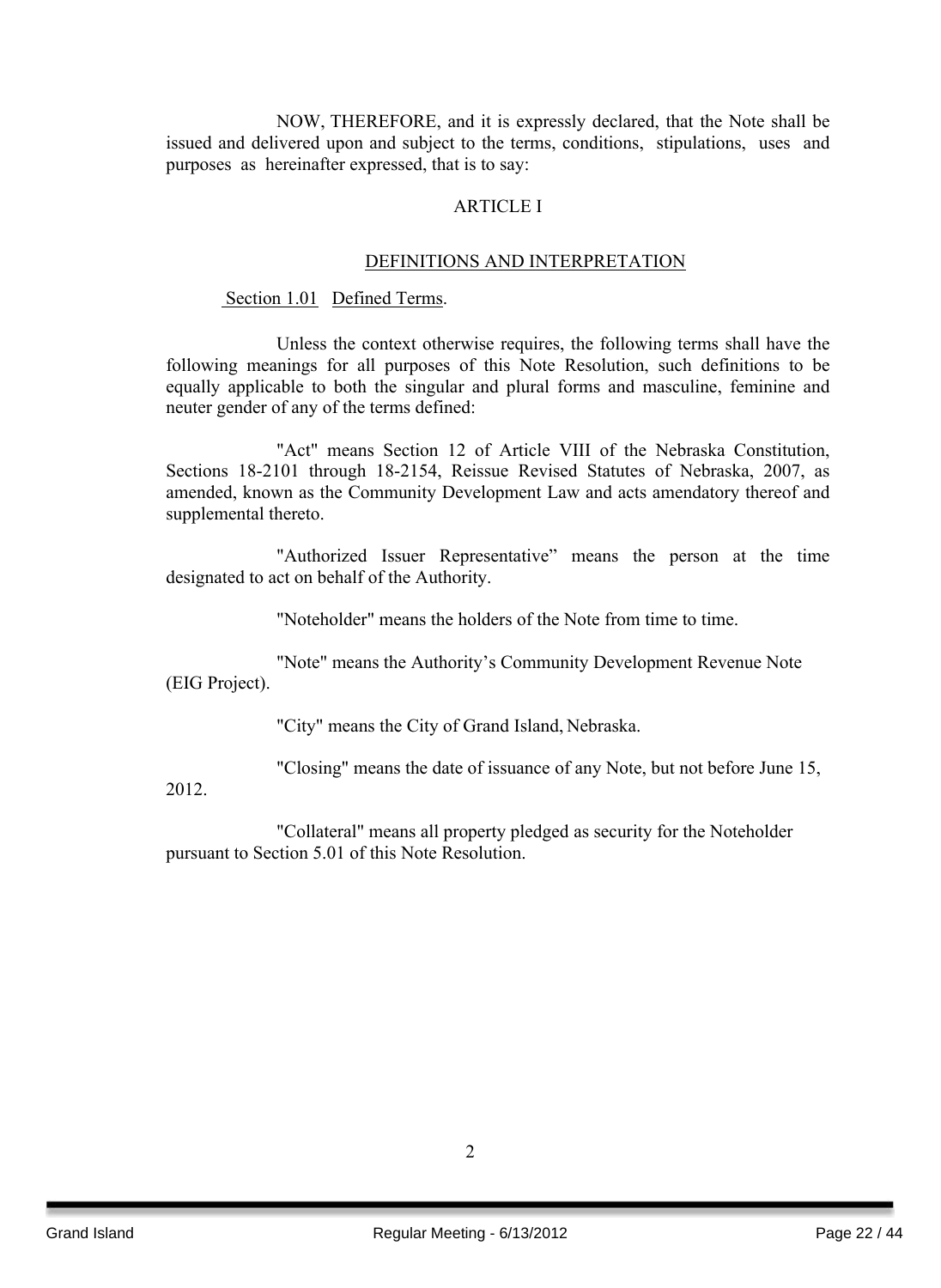"Debt Service Fund" means the fund created with the Paying Agent pursuant to Section 4.01 of this Resolution.

"Governing Body" means the Members of the Authority.

"Paying Agent" means the paying agent with respect to the Note appointed pursuant to Section 10.01 of this Resolution.

"Project" means the improvements to be constructed, as further described in Exhibit B attached hereto and incorporated herein by reference.

"Project Costs" means only costs or expenses incurred by Redeveloper to implement the Project and related costs, including but not limited to utilities, rehabilitation of the existing structure, landscaping, and fees payable to the City of Grand Island or the CRA associated with the project, and cost of financing administration in the City of Grand Island, Hall County, Nebraska, pursuant to the Act and shall include costs of issuing the Note.

"Redevelopment Plan" means the Site Specific Redevelopment Plan Amendment for Grand Island CRA Area #9, a true and correct copy of is attached hereto and marked as Exhibit "B" and adopted in accordance with the Act, as amended from time to time.

"Registrar" means the registrar responsible for maintaining records of holders of the Note appointed pursuant to Section 10.01 of this Note Resolution.

"Resolution" means this Resolution of the Authority adopted on June13<sup>th</sup> 2012, authorizing the issuance and sale of the Note, as the same may be amended, modified or supplemented by any amendments or modifications thereof.

"Tax Increment Revenues" means excess ad valorem taxes generated by the Project and Future Project Plans which are divided pursuant to section 18-2147 of the Act with effective dates established in the Redevelopment Plan as amended from time to time.

#### Section 1.02 Provisions as to Interpretation.

The provisions of this Resolution shall be construed and interpreted in accordance with the following provisions:

(a) This Resolution shall be interpreted in accordance with and governed by the laws of the State of Nebraska.

(b) Wherever in this Resolution it is provided that any person may do or perform any act or thing the word "may" shall be deemed permissive and not mandatory and it shall be construed that such person shall have the right, but shall not be obligated,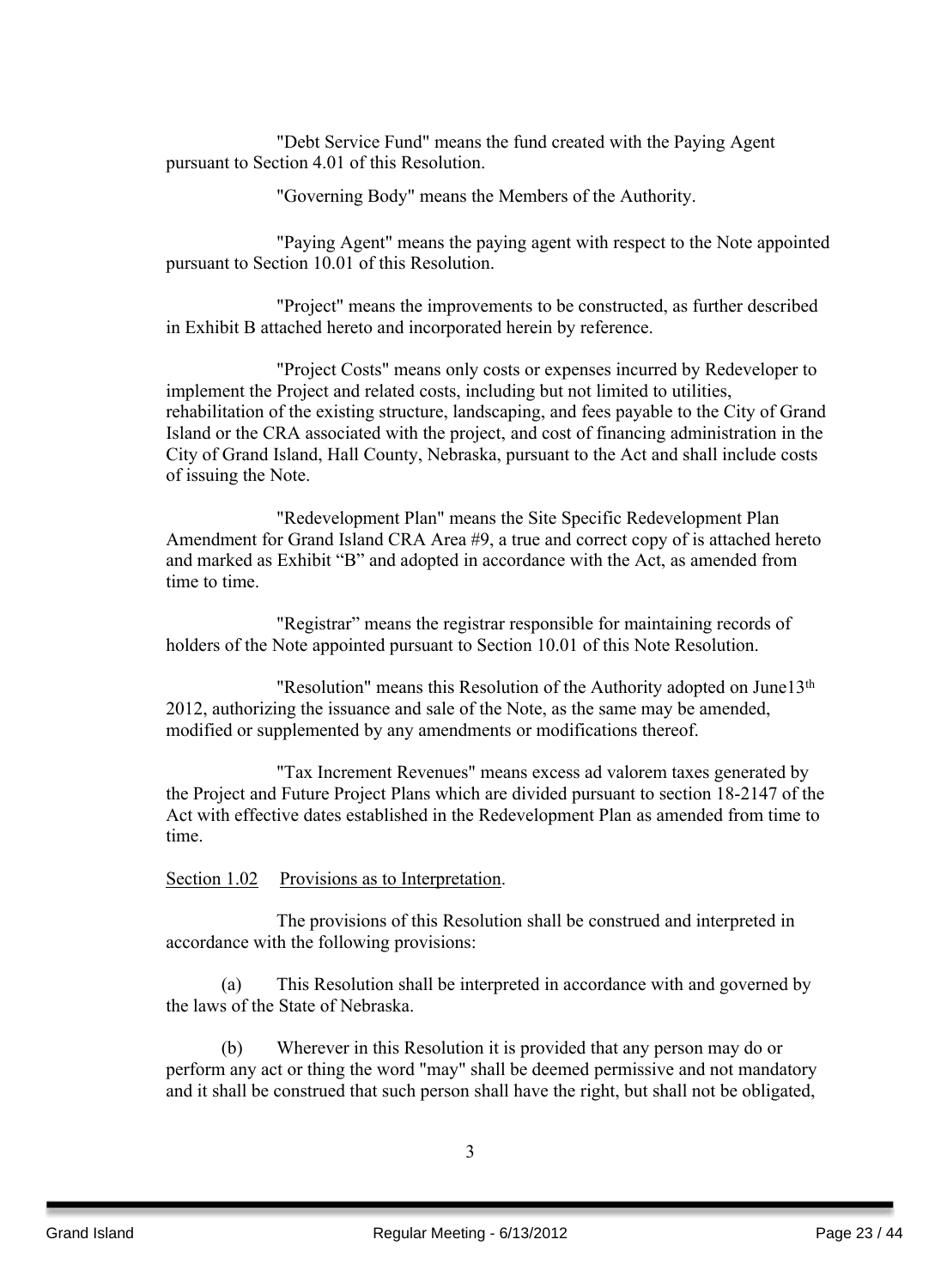to do and perform any such act or thing.

(c) The phrase "at any time" shall be construed as meaning "at any time or from time to time."

(d) The word "including" shall be construed as meaning "including, but not limited to "

(e) The words "will" and "shall" shall each be construed as mandatory.

(f) The words "herein," "hereof," "hereunder," "hereinafter" and words of similar import shall refer to this Resolution as a whole rather than to any particular paragraph, section or subsection, unless the context specifically refers thereto.

(g) Forms of words in the singular, plural, masculine, feminine or neuter shall be construed to include the other forms as the context may require.

(h) The captions to the sections of this Resolution are for convenience only and shall not be deemed part of the text of the respective sections and shall not vary by implication or otherwise any of the provisions hereof.

Section 1.03 Exhibits.

The following Exhibits are attached to and by reference made a part of this Resolution:

- (a) Exhibit A: Form of Note.
- (b) Exhibit B: Site Specific Redevelopment Plan Amendment Grand

Island CRA Area #9.

(c) Exhibit C: Real Estate Pledged for January 1, 2013 Effective Date.

#### ARTICLE II

#### THE NOTE

#### Section 2.01 Form and Maturity of Note.

The Note to be issued pursuant to this Resolution shall be issued pursuant to the Act, including specifically but without limitation Sections 18-2124 et seq., shall be dated as of the date of their issuance, and shall be issued in one series designated Community Redevelopment Authority of the City of Grand Island, Nebraska, Community Development Revenue Note (EIG Project). The Note shall be substantially in the form and of the tenor as set forth in the form of the Note attached hereto as Exhibit A (Note) with such appropriate variations, omissions and insertions as are permitted or required by this Resolution.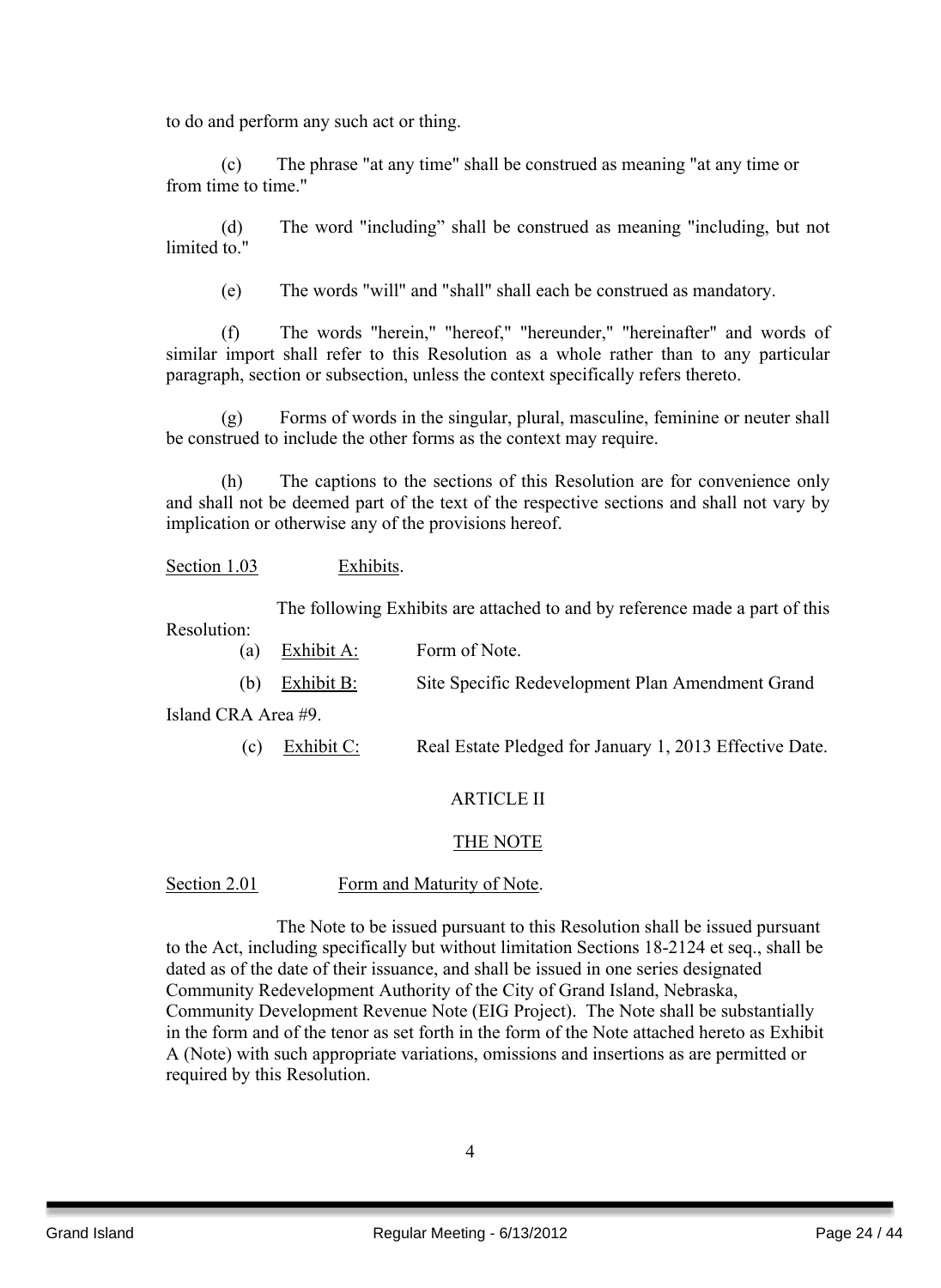The Note shall be issued in the amount of \$898,350.00, and shall be dated as of the date of its issuance, which shall not occur prior to June 13, 2012. No other Note related to this redevelopment project shall be issued. The Note shall finally mature on December 31, 2027. The Note shall bear interest at the rate of zero percent (0.0%) per annum from and after the date of issuance of such Note. The Note shall be subject to mandatory partial redemption on each June 1 and December 1, (the "payment date") beginning in the year 2014 from Available Funds, as hereafter defined.

Principal on the Note shall be payable in such coin and currency of the United States of America as may be, on the respective dates of the payment thereof, legal tender for the payment of public and private debts at the principal office of the Paying Agent. Principal and interest will be paid by check or draft mailed to the Noteholder in whose name a Note is registered as of the 15th calendar day (whether or not a business day) next preceding the payment date at his address as it appears on the registration books of the Registrar.

The Note shall originally be issued as fully registered Note without coupon. Upon the written request of a Noteholder, and at its expense, Note may be surrendered to the Authority and the Authority shall deliver in exchange and substitution therefore new Note of like tenor, aggregating the then outstanding principal amount of the Note.

#### Section 2.02 Execution. Limited Obligation.

The Note shall be signed in the name and on behalf of the Authority by the manual or facsimile signature of the Chair or Vice Chair of the Authority and attested with the manual or facsimile signature of its Secretary. In the event that any of the officers who shall have signed and sealed the Note shall cease to be officers of the Authority before the Note shall have been issued and delivered, the Note may, nevertheless, be issued and delivered, and upon such issue and delivery shall be binding upon the Authority as though those officers who signed and sealed the same had continued to be such officers of the Authority. The Note may be signed and sealed on behalf of the Authority by such person who, at the actual date of execution of the Note, shall be the proper officer of the Authority, although at the date of the Note such person shall not have been such an officer of the Authority.

The Note shall not be a general obligation of the Authority, but only a limited obligation payable solely from the tax increment revenues pledged as security for the Note pursuant to the Redevelopment Plan or other financing documents (except to the extent paid out of monies attributable to income from the temporary investment of the proceeds of the Note) and shall be a valid claim of the registered owner thereof and otherwise secured for the payment of the Note and shall be used for no other purpose than to pay the principal and interest on the Note, except as may be otherwise expressly authorized by this Note Resolution.

Neither the Authority, the State of Nebraska, the City nor any other

5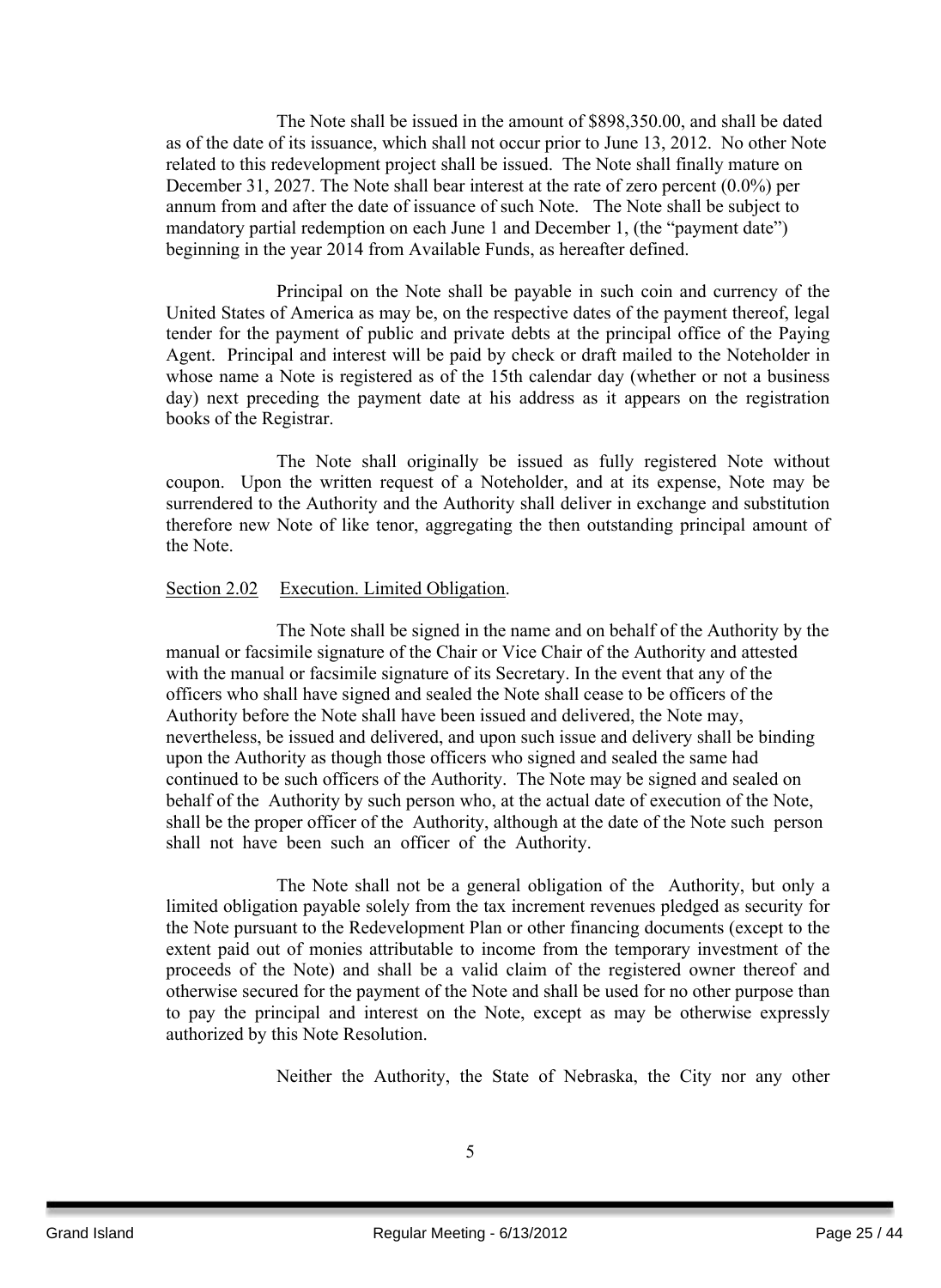political subdivision of the State of Nebraska shall be obligated to pay the principal of the Note or the interest thereon or other costs incident thereto except from the money pledged therefore. Neither the faith and credit nor the taxing power (except to the extent of ad valorem taxes pledged hereunder) of the Authority, the City, the State of Nebraska or any political subdivision of the State of Nebraska shall be pledged to the payment of the principal of the Note or the interest thereon or other costs incident thereto. The Note shall never constitute an indebtedness of the Authority or the City within the meaning of any state constitutional provision or statutory limitation, nor shall the Note or the interest thereon ever give rise to any pecuniary liability of the Authority or the City or a charge against its general credit or taxing powers.

#### Section 2.03 Registration and Authentication of Note.

The Note shall not be valid or obligatory for any purpose unless the Note shall have been authenticated by the manual signature of the Registrar.

#### Section 2.04A Delivery of Note.

The Authority shall execute and deliver the Note to the Noteholder which shall be the general fund of the Authority, on such date selected by the Authority but not before June 13, 2012 and not later than August 1, 2012,

#### Section 2.05 Registration of Note.

Ownership of the Note shall at all times be registered as to principal and interest with the Registrar. Transfer of the Note may be made only by an assignment duly executed by the registered owner or by his registered assigns, or his legal representative or attorney, in such form as shall be reasonably satisfactory to the Registrar, who shall endorse such registration or transfer on the Note. No transfer of the Note shall be effective unless and until notice of such transfer shall be delivered in writing to the Registrar. The Registrar shall retain records showing all registrations, transfers and assignments of the Note. In the event of any such transfer, the Registrar shall require the payment by the person requesting exchange or transfer of any tax or other governmental charge required to be paid with respect to such exchange or transfer.

#### Section 2.06 Ownership of Note.

As to the Note the Authority and the Registrar, and their respective successors, each in its discretion, may deem and treat the person in whose name the Note for the time being shall be registered as the absolute owner thereof for all purposes, and neither the Authority nor the Registrar, nor their respective successors, shall be affected by any notice to the contrary. Payment of or on account of the principal on the Note shall be made only to or upon the order of such registered owner, but such registration may be changed as provided herein. All such payments shall be valid and effective to satisfy and discharge the liability upon the Note to the extent of the sum or sums so paid.

In the event the monies collected and held in that special fund established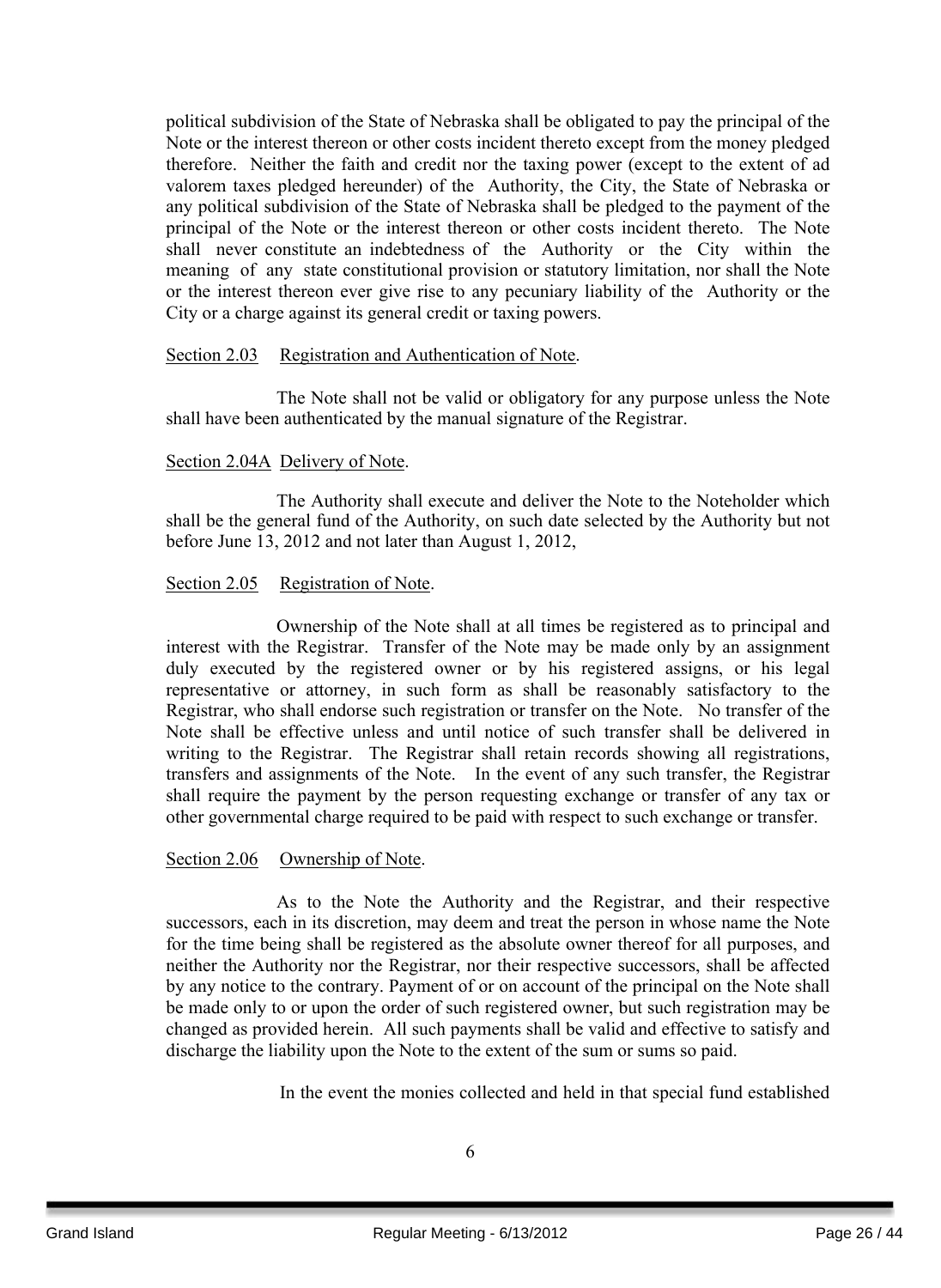under Section 18-2147 of the Nebraska Revised Statutes and pursuant to the Redevelopment Plan and the Resolution authorizing the issuance of the Note are insufficient to pay in full all amounts due and owing at a date fifteen (15) years from the effective date of the Redevelopment Plan, and all excess ad valorem taxes generated by the Redevelopment Project, as set forth in the Redevelopment Plan Amendment, have been collected by the City of Grand Island, Nebraska, and have been paid, as required by the Redevelopment Contract and the Note, towards the retirement of the amounts due there under, then, at said date fifteen (15) years from the effective date of the Redevelopment Plan Amendment, neither the Redevelopment Authority nor the City of Grand Island, Nebraska, shall have any further payment or other obligations under the Note and the Noteholder shall, in writing, waive and otherwise forgive any unpaid portion of the principal and interest upon the request of the Redevelopment Authority or the City.

#### Section 2.07 Valid Obligation.

The Note executed, issued and delivered as in this Note Resolution provided shall be a valid special obligation of the Authority.

#### Section 2.08 Loss or Destruction of Note.

In case any Note shall become mutilated or be destroyed or lost, the Authority shall, if not then prohibited by law, cause to be executed and delivered a new Note of like date, number, maturity and tenor in exchange and substitution for and upon cancellation of such mutilated Note, or in lieu of and substitution for such lost Note, upon the Noteholder paying the reasonable expenses and charges of the Authority in connection therewith and, in the event the Note is destroyed or lost, the filing with the Issuer of evidence satisfactory to it that the Note was destroyed or lost, and furnishing the Authority with indemnifications satisfactory to the Authority.

#### Section 2.09 Transfer of the Note.

All transfers of the Note shall be upon the basis of a private placement and each proposed transferee registered owner shall furnish the Registrar with assurances in form satisfactory to the Registrar that such Note is being purchased for investment purposes only, without a view to redistribution and upon the independent credit judgment and investigation of the proposed transferee.

#### ARTICLE III

#### APPLICATION OF NOTE PROCEEDS

The proceeds of the Note shall be granted to the Redeveloper and Authority, pursuant to the terns of the Redevelopment Plan upon receipt of such proceeds and used by the Redeveloper to pay Project Costs pursuant to the Redevelopment Plan.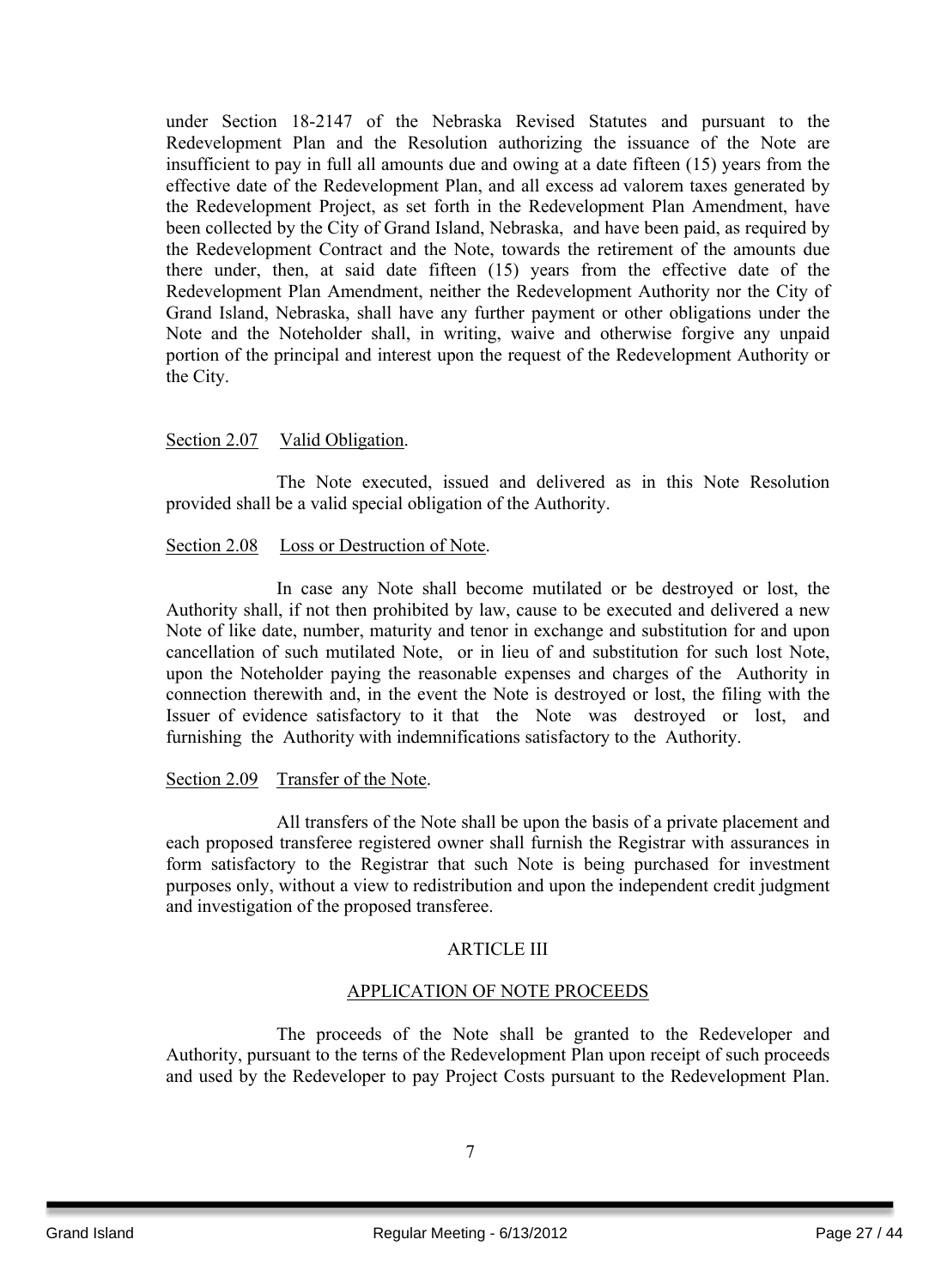The grant of proceeds shall be offset against the purchase of the Note by the Redeveloper.

## ARTICLE IV

## PAYMENT OF NOTE

#### Section 4.01 Debt Service Fund.

There is hereby created and established a separate fund with the Paying Agent in the name of the Authority to be designated "Community Redevelopment Authority of the City of Grand Island, Nebraska, Community Development Revenue Note (EIG, Project), Debt Service Fund" into which the Authority shall make the following deposits:

- (a) Accrued interest, if any, received upon sale of the Note.
- (b) All Tax Increment Revenues received by the Authority with respect to the Project as described in the Redevelopment Contract;
- (c) All other monies received by the Authority when accompanied by directions that such monies are to be paid into the Debt Service Fund or used for purposes for which monies in the Debt Service Fund may be used; and

## Section 4.02 Pledge of Debt Service Fund.

The monies and investments in the Debt Service Fund are hereby irrevocably pledged to and shall be used by the Authority from time to time, to the extent required, solely for the payment of the principal of, premium, if any, and interest on the Note.

## Section 4.03 Funds Held in Trust or Secured.

All monies deposited in the Debt Service Fund under the provisions of this Resolution or the Redevelopment Contract or Future Plan Amendments shall be held in trust or fully secured by pledged assets and applied only in accordance with the provisions of this Resolution and the Redevelopment Contract, future Redevelopment Contracts and Future Plan Amendments and shall not be subject to a lien or attachment by any creditor of the Authority.

## Section 4.04 Application of Funds.

If at any time the monies and investments in the Debt Service Fund shall not be sufficient to pay in full the principal, premium, if any, and interest on the Note as the same shall become due and payable (either by their terms or by acceleration of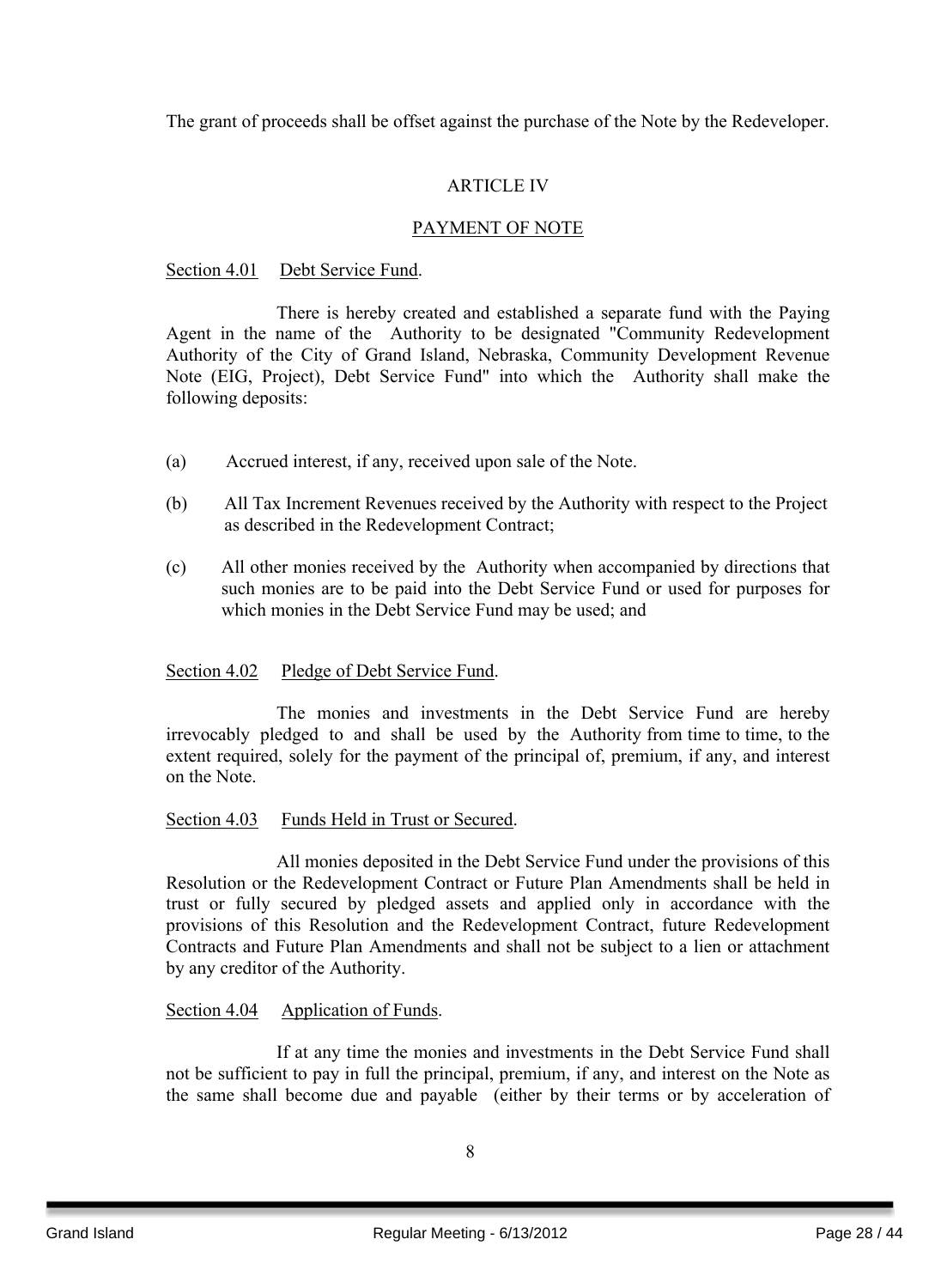maturities under the provisions of this Note Resolution), such funds, together with any monies then available or thereafter becoming available for such purpose, whether through the exercise of the remedies provided for herein or otherwise, shall be applied as follows:

FIRST: to the unpaid interest to the extent of Available Funds; SECOND: to the payment of principal on the Note.

#### Section 4.05 Redemption of Note before Maturity.

(a) The Note is callable for redemption at any time in whole or in part, without premium, in the event the Authority wishes to prepay the Note.

(b) The Note shall also be subject to mandatory partial redemption, without notice, on each interest payment date from all funds to be available in the Debt Service Fund, excluding amounts, if any, from investment earnings for such fund which the Authority shall be entitled to apply to administrative costs related to the Note, rounded down to the nearest one hundred dollars, after payment of all accrued but unpaid interest on each interest payment date (which funds are referred to in this Resolution as "Available Funds"). Available Funds shall be applied to the prepayment of principal on each interest payment date and shall be remitted to the registered owner of the Note with interest payments. The Agent shall mark the Agent's records with respect to each mandatory partial principal prepayment made from Available Funds and it shall not be necessary for the registered owner to present the Note for notation of such prepayment. The records of the Agent shall govern as to any determination of the principal amount of the Note outstanding at anytime and the registered owner shall have the right to request information in writing from the Agent at any time as to the principal amount outstanding upon the Note.

#### Section 4.06 Redemption Date.

In the event the Note or any portion thereof are called for redemption or prepayment as provided in Section 4.05 of this Note Resolution, except for partial mandatory redemption, notice thereof will be given by registered or certified mail to the Noteholder not less than thirty (30) days prior to the date fixed for prepayment or redemption, specifying such date, the aggregate principal amount of the Note to be prepaid on such date and the amount of interest on such principal amount accrued to such date.

#### Section 4.07 Investment of Funds.

Monies on deposit to the credit of the Debt Service Fund shall be invested in (i) direct obligations of or obligations fully guaranteed by the United States of America or an Authority or instrumentality of the United States of America, (ii) fully insured certificates of deposit or time deposits of banks or trust companies. Obligations so purchased shall be deemed at all times a part of the Debt Service Fund, respectively.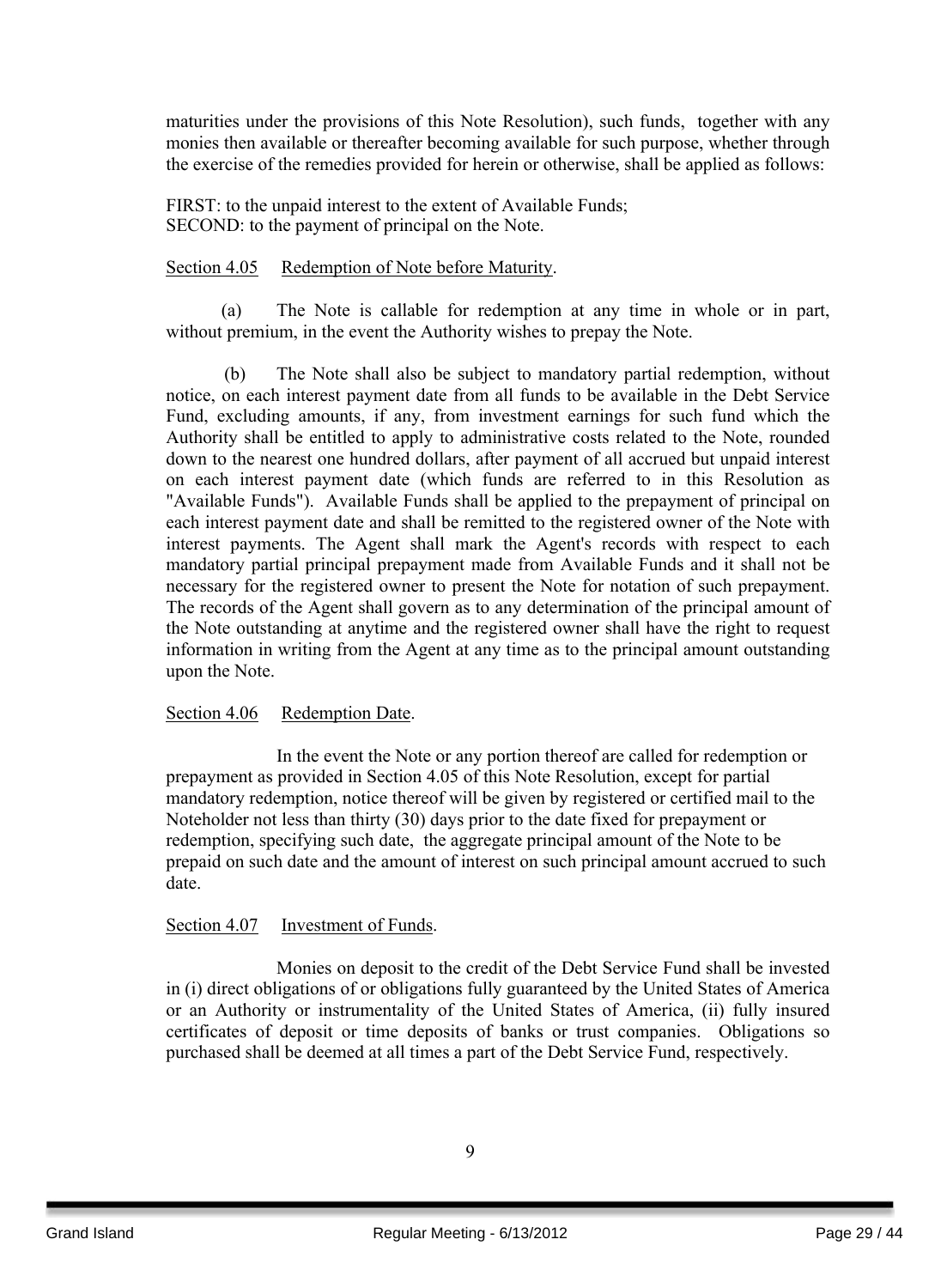#### Section 4.08 Disposition of Excess Funds.

Monies on deposit in the Debt Service Fund remaining after payment of principal and interest on the Note in full shall, immediately be paid to Authority and shall no longer be subject to this Resolution.

#### Section 4.09 Cancellation on Due Date.

Regardless of the whether the Note is paid in full as of the due date, the obligation of the Authority to pay the principal and interest under the Note shall terminate in all respects on the due date and the Note shall be deemed cancelled in full on such date.

#### ARTICLE V

#### SECURITY FOR THE NOTE

#### Section 5.01 Pledge of Tax Increment Revenues as Security.

(a) In accordance with section 18-2147 of the Act, the Authority hereby adopts the Redevelopment Plan of the Authority by approving the Project and by providing that any ad valorem tax on real property in the Development Project for the benefit of any public body be divided for a period of fifteen years after the effective date of this provision as provided in section 18-2147 of the Act. The effective date of this provision shall be January 1, 2013, as to the real estate described in Exhibit "C" to this resolution.

(b) In accordance with section 18-2150 of the Act, the Tax Increment Revenues are hereby pledged for payment of principal, premium, if any and interest on the Note. The Redeveloper shall execute a notice providing for such pledge of taxes and shall file a copy of such notice with the Hall County Treasurer and Hall County Assessor.

## ARTICLE VI

## LEGAL AUTHORIZATION; FINDINGS

#### Section 6.01 Legal Authorization.

The Authority is a body politic and corporate under the laws of the State of Nebraska and is authorized under the Act to provide funds for the Project and construct public improvements related thereto, and to issue and sell its tax increment revenue notes such as the Note for the purpose, in the manner and upon the terms and conditions set forth in the Act and in this Resolution.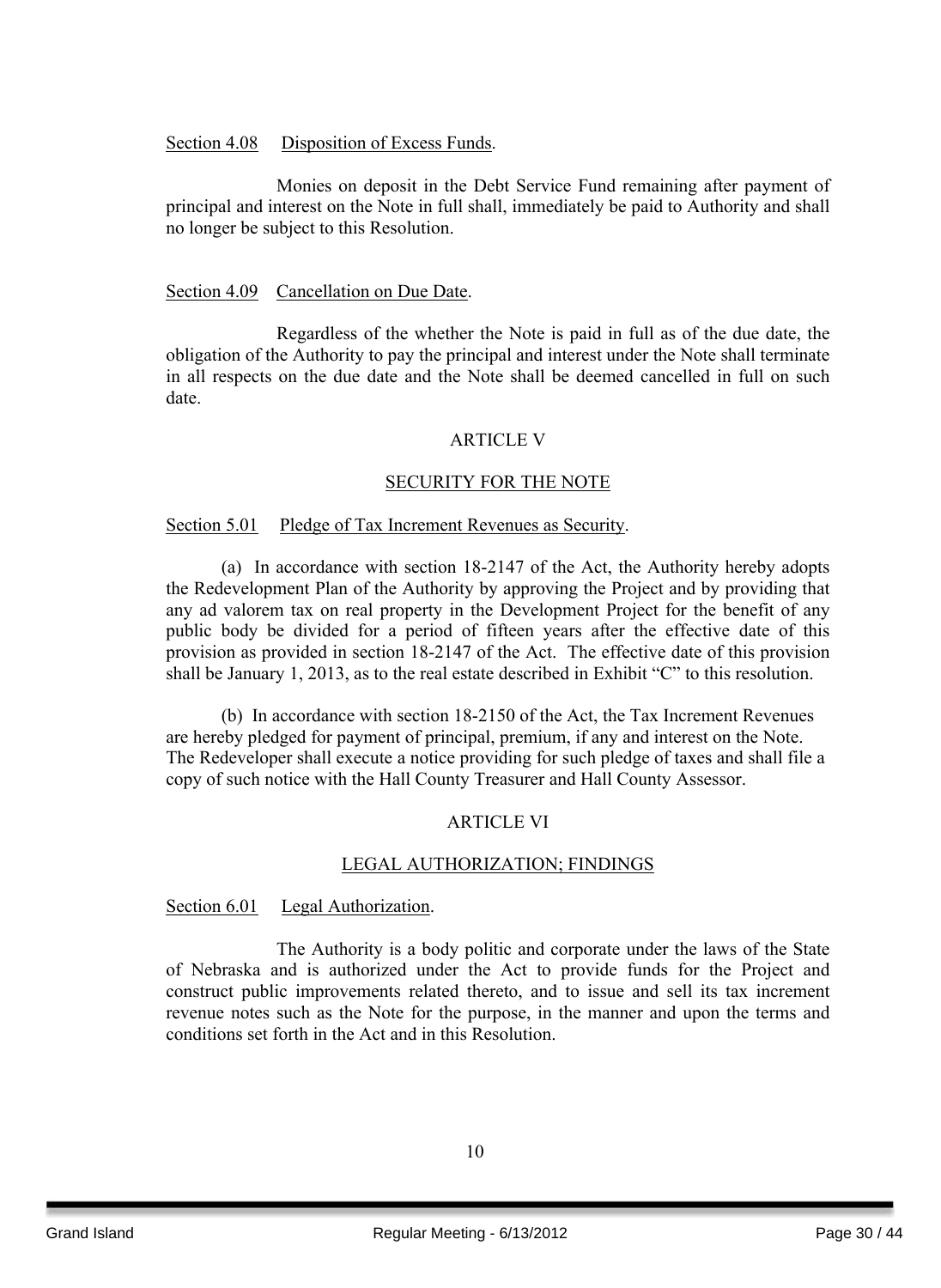## Section 6.02 Findings.

The Authority has heretofore determined, and does hereby determine, as follows:

(a) The Project financed by the Note is a qualified "redevelopment project" as defined the Act and has been approved as part of the Redevelopment Plan;

(b) The issuance of the Note and the construction of the Project will promote the public welfare and carry out the purposes of the Act, by, among other things, decreasing blighted and substandard conditions in the Redevelopment Area;

(c) The amounts necessary to acquire and construct the Project will be equal to or exceed the amount of the Note;

(d) The Redevelopment Contract is in full and complete compliance and conformity with all of the provisions of the Act

(e) The Redevelopment Project in the Plan would not be economically feasible without the use of tax-increment financing;

(f) The Redevelopment Project would not occur in the Community Redevelopment Area without the use of tax-increment financing; and

(g) The costs and benefits of the Redevelopment Project, including the costs and benefits to other affected political subdivisions, the economy of the community, and the demand for public and private services have been analyzed by the governing body and have been found to be in the long-term best interest of the community impacted by the Redevelopment Project.

(h) The Note will not constitute a debt of the Authority within the meaning of any constitutional or statutory limitation.

## ARTICLE VII

## AUTHORIZATION TO EXECUTE DOCUMENTS AND SELL NOTE

## Section 7.01 Approval and Authorization of Documents.

The Redevelopment Plan in the form and content presented to the Authority on this date, is in all respects hereby approved, authorized and confirmed, and the execution thereof by Chair or Vice Chair of the Authority and the Secretary be and they are hereby authorized and ratified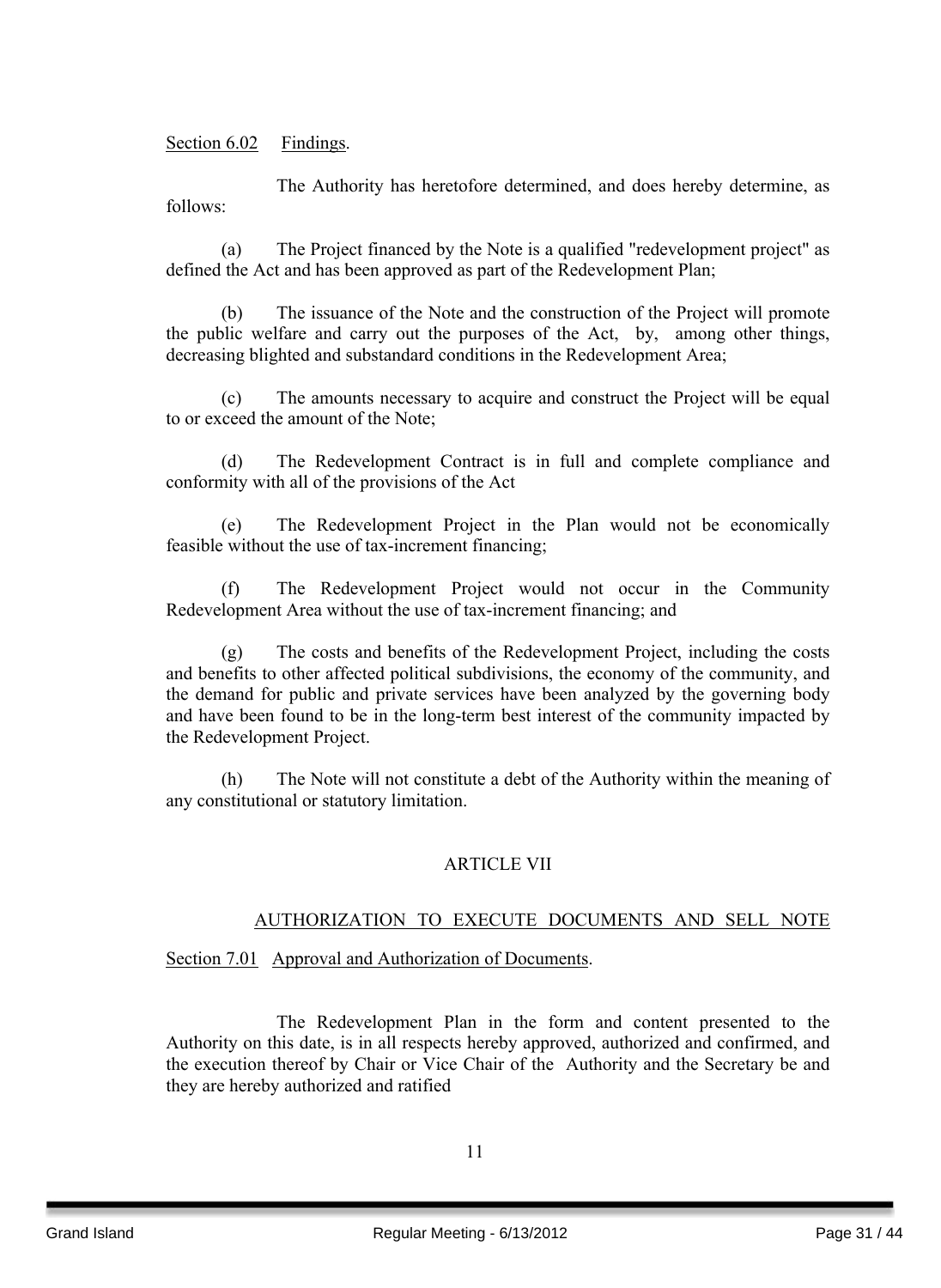## Section 7.02 Authorization of Sale and Purchase of Note.

The issuance and sale of the Community Redevelopment Authority of the City of Grand Island, Nebraska, Community Development Revenue Note (EIG Project), of the form and content set forth in Exhibit A attached hereto, be and the same are in all respects hereby approved, authorized and confirmed, and the Chair of the Authority and the Secretary be and they are hereby authorized and directed to execute and deliver the same for and on behalf of the Authority to the Redeveloper upon receipt of the purchase price therefore, and to deposit the proceeds thereon to be applied in the manner set forth in Article III. The purchase price of the Note may be offset against the grant provided in the Redevelopment Contract.

## Section 7.03 Ratification of Actions Taken By the Authority.

The Authority hereby ratifies and approves all action taken and expenditures made by the Authority, if any, in connection with the Project based upon prior resolutions of the Authority.

#### Section 7.04 Authority to Execute and Deliver Additional Documents.

The Chair and Secretary of the Authority and other appropriate Authority officials are hereby authorized to execute and deliver for and on behalf of Issuer any and all additional certificates, documents or other papers and to perform all other acts as they may deem necessary or appropriate in order to implement and carry out the matters herein authorized and the implementation of the Project.

## Section 7.05 Copies of Documents Presented to Authority Available for Inspection.

True and correct copies of all documents presented to the Authority and identified and referred to in this Resolution are on file in the main office of the Authority and are available for inspection by the general public during regular business hours.

## ARTICLE VIII

## PARTICULAR COVENANTS OF THE AUTHORITY

The Authority covenants and agrees, so long as the Note shall be outstanding and subject to the limitations on its obligations herein set forth, that:

#### Section 8.01 First Lien.

The lien on Tax Increment Revenues created by this Resolution is a first and prior lien and the Authority will take no actions which would subject the Tax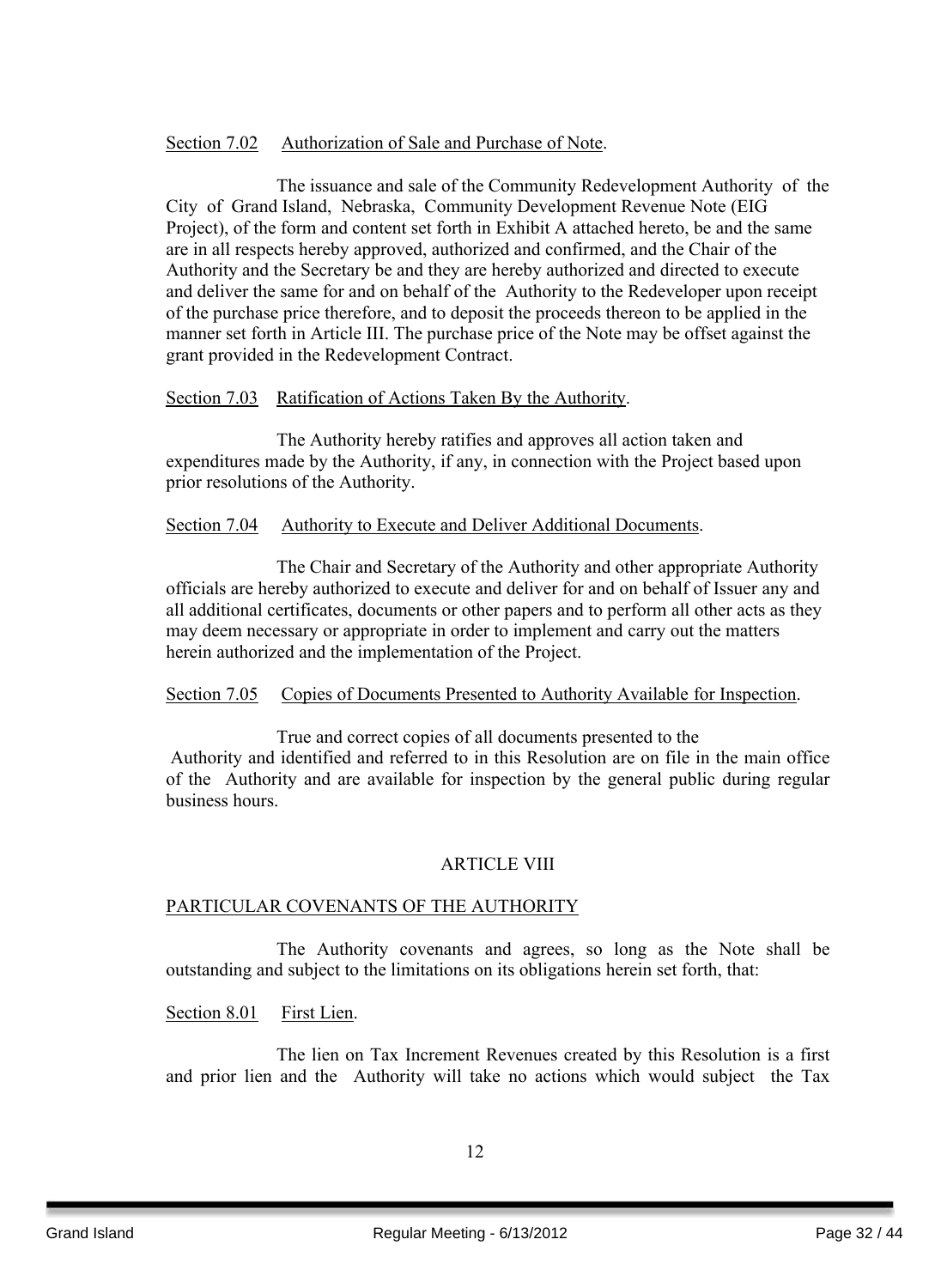Increment Revenues pledged hereunder or the rights, privileges and appurtenances thereto to any lien claim of any kind whether superior, equal or inferior to such lien of this Resolution.

#### Section 8.02 Payment of Note.

It will faithfully perform at all times any and all covenants, undertakings, stipulations and provisions contained in this Note Resolution and in the Note executed and delivered there under; will pay the principal, premium, if any, and interest on the Note on the dates, at the places and in the manner prescribed in the Note in any coin or currency of the United States of America which, on the respective dates of payment thereof, is legal tender for the payment of public and private debts; provided, however, that the principal, premium, if any, and interest on the Note and all other covenants, undertakings, stipulations, provisions and agreements contained in this Note Resolution, the Note and any other documents delivered in connection with any of the foregoing are not and shall not be deemed to (i) represent a debt or pledge the faith or credit of the Authority or the City or (ii) grant to the Noteholder directly, indirectly or contingently, any right to have the Authority or the City levy any taxes or appropriate any funds to the payment of principal or interest on the Note, such payment or other obligation to be made or satisfied solely and only out of the Tax Increment Revenues and from any other security pledged pursuant to this Resolution, the Guaranty or the Deed of Trust.

## Section 8.03 Extensions of Payment of Note.

It will not directly or indirectly extend or assent to the extension of the due date of any installment of principal, premium, if any, on the Note, or of the maturity of the Note or any principal installment thereof, or the time of payment of any claims for interest thereon.

## Section 8.04 Authority of the Issuer.

It is duly authorized under the Constitution and laws of the State of Nebraska to provide funds to construct and install the Project, to create and issue the Note and to make the covenants as herein provided. All necessary action and proceedings on its part to be taken for the creation and issuance of the Note and the execution and delivery of this Note Resolution have been duly and effectively taken and the Note in the hands of the Noteholder is and will be a valid and enforceable special obligation of the Authority in accordance with its terms.

#### Section 8.05 Further Assurances.

The Authority will execute or cause to be executed any and all further instruments that may reasonably be requested by the Noteholder and be authorized by law to perfect the pledge of an lien on the revenues and income of the Project granted in this Resolution, or intended so to be, or to vest in the Noteholder the right to receive and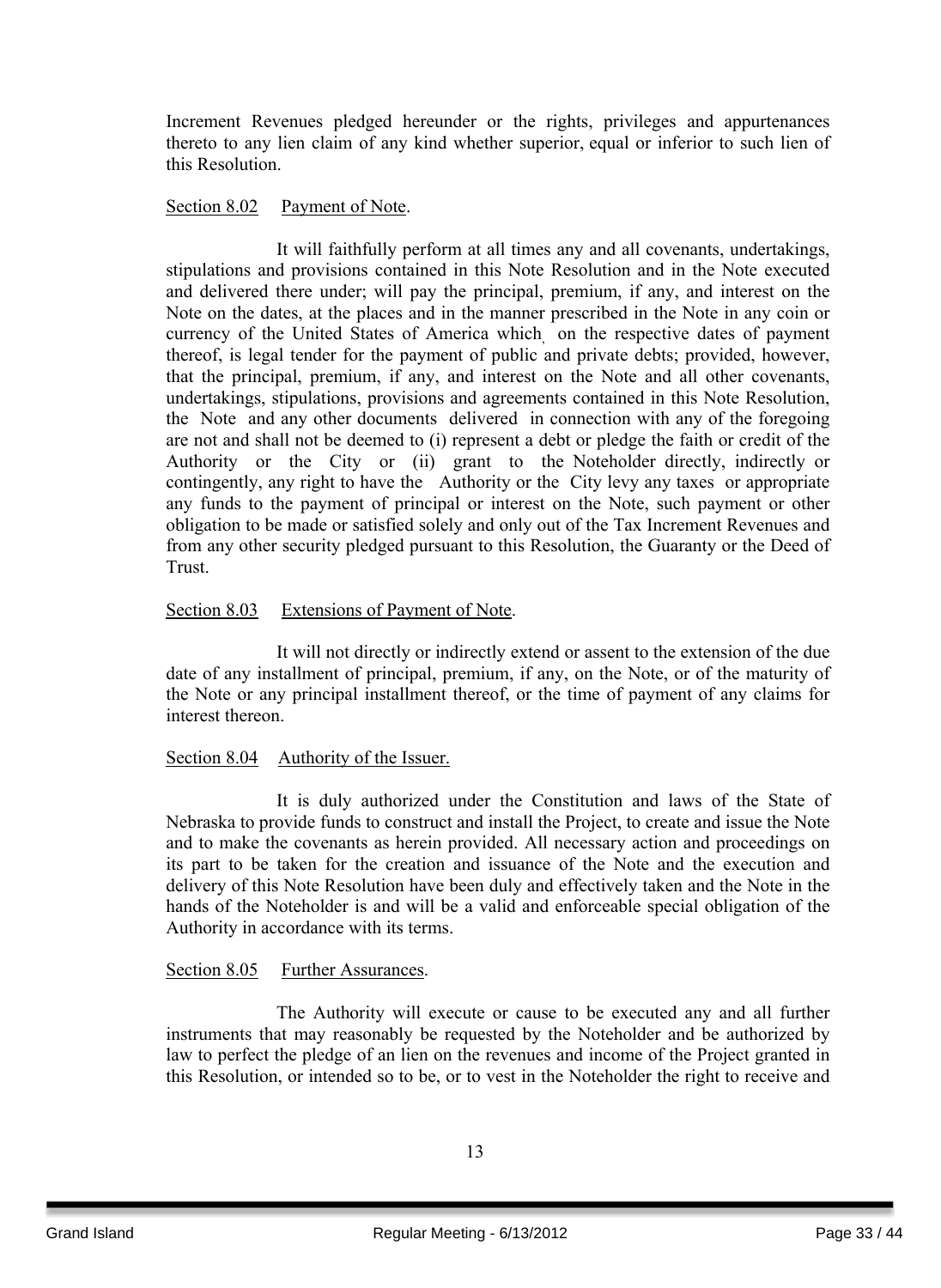apply the same to the payment or protection and security of the Note.

#### Section 8.06 Proper Books and Records.

So long as the Note shall remain outstanding and unpaid, the Authority shall keep proper books and records in which full, true and correct entries will be made of all dealings and transactions relating to the ownership of the Project and the Note. Such books and records shall be open to inspection by the Noteholder.

#### Section 8.07 to Observe all Covenants and Terms - Limitations on Authority's Obligations.

It will not issue or permit to be issued the Note in any manner other than in accordance with the provisions of the Resolution, and will not suffer or permit any default to occur under this Resolution, but will faithfully observe and perform all the conditions, covenants and requirements hereof. Under the Act, the Authority has no obligation to levy taxes for or to make any advance or payment or to incur any expense or liability from its general funds in performing any of the conditions, covenants or requirements of the Note or this Resolution or to make any payments from any funds other than revenues and income of the Project or monies in the funds and accounts provided for in this Resolution.

## ARTICLE IX

## PAYING AGENT AND REGISTRAR

## Section 9.01 Appointment of Paying Agent and Registrar.

The Authority hereby appoints the City Treasurer of the City of Grand Island, Nebraska, as Paying Agent and Registrar. The Paying Agent shall make all payments to Noteholder out of the Debt Service Fund as provided in Section 4.04 hereof. The Registrar shall maintain registration books of the holders of the Note.

## Section 9.02 Reliance on Documents.

The Paying Agent and Registrar may rely and shall be protected in acting upon any resolution, certificate, statement, instrument, opinion, report, notice, request, consent, order, note, or other paper or document believed by it to be genuine and to have been signed or presented by the proper party or parties.

## Section 9.03 Liability.

The Paying Agent and Registrar shall not be liable for any error of judgment made in good faith by the Paying Agent and Registrar unless it shall be proved that the Paying Agent and Registrar was negligent in ascertaining the pertinent facts.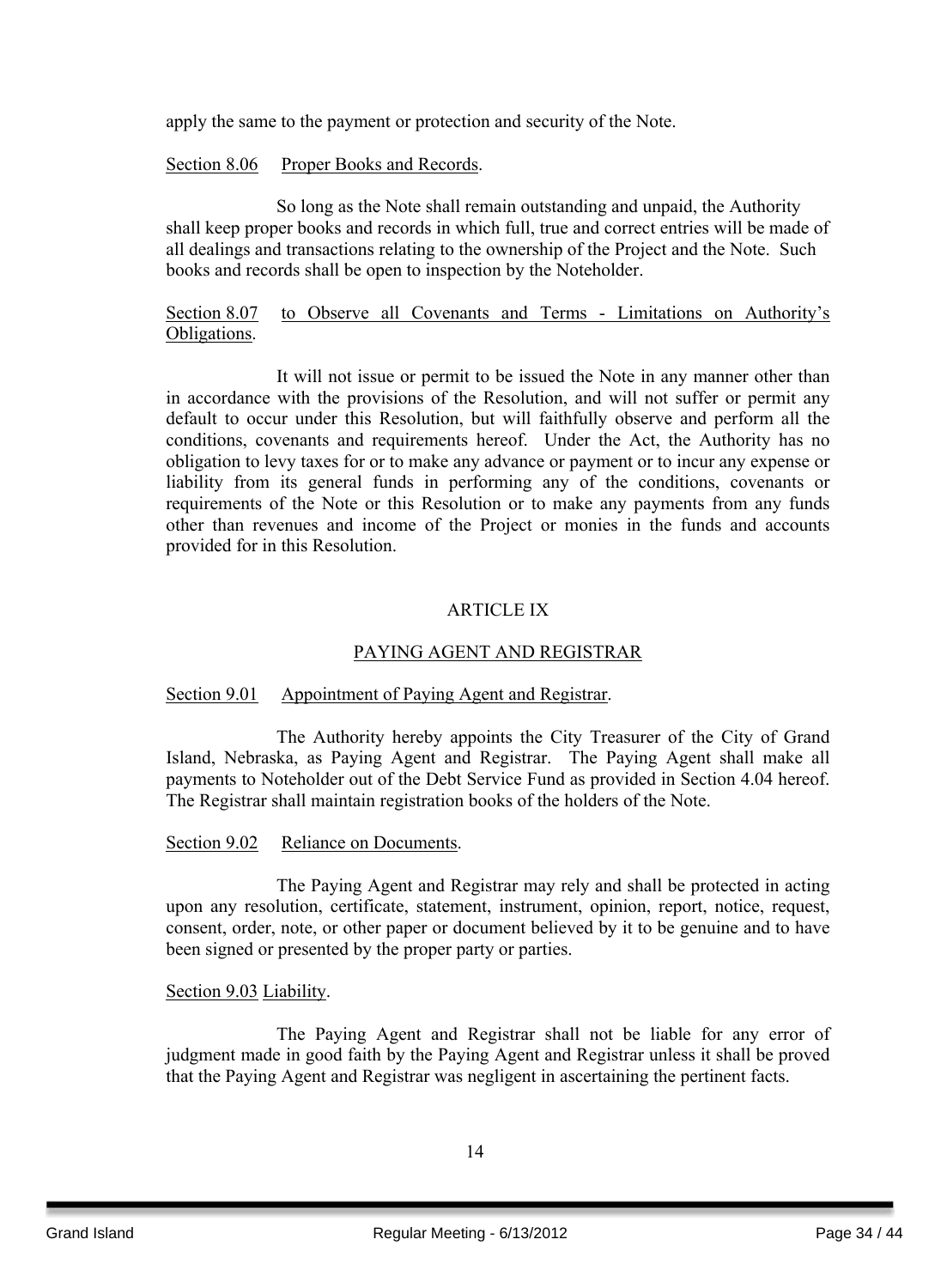#### Section 9.04 Holding Note.

The Paying Agent and Registrar may acquire and hold, or become the pledgee of*,* any of the Note, and otherwise deal with the Authority or Equity Investment Group in the same manner and to the same extent and with like effect as though it were not Paying Agent and Registrar hereunder.

#### Section 9.05 Resignation.

The Paying Agent and Registrar may resign and be discharged by giving to the Authority and the Noteholder 30 days notice in writing of such resignation, specifying a date when such resignation shall take effect. Such resignation shall take effect on the day specified in such notice, unless previously a successor paying agent and note registrar shall have been appointed by the Noteholder as hereinafter provided, in which event such resignation shall take effect immediately on the appointment at any time for failure to perform its obligations set forth in this Resolution by an instrument or instruments in writing, appointing a successor to the Paying Agent and Registrar so removed, filed with the Paying Agent and Registrar and executed by the Noteholder.

#### Section 9.06 Appointment of Successor.

In case at any time the Paying Agent and Registrar shall resign or shall be removed or otherwise shall become incapable of acting, or shall be adjudged bankruptcy or insolvent, or if a receiver of the Paying Agent and Registrar or of its property shall be appointed, or if a public supervisory office shall take charge or control of the Paying Agent and Registrar or of its property or affairs, a vacancy shall forthwith and ipso facto be created in the office of such Paying Agent and Registrar hereunder, and a successor shall be appointed by the holders of the Note hereby secured and then outstanding by an instrument or instruments in writing filed with the Paying Agent and Registrar and executed by such Noteholder, notification thereof being given to the Authority and EIG. If no appointment of a successor Paying Agent and Registrar shall be made pursuant to the foregoing provisions of this paragraph within 30 days after vacancy shall have occurred in the office of Paying Agent and Registrar, the Authority shall serve as Paying Agent and Registrar until appointment of a successor.

## ARTICLE X

## **MISCELLANEOUS**

## Section 10.01 Limitation of Rights.

With the exception of any rights herein expressly conferred, nothing expressed or mentioned in or to be implied from this Resolution or in the Note is intended or shall be construed to give to any person other than the Authority and the Noteholder any legal or equitable right, remedy or claim under or with respect to this Resolution or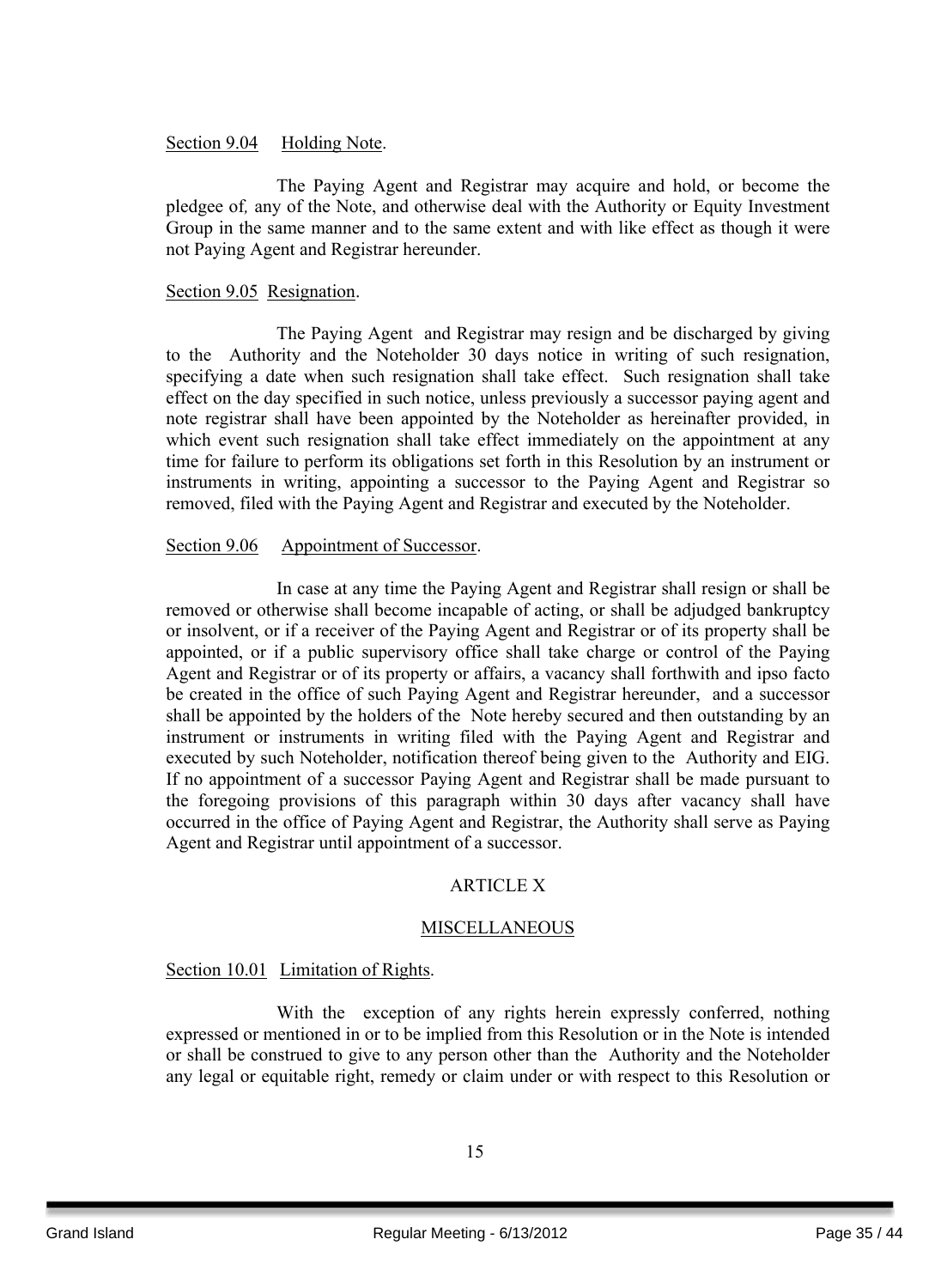any covenants, conditions and provisions herein contained; this Resolution and all of the covenants, conditions and provisions hereof being intended to be and being for the sole and exclusive benefit of the Authority and the Noteholder as herein provided.

#### Section 10.02 Supplemental Resolutions.

The Authority may, upon the request of and with the written consent of EIG, and the Noteholder, pass and execute resolutions supplemental to this Resolution which shall not be inconsistent with the terms and provisions hereof.

#### Section 10.03 Severability.

If any provision of this Note Resolution shall be held or deemed to be or shall, in fact, be illegal, inoperative or unenforceable, the same shall not affect any other provision or provisions herein contained or render the same invalid, inoperative or unenforceable to any extent whatever.

#### Section 10.04 Immunity of Officers.

No recourse for the payment of any part of the principal of or interest on the Note or for the satisfaction of any liability arising from, founded upon or existing by reason of the issue, purchase or ownership of the Note shall be had against any officer, member or agent of the Authority or the State of Nebraska, as such, all such liability to be expressly released and waived as a condition of and as a part of the consideration for the issue, sale and purchase of the Note.

#### Section 10.05 Incorporation of Act.

This Resolution does hereby incorporate by reference, the same as though fully set out herein, the provisions of Section 12 of Article VIII of the Nebraska Constitution and Sections 18-2101 through 18-2154, Reissue Revised Statutes of Nebraska, 2007, as amended.

#### Section 10.06 Prior Resolutions.

All resolutions, or parts thereof, in conflict with the provisions of this Resolution are to the extent of such conflicts hereby repealed.

#### Section 10.07 Effective Date.

This Resolution shall be in full force and effect from and after its adoption as provided by law.

#### Section 10.08 Notices to Parties.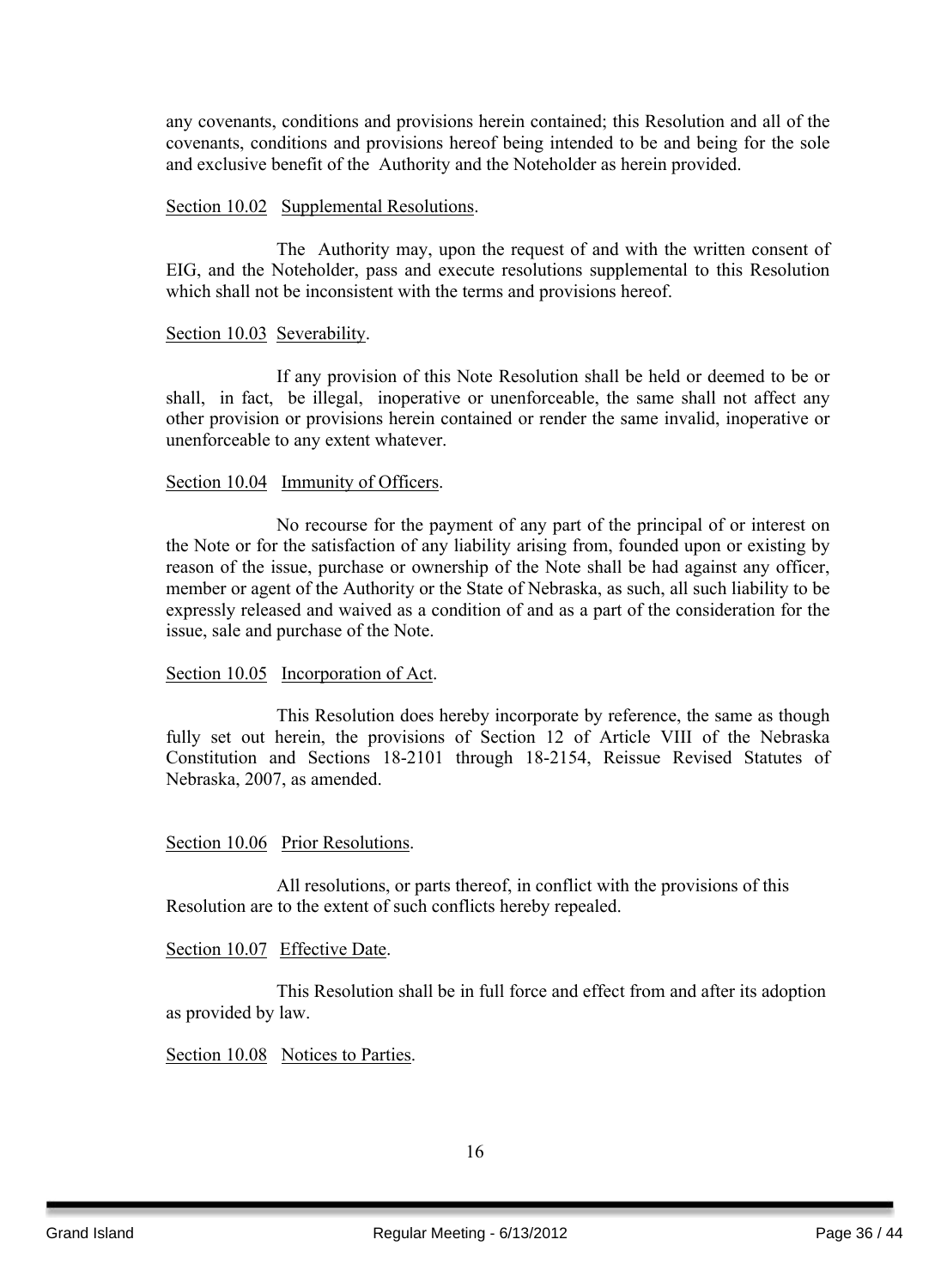Any notice, demand, certificate, request, instrument or other communication authorized or required by this Resolution shall be in writing and shall be deemed to have been sufficiently given or filed for all purposes of this Resolution if and when mailed by registered mail, return receipt requested, postage prepaid, addressed as follows:

IF TO THE DEVELOPMENT AUTHORITY:

Grand Island Community Redevelopment Authority Attention: City Clerk 100 E First Street, P.O. Box 1968, Grand Island, NE 68802-1968

IF TO THE PAYING AGENT AND REGISTRAR:

Grand Island City Treasurer 100 E First Street, P.O. Box 1968, Grand Island, NE 68802-1968

Section 10.09 Captions.

The captions or headings in this Resolution are for convenience only and in no way define, limit or describe the scope or intent of any provisions or Sections of this Resolution.

IN WITNESS WHEREOF, the undersigned hereby certify that the Members of the Community Redevelopment Authority of the City of Grand Island, Nebraska passed and adopted this Resolution, and caused these presents to be signed in its name and behalf by a majority of its Members and its official seal to be hereunto affixed, and to be attested by its Secretary, on the date first above written.

> COMMUNITY DEVELOPMENT AUTHORITY OF THE CITY OF GRAND ISLAND, NEBRASKA

> $\mathcal{L}_\text{max}$  , where  $\mathcal{L}_\text{max}$  , we have the set of the set of the set of the set of the set of the set of the set of the set of the set of the set of the set of the set of the set of the set of the set of the set of

Chair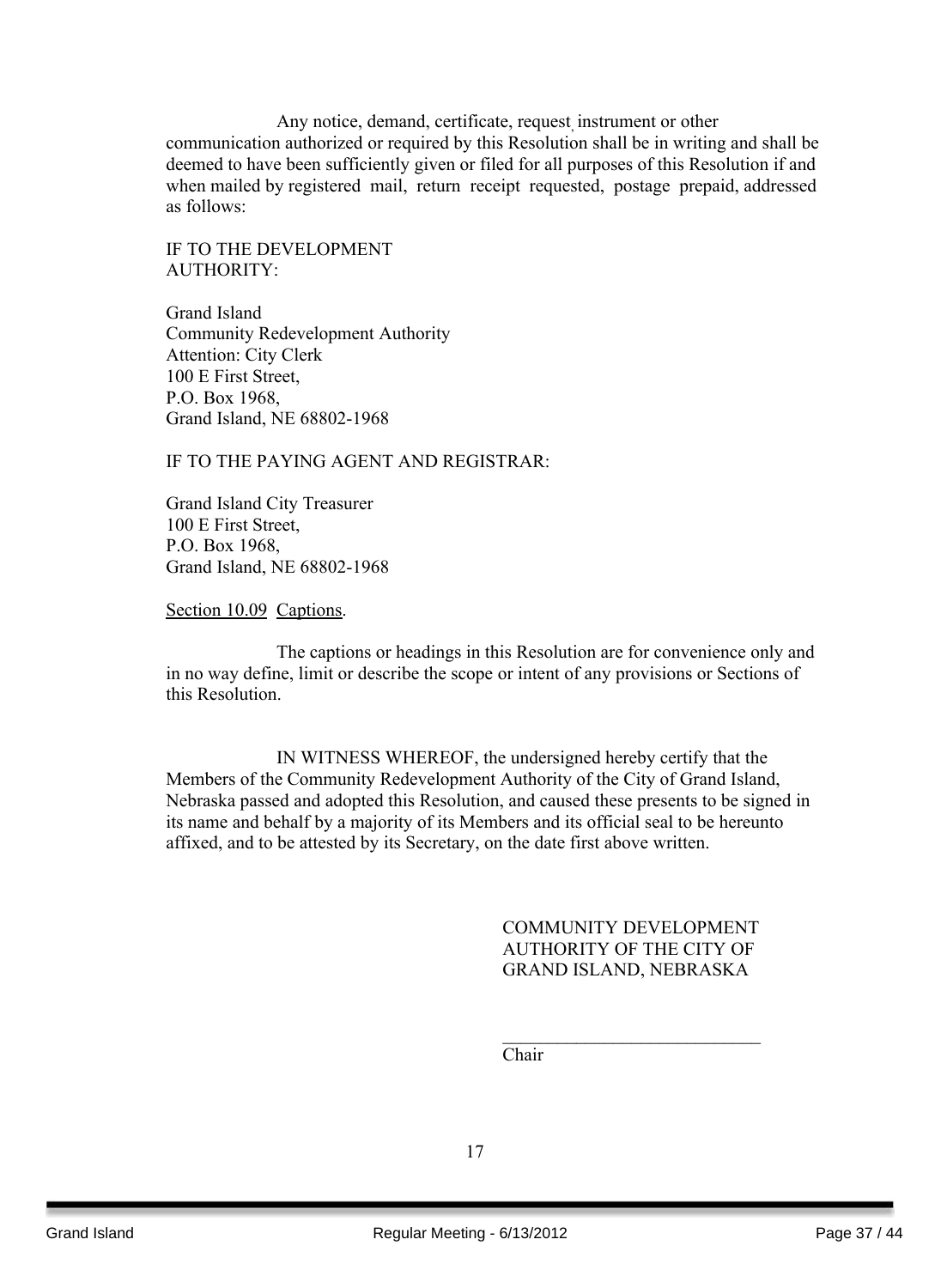ATTEST:

 $\mathcal{L}_\text{max}$  , where  $\mathcal{L}_\text{max}$  , we have the set of  $\mathcal{L}_\text{max}$ 

**Secretary**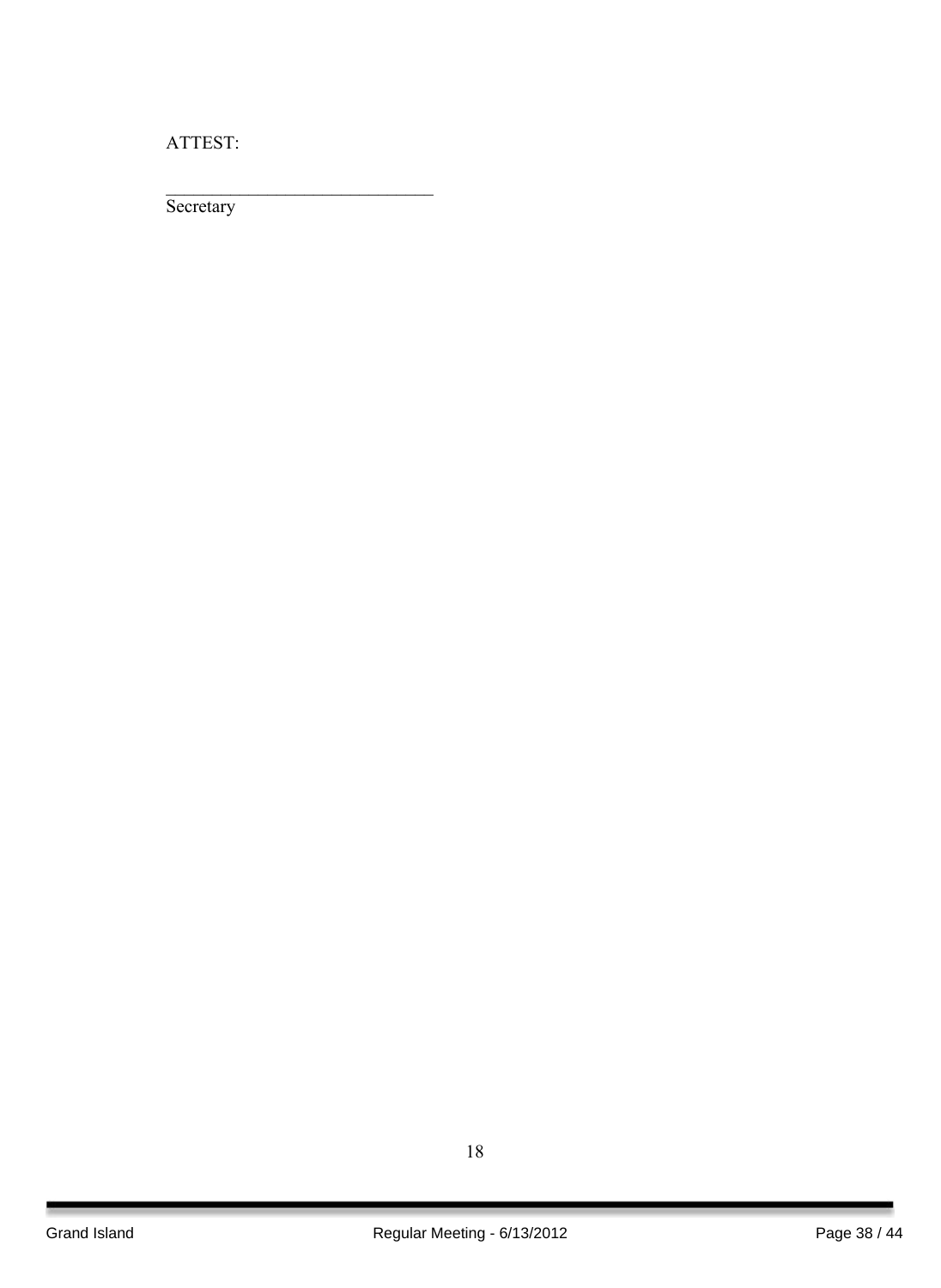Exhibit A

## THIS NOTE HAS NOT BEEN REGISTERED UNDER THE SECURITIES ACT OF 1933 (1933 ACT) AND MAY NOT BE TRANSFERRED, ASSIGNED, SOLD OR HYPOTHECATED UNLESS A REGISTRATION STATEMENT UNDER THE 1933 ACT SHALL BE IN EFFECT WITH RESPECT HERETO AND THERE SHALL HAVE BEEN COMPLIANCE WITH THE 1933 ACT AND ALL RULES AND REGULATIONS THEREUNDER, OR THERE SHALL HAVE BEEN DELIVERED TO THE COMMUNITY REDEVELOPMENT AUTHORITY OF THE CITY OF GRAND ISLAND (THE AUTHORITY) PRIOR TO SUCH TRANSFER, ASSIGNMENT, SALE OR HYPOTHECATION, AN OPINION OF COUNSEL, SATISFACTORY TO THE AUTHORITY TO THE EFFECT THAT REGISTRATION UNDER THE 1933 ACT IS NOT REQUIRED.

## UNITED STATES OF AMERICA STATE OF NEBRASKA COUNTY OF HALL

## TAX INCREMENT REVENUE NOTE OF THE COMMUNITY AUTHORITY OF THE CITY OF GRAND ISLAND, NEBRASKA (EIG PROJECT)

Principal Amount Interest Rate Per Annum Final Maturity Date \$898,350.00 0.0% December 31, 2027

KNOW ALL PERSONS BY THESE PRESENTS: That the Community Redevelopment Authority of the City of Grand Island, Nebraska, hereby acknowledges itself to owe and for value received promises to pay, but only from the sources herein designated, to Equity Investment Group of Fort Wayne, Indiana, or order, the principal sum shown above in lawful money of the United States of America with such principal sum to become due on the maturity date set forth above, with interest at the rate of zero percent [0.0 %] per annum on the unpaid balance. This Note is due and payable in full on December 31, 2027. This Note is subject to mandatory partial prepayment as provided in the Resolution of the Authority authorizing the issuance of this Note. The payment of principal due upon the final maturity is payable upon presentation and surrender of this Note to the Treasurer of said Authority, as Paying Agent and Registrar for said Authority, at the offices of the Community Redevelopment Authority of the City of Grand Island at City Hall, in Grand Island, Nebraska. The payments of mandatory partial redemption of principal on each payment date (other than at final payment) will be paid when due by a check or draft mailed by said Paying Agent and Registrar to the registered owner of this Note, as shown on the books or record maintained by the Paying Agent and Registrar, at the close of business on the last business day of the calendar month immediately preceding the calendar month in which the payment date occurs, to such owner's address as shown on such books and records. Any payment of mandatory redemption of principal not timely paid when due shall cease to be payable to the person entitled thereto as of the Record Date such interest was payable, and shall be payable to the person who is the registered owner of this Note on such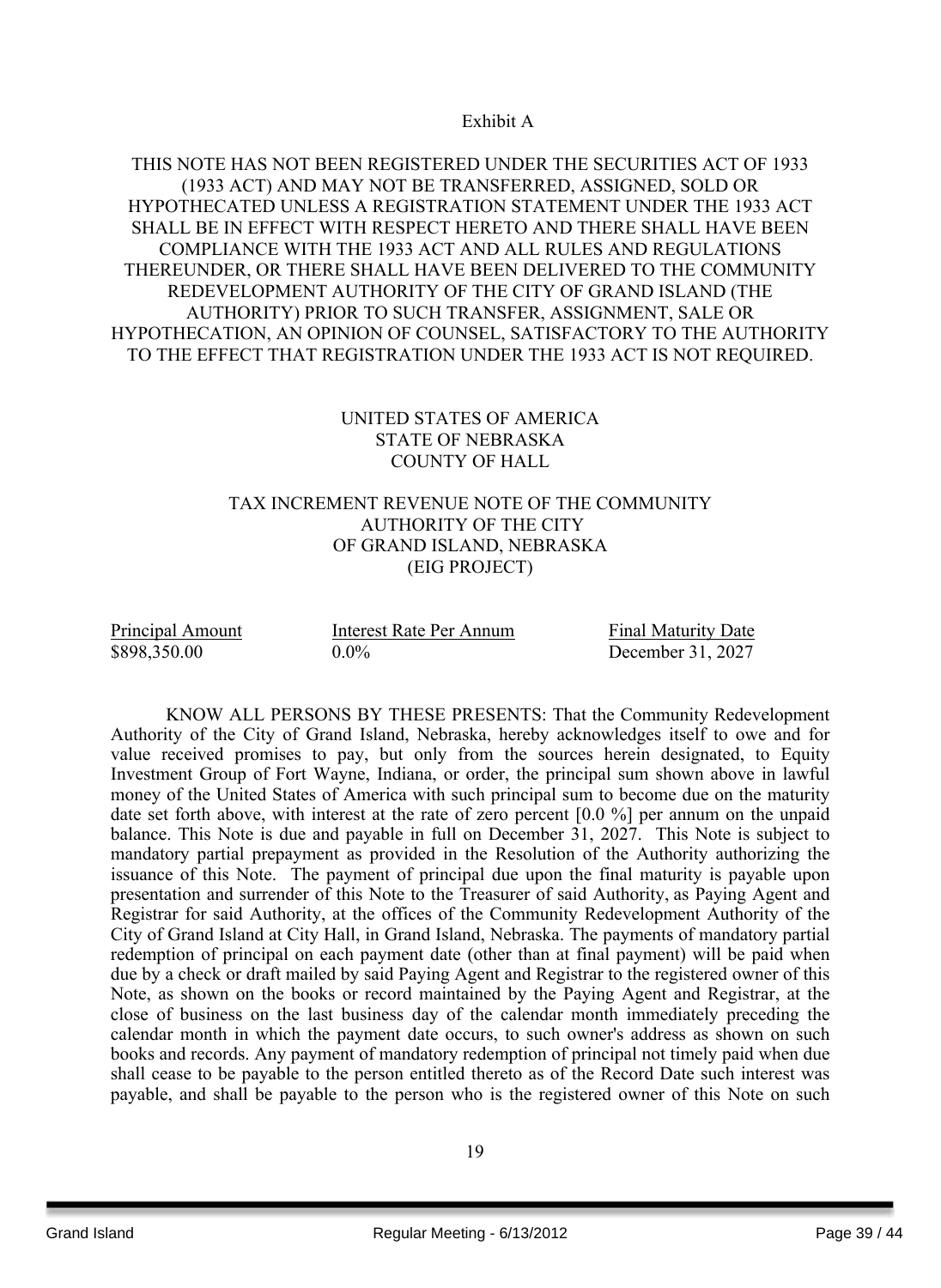special record date for payment of such defaulted interest or redemption price as shall be fixed by the Paying Agent and Registrar whenever monies for such purpose become available.

The Authority, however, reserves the right and option of prepaying principal of this Note, in whole or in part, from any available sources at any time at the principal amount thereof. Notice of any such optional prepayment shall be given by mail, sent to the registered owner of this Note at said registered owner's address in the manner provided in the resolution authorizing said Note. The principal of this Note shall be subject to mandatory redemptions made in part on any payment date from available funds without any requirement for notice. Such optional and mandatory prepayments shall be made upon such terms and conditions as are provided for in the resolution authorizing this Note.

This Note is the single Note in the total principal amount of Eight Hundred Ninety Eight Thousand Three Hundred Fifty and no one hundredths Dollars (\$898,350.00) issued by the Authority for the purpose of paying the costs of redevelopment of certain real estate located in the City of Grand Island, as designated in that redevelopment plan recommended by the Authority and approved by the City Council of the City of Grand Island, Nebraska, (the "Plan"), all in compliance with Article 21 of Chapter 18, Reissue Revised Statutes of Nebraska, 2007, as amended, and has been duly authorized by resolution passed and approved by the governing body of the Authority (the "Resolution").

This Note constitutes a limited obligation of the Authority payable exclusively from that portion of the ad valorem real estate taxes mentioned in subdivision (1) of Section 18-2147, R.R.S. Neb. 2007, as levied, collected and apportioned from year to year with respect to certain real estate located within the "Project" (as defined in the Resolution). Pursuant to the Resolution and Section l8-2150, R.R.S. Neb. 2007, said portion of taxes has been pledged for the payment of this Note, both principal and interest as the same fall due or become subject to mandatory redemption. This Note shall not constitute a general obligation of the Authority and the Authority shall be liable for the payment thereof only out of said portion of taxes as described in this paragraph. This Note shall not constitute an obligation of the State of Nebraska or of the City or Grand Island (except for such receipts as have been pledged pursuant to Section 18-2150 R.R.S. Neb. 2007) and neither the State or Nebraska nor the City of Grand Island shall be liable for the payment thereof from any fund or source including but not limited to tax monies belonging to either thereof (except for such receipts as have been pledged pursuant to Section 18-2150 R.R.S. Neb. 2007). Neither the members of the Authority's governing body nor any person executing this Note shall be liable personally on this Note by reason of the issuance hereof.

This Note is transferable by the registered owner or such owner's attorney duly authorized in writing at the office of the Paying Agent and Registrar upon surrender of this Note for notation of transfer as provided on the reverse hereof and subject to the conditions provided for in the resolution authorizing the issuance of this Note. The Authority, the Paying Agent and Registrar and any other person may treat the person whose name this Note is registered as the absolute owner hereof for the purposes of receiving payment due hereunder and for all purposes and shall not be affected by any notice to the contrary, whether this Note be overdue or not.

THIS NOTE, UNDER CERTAIN TERMS SET FORTH IN THE RESOLUTION AUTHORIZING ITS ISSUANCE, MAY ONLY BE TRANSFERRED TO PERSONS OR ENTITIES DELIVERING AN INVESTMENT LETTER TO THE PAYING AGENT AND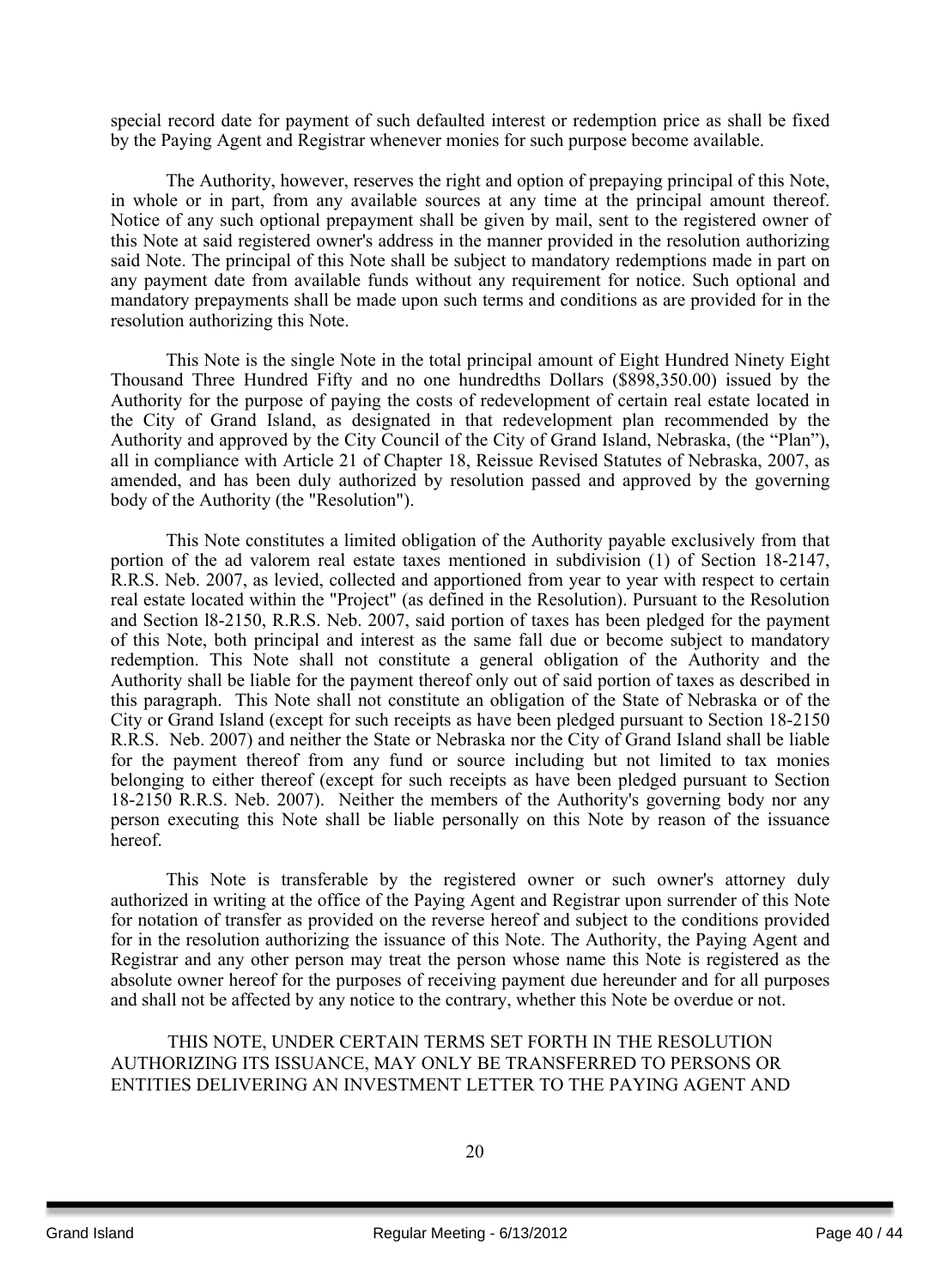#### REGISTRAR CONFORMING TO REQUIREMENTS SET FORTH IN SAID RESOLUTION.

If the day for payment of the principal of or interest on this Note shall be a Saturday, Sunday, legal holiday or a day on which banking institutions in the City of Grand Island, Nebraska, are authorized by law or executive order to close, then the date for such payment shall be the next succeeding day which is not a Saturday, Sunday, legal holiday or a day on which such banking institutions are authorized to close, and payment on such date shall have the same force and effect as if made on the nominal date of payment.

IT IS HEREBY CERITFIED AND WARRANTED that all conditions, acts and things required by law to exist or to be done precedent to and in the issuance of this Note, did exist, did happen and were done and performed in regular and due form and time as required by law and that the indebtedness of said Authority, including this Note, does not exceed any limitation imposed by law.

IN WITNESS WHEREOF, the Chair and Secretary of the Community Redevelopment Authority of the City of Grand Island have caused this Note to be executed on behalf of said Authority by being signed by the Chair and Secretary and by causing the official seal of said Authority to be affixed hereto, all as of the date of issue shown above.

Delivered this 13<sup>th</sup> day of June, 2012.

 $\mathcal{L}_\text{max}$ 

(SEAL) COMMUNITY DEVELOPMENT AUTHORITY OF THE CITY OF GRAND ISLAND, NEBRASKA

> $Bv:$ Chair

ATTEST:

:

**Secretary**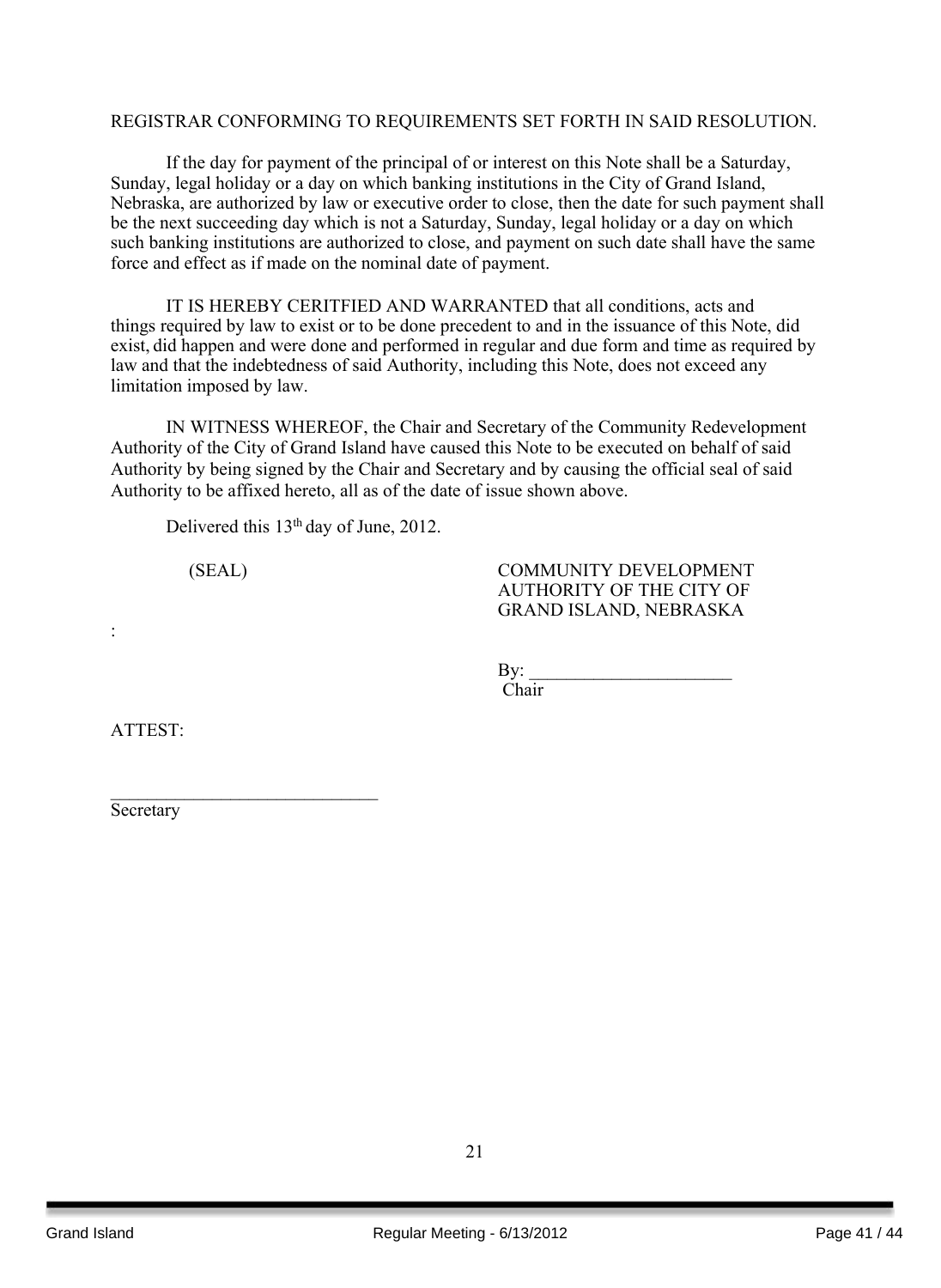#### PROVISION FOR REGISTRATION

The ownership of this Note shall be registered as to both principal and interest on the books and records of the Community Redevelopment Authority of the City of Grand Island, Nebraska, kept by the Paying Agent and Registrar identified in the foregoing Note, who shall make notation of such registration in the registration blank below, and the transfer of this Note may thereafter be registered only upon an assignment duly executed by the registered owner or such owner's attorney or legal representative, in such form as shall be satisfactory to said Paying Agent and Registrar, such registration of transfer to be made on such books and endorsed hereon by said Paying Agent and Registrar

| Date of Registration |  | Name of Registered Owner       | Signature of Paying Agent<br>and Registrar |
|----------------------|--|--------------------------------|--------------------------------------------|
| June<br>, 2012       |  | <b>Equity Investment Group</b> |                                            |
|                      |  |                                |                                            |
|                      |  |                                |                                            |
|                      |  |                                |                                            |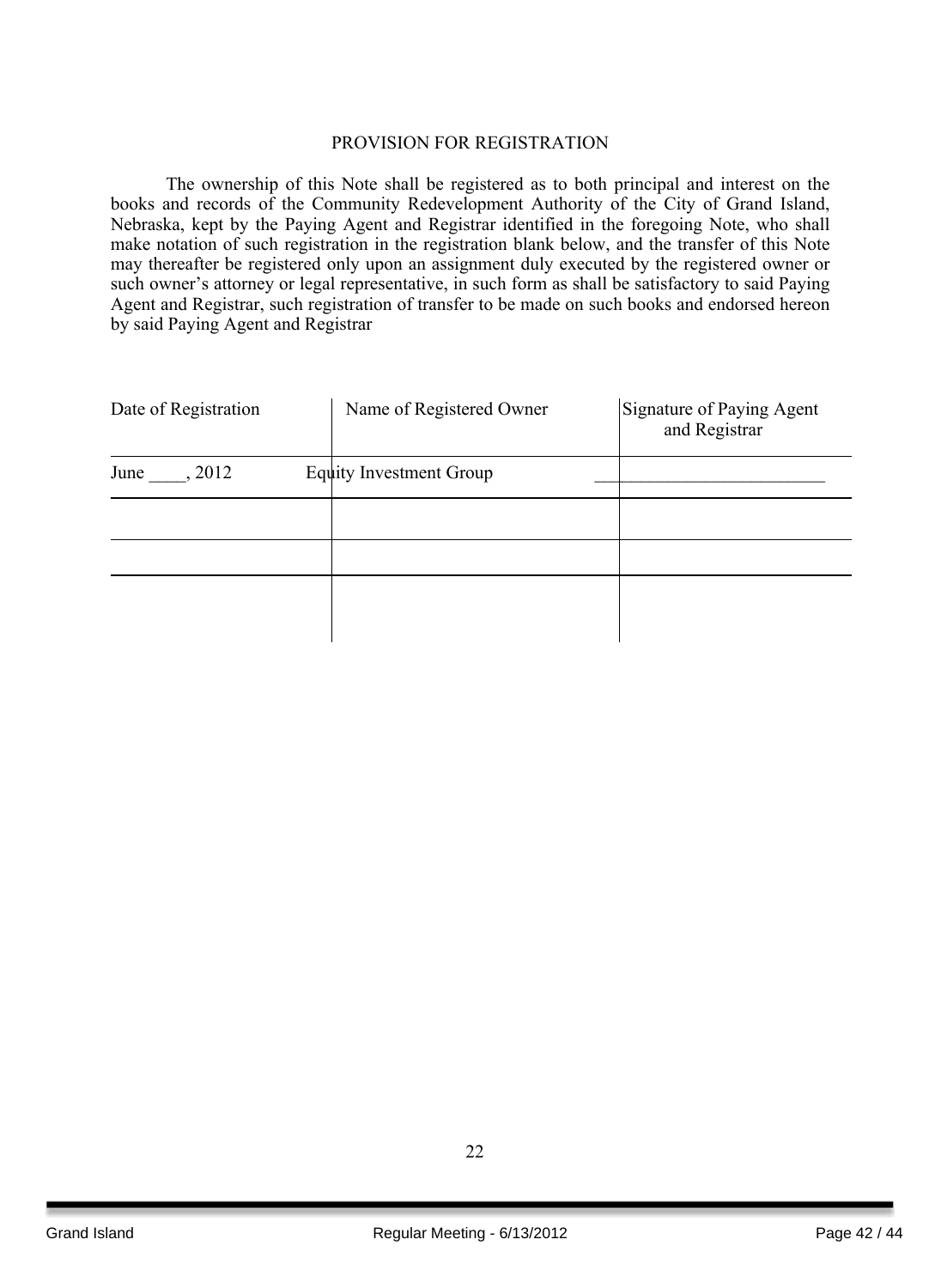## Exhibit B

## **Site Specific Redevelopment Plan Amendment Grand Island CRA Area #9**